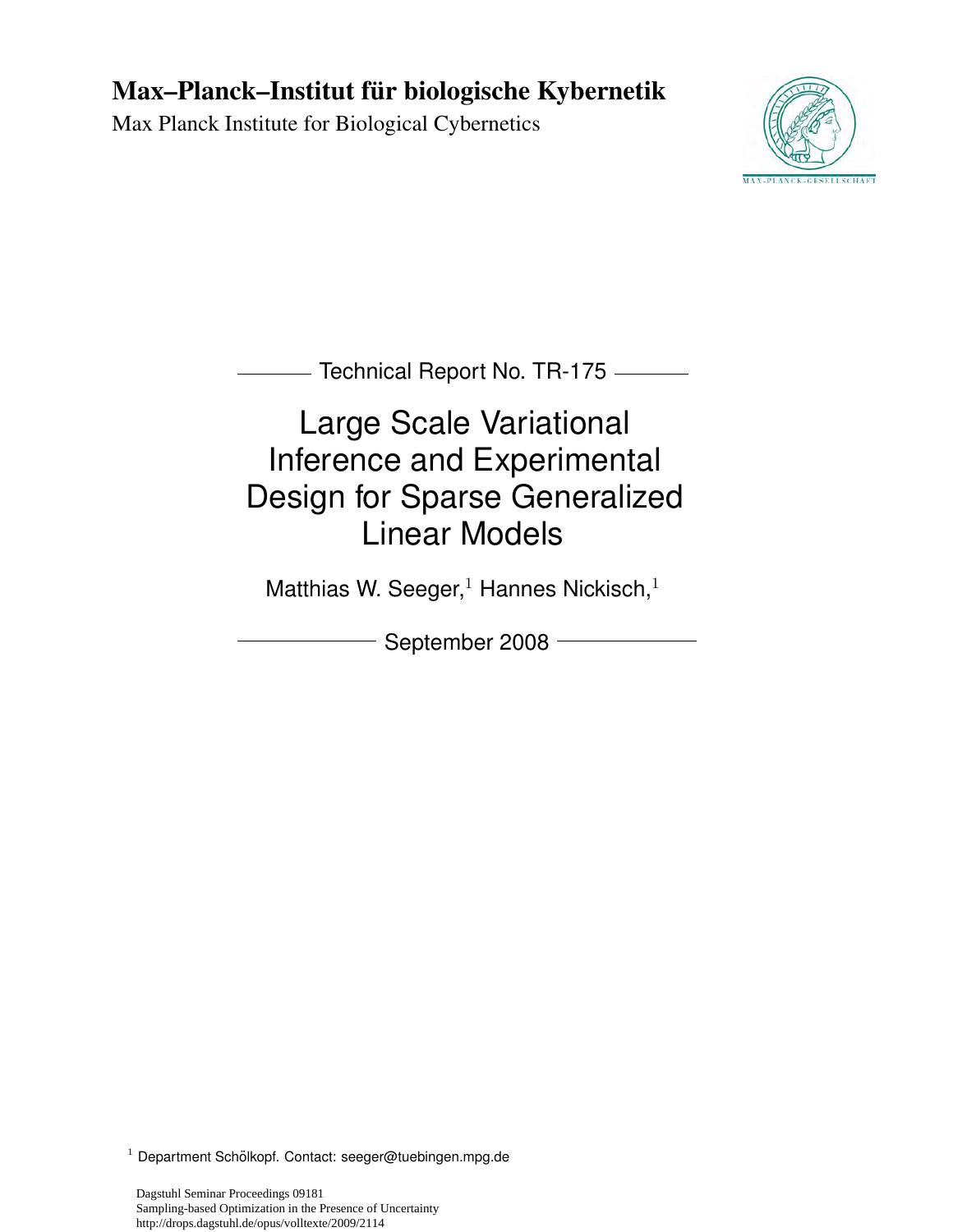## Large Scale Variational Inference and Experimental Design for Sparse Generalized Linear Models

*Matthias W. Seeger, Hannes Nickisch*

Abstract. Sparsity is a fundamental concept of modern statistics, and often the only general principle available at the moment to address novel learning applications with many more variables than observations. While much progress has been made recently in the theoretical understanding and algorithmics of sparse point estimation, higher-order problems such as covariance estimation or optimal data acquisition are seldomly addressed for sparsity-favouring models, and there are virtually no algorithms for large scale applications of these. We provide novel approximate Bayesian inference algorithms for sparse generalized linear models, that can be used with hundred thousands of variables, and run orders of magnitude faster than previous algorithms in domains where either apply. By analyzing our methods and establishing some novel convexity results, we settle a long-standing open question about variational Bayesian inference for continuous variable models: the Gaussian lower bound relaxation, which has been used previously for a range of models, is proved to be a convex optimization problem, if and only if the posterior mode is found by convex programming. Our algorithms reduce to the same computational primitives than commonly used sparse estimation methods do, but require Gaussian marginal variance estimation as well. We show how the Lanczos algorithm from numerical mathematics can be employed to compute the latter.

We are interested in Bayesian experimental design here (which is mainly driven by efficient approximate inference), a powerful framework for optimizing measurement architectures of complex signals, such as natural images. Designs optimized by our Bayesian framework strongly outperform choices advocated by compressed sensing theory, and with our novel algorithms, we can scale it up to full-size images. Immediate applications of our method lie in digital photography and medical imaging.

We have applied our framework to problems of magnetic resonance imaging design and reconstruction, and part of this work appeared at a conference [\(Seeger et al.,](#page-28-0) [2008\)](#page-28-0). The present paper describes our methods in much greater generality, and most of the theory is novel. Experiments and evaluations will be given in a later paper.

## <span id="page-1-0"></span>1 Introduction

Generalized linear models are cornerstones of applied statistics, and are also very frequently used in machine learning. In many applications from low level computer vision, bio-informatics, neuroscience, information retrieval, adaptive filtering and control, or medical image reconstruction, a vast number of features could potentially be used, although the important ones for any given task are not known *a priori*. In such contexts, the concept of *sparsity regularization* or *sparsity priors* is of central importance, either to select a relevant subset of features in a data-driven manner, or to improve estimation or inference by conditioning them on the assumption that a solution free of noise ought to be sparsely distributed.

Sparsity is a fundamental concept of modern, high-dimensional statistics. For signal classes such as natural images, it can be motivated by direct empirical analysis: images *are* sparsely distributed in certain transform domains. In general, it complements linearity as common model assumption in a way which is strictly different from the traditional least squares (LS) idea. If a signal is represented as linear combination over some basis set (or dictionary), we may enforce "simplicity" of this representation in different ways. LS, or Gaussian, regularization penalizes the size of all linear coefficients uniformly, so that simple signals have smallish coefficients throughout. In contrast, sparsity regularization enforces most coefficients to be tiny or even zero, at the expense of allowing for a few large ones, so that simple signals are dominantly explained by few basis functions. The rather general success of sparsity statistics at denoising signals comes from the fact that, due to the central limit theorem, noise is typically Gaussian (coming from many small, independent error sources), while real-world signals are typically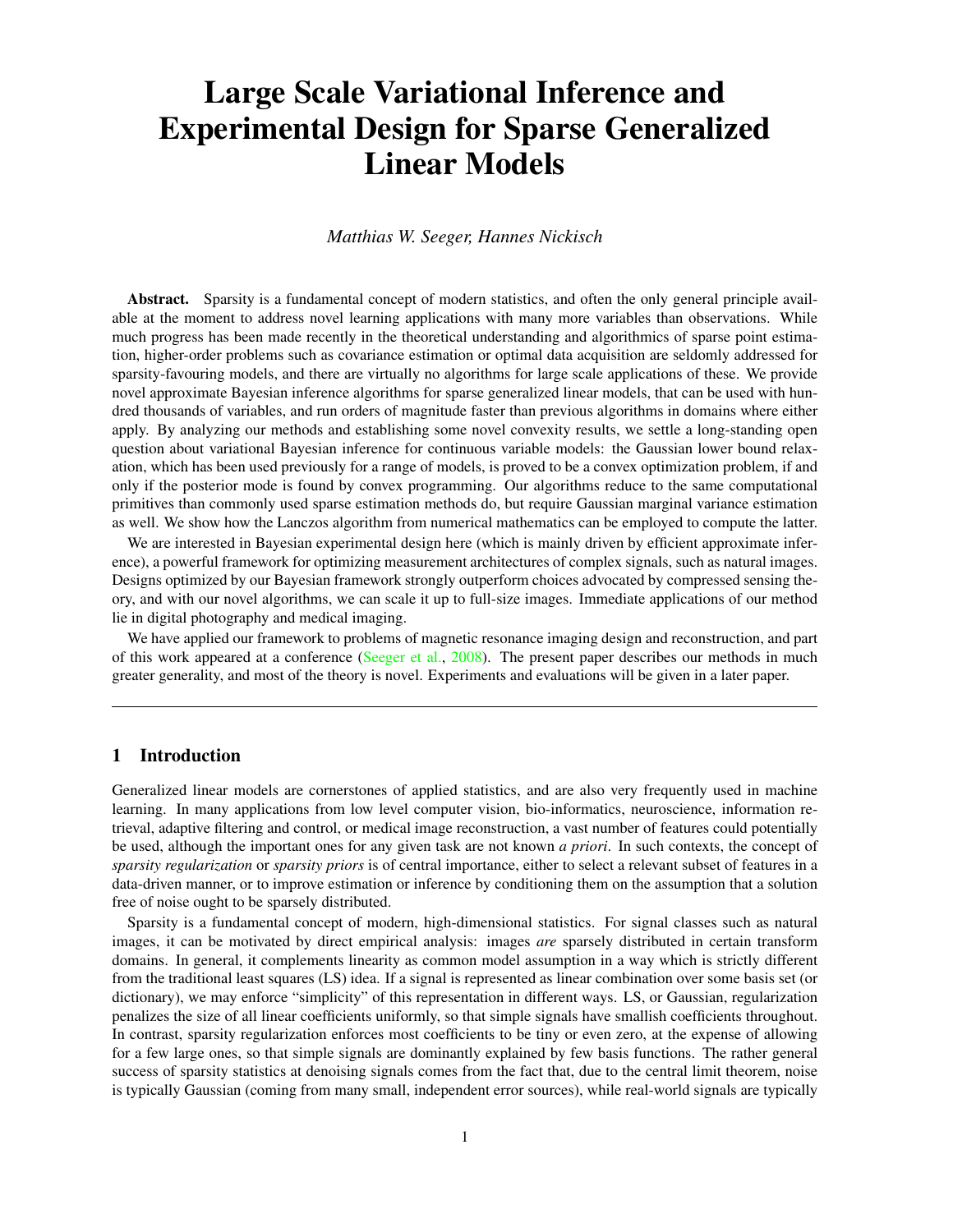highly structured, therefore rather sparsely distributed. More details about the statistical role of sparsity can be found in [\(Seeger,](#page-28-1) [2008\)](#page-28-1).

When sparsity is enforced in LS estimation or approximate Bayesian inference, the method is to concentrate on a small subset of explanatory variables, about which nothing is known explicitly beforehand, and one might guess that a combinatorial problem is lurking behind the scenes. Indeed, a harsh formulation of sparse estimation, known as  $L_0$  regularization (see Section [5.2\)](#page-16-0), is NP complete. Fortunately, a surge of recent activity has established that in many practically relevant cases, feature selection or sparse estimation can be performed by *convex programs* [\(Donoho,](#page-27-0) [2006;](#page-27-1) Candès et al., 2006; [Donoho and Elad,](#page-27-2) [2003\)](#page-27-2), which can be solved very efficiently. Modern algorithms achieve scalability to very many variables by reducing their dominating efforts to reweighted least squares problems, for which efficient code is in common use.

In this paper, we are interested in Bayesian inference and applications thereof, problems which are distinctly different from sparse estimation. For example, if  $u$  is an unknown image, and  $y$  are linear measurements thereof, sparse estimation is useful in order to reconstruct  $u$  from  $y$  through a single point estimate. Traditional LS estimation is equivalent to maximum-likelihood estimation under the assumption of Gaussian noise. In sparse estimation, we regularize the LS estimate by minimizing the sum of the negative log likelihood  $-\log P(y|\mathbf{u})$ and a sparsity-enforcing regularization term acting on  $u$ . From a statistical viewpoint, a single point estimate is unsatisfying, since it does not come with an assessment of uncertainty. For example, if we had an additional measurement  $y_i$  on top of y, would our estimate improve, and if so, how exactly? In Bayesian statistics, the *posterior distribution* is a complete representation of the uncertainty in a reconstruction of  $u$  from data  $y$ . The sparsity regularization term is replaced by a sparsity prior  $P(u)$ , a distribution over images u, and the posterior is obtained by Bayes formula as  $P(u|y) \propto P(y|u)P(u)$ . A sparse estimator is recovered as the posterior mode:  $\hat{u}$  = argmax<sub>u</sub>  $P(u|y)$  = argmin<sub>u</sub> $[-\log P(y|u) - \log P(u)]$ , the *maximum a-posteriori* (MAP) estimator. Here,  $-\log P(u)$  plays the role of the sparsity regularizer. But the posterior  $P(u|y)$  is much more than just its mode, and can be used for tasks beyond point estimation. In this paper, we will demonstrate a particular application, which is driven by posterior covariances, and for which image point estimation would be of no value at all. While many of the recently studied sparse estimation settings correspond to (convex) posterior *maximization* in sparse linear models, real Bayesian applications require us to *integrate* over the posterior, a computation which is less well understood, and is thought to be much harder to do in general.

Nevertheless, our motivation is to apply Bayesian inference in domains where sparse estimation is typically used. This means that our algorithms have to run efficiently for very large numbers of variables, yet still produce useful uncertainties along with point estimates. We focus on a variational relaxation of inference here, which has been used before on problems of moderate size. The range of models in the scope of our results here is not restricted to Gaussian-linear likelihoods, but contains generalized linear models as well, such as logistic regression. We establish that a wide range of instances of these variational relaxations are *convex minimization* problems with unique solutions, an insight which is novel to the best of our knowledge. For example, variational Bayesian treatments of sparsity models with Laplace sites, of binary classification models, or of combinations thereof, are shown to be convex problems. In a nutshell, whenever potentials in the model are amenable to Fenchel duality lower bounding [\(Jaakkola,](#page-27-3) [1997;](#page-27-3) [Palmer et al.,](#page-27-4) [2006\)](#page-27-4), and the log posterior is concave (meaning that MAP estimation is convex), the variational relaxation is proved to be convex.

Beyond this insight, which strengthens a range of prior work, we present novel *scalable* algorithms to solve this variational relaxation of Bayesian inference for sparse (generalized) linear models very efficiently, whether it is convex or not.<sup>[1](#page-2-0)</sup> Just as for convex estimation, scalability means that all major computations are reduced to standard primitives of large scale numerical mathematics and least squares estimation, which have received much attention already in most computational application fields. This has the very considerable advantage that highly optimized code can be made to use, and that our methods can be imported into many large scale applications with minor efforts. We reduce inference to a sequence of reweighted least squares problems, as well as Gaussian marginal variance computations. These can be reduced further (by standard numerical mathematics algorithms) to *matrix-vector multiplication* (MVM) primitives with model matrices, any structure exploitation of which has a direct impact on our dominating computations, with no further heuristics to be tuned.

Our special interest is in Bayesian experimental design, which is a framework for improving measurement architectures automatically, with the aim of obtaining reconstructions of equivalent quality under lower cost. In the image reconstruction example, which measurement design allows for the best sparse reconstruction of  $u$  from  $y$ ? To answer this question, we compute design scores (expectations over the current posterior), whose inspection

<span id="page-2-0"></span> $<sup>1</sup>$  A local minimum is found if the relaxation is not convex.</sup>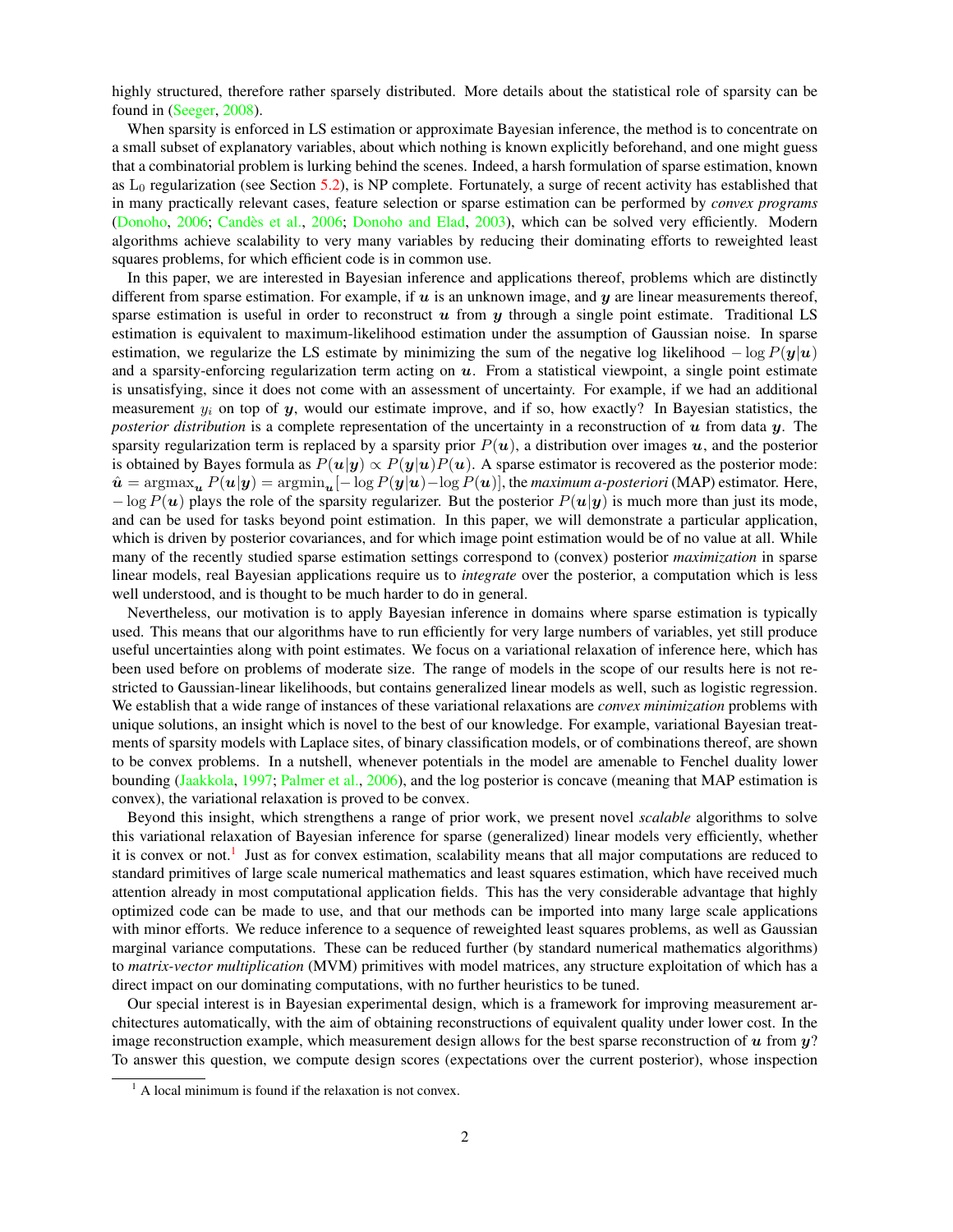reveals directions of improvement for the current design. The power of our approach in practice has been demonstrated for a number of applications already [\(Steinke et al.,](#page-28-2) [2007;](#page-28-2) [Seeger,](#page-28-1) [2008;](#page-28-1) [Seeger and Nickisch,](#page-28-3) [2008\)](#page-28-3), but the variational approximations and algorithms used there are not scalable and cannot be used in the large scale domains of interest here. With the novel methods presented here, these settings can be lifted to full-size images, and problems in medical image reconstruction can be addressed.

On a high level, our approach can be understood as a relaxation of Bayesian inference for distinctly non-Gaussian generalized linear models to a (small) sequence of Gaussian linear model computations, such as computing means and marginal variances. The considerable experience with Gaussian random fields in (say) low-level computer vision can therefore be used to address inference in non-Gaussian models, which represent natural image characteristics such as sparsity much better than Gaussian models do, or in models for discrete observations.

Beyond pure Bayesian applications, the problem of finding very good or even optimal designs for subsequent *sparse* image reconstruction does not have a satisfying solution yet. While much is known about good measurements supporting linear LS estimation, nonlinear sparse reconstruction corrects for many shortcomings of the latter, so that the relevance of many linear design properties is most probably diminished. Recent theoretical results about sparse convex estimation [\(Donoho,](#page-27-0) [2006;](#page-27-1) Candès et al., 2006; [Donoho and Elad,](#page-27-2) [2003\)](#page-27-2) are not helpful in that respect, since they focus on truly sparse signals  $u$ , while natural images are not well described by sparsity alone [\(Weiss et al.,](#page-28-4) [2007\)](#page-28-4). The inappropriateness of theoretical properties such as maximal incoherence or RIP as design principles for natural image reconstruction has been demonstrated in [\(Seeger and Nickisch,](#page-28-3) [2008\)](#page-28-3). However, we observe in practice that designs optimized by our approach support subsequent sparse MAP reconstruction successfully, indeed as well or better than other "more Bayesian" estimates linked to the posterior, such as its mean. Our method can be used for design optimization, if the objective is sparse MAP estimation. It solves the problem of "learning compressed sensing" [\(Weiss et al.,](#page-28-4) [2007\)](#page-28-4) for large scale signals. Moreover, since current scalable MAP estimation codes, or even LS estimation codes, are based on much the same underlying primitives, the added effort of setting up our algorithms is minor.

The variational relaxation of inference employed here is not novel [\(Girolami,](#page-27-5) [2001;](#page-27-5) [Palmer et al.,](#page-27-4) [2006\)](#page-27-4), but previously known algorithms for solving it are orders of magnitude slower than our approach on the problems considered here. Moreover, their convergence behaviour is not well characterized. Our contribution basically settles the question under which conditions the general approach of  $(Palmer et al., 2006)$  $(Palmer et al., 2006)$  $(Palmer et al., 2006)$  leads to a convex optimization problem. Our algorithm development owes ideas to [\(Wipf and Nagarajan,](#page-28-5) [2008\)](#page-28-5), whose interest is in aggressively sparse estimation beyond convex MAP. Our framework moves considerably beyond their method, in generality, scope, and practical realization. Our convexity proof is novel, and our methods are applicable to more general models. Our proofs are based on convexity results for certain log determinants, which are novel in machine learning to our knowledge, and may have other applications there. Our interest is in estimating Bayesian uncertainties, information which is essentially destroyed in successful sparse estimation, as will be discussed in some detail. The major computational benefit of sparse estimation, namely many variables becoming exactly equal to zero rapidly, is responsible for this information loss, so that successful sparse Bayesian inference has to be implemented efficiently *without relying on exact sparsification*.

The structure of the paper is as follows. The sparse linear model is introduced in Section [2,](#page-3-0) where we also discuss our variational relaxation of Bayesian inference. In Section [3,](#page-6-0) we prove novel convexity properties of this relaxation. Our scalable algorithms for solving the variational problem are introduced in Section [4.](#page-9-0) In Section [5,](#page-15-0) we present some extensions, and discuss the relationship to MAP estimation and algorithmic aspects of sparsity. Bayesian sequential experimental design is discussed in Section [6.](#page-18-0) We close with a discussion, putting our work into context, and suggesting applications which would directly benefit from it. Experimental results for our novel methods will be presented in a later paper.

## <span id="page-3-0"></span>2 Sparse Bayesian Inference. Variational Approximations

In this section, we introduce sparse linear models, which can be used to represent image reconstructions together with remaining uncertainties, as noted in Section [1.](#page-1-0) Bayesian posterior (or inference) computations, which are required to compute queries for optimizing the measurement designs, cannot be done exactly for these models. We introduce a general variational inference approximation, based on the idea of convex inequalities for the cumulant generating function of the posterior.

Consider the problem of (natural) image reconstruction introduced in Section [1,](#page-1-0) which has real-world applications in computational photography and medical imaging (for example, magnetic resonance imaging or positronemission tomography). The image  $u \in \mathbb{R}^n$  of n pixels has to be estimated from linear measurements  $y \in \mathbb{R}^m$ ,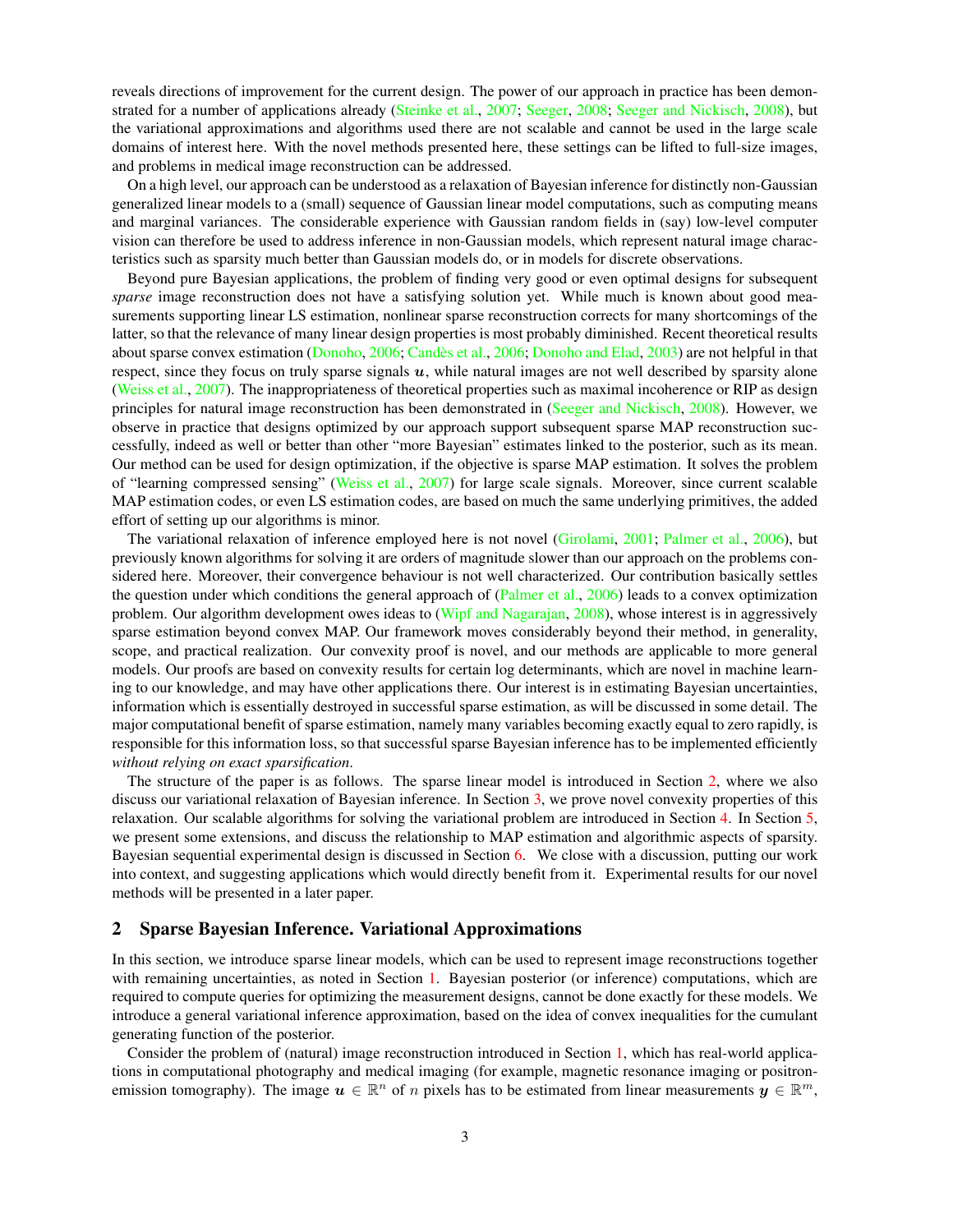where  $m \ll n$  in many situations of practical interest. Such measurements suggest a *linear model* 

<span id="page-4-0"></span>
$$
\mathbf{y} = \mathbf{X}\mathbf{u} + \boldsymbol{\varepsilon}, \quad \boldsymbol{\varepsilon} \sim N(\mathbf{0}, \sigma^2 \mathbf{I}), \tag{1}
$$

where  $X \in \mathbb{R}^{m \times n}$  is the *design matrix*, and  $\varepsilon$  is Gaussian noise of variance  $\sigma^2$ . The implied likelihood is Gaussian:  $P(y|u) = N(y|Xu, \sigma^2I)$ , and maximum-likelihood estimation leads to the famous normal equations of linear least squares (LS) estimation. However, for  $m \ll n$ , these methods can work poorly for image reconstruction, mostly because they do not reflect image properties of  $u$  at all. For example, it is an established fact of nature that the projections  $p_j^T\bm{u}$  of a natural image under zero-mean filters  $\bm{p}_j$ , such as nearest neighbour differences (image gradient), wavelet or Fourier coefficients, are distibuted in a distictly non-Gaussian way: most coefficients are close to zero, while a certain fraction have significant sizes [\(Simoncelli,](#page-28-6) [1999\)](#page-28-6). If such *super-Gaussian* properties (also known as *sparsity* of natural images) are encoded in a prior distribution  $P(u)$ , reconstructions are typically improved. The non-Gaussianity of  $P(u)$  is important here. While a Gaussian prior leads to much simpler, analytically tractable computations, the main improvement comes from non-Gaussian properties. More details about this point can be found in [\(Seeger,](#page-28-1) [2008\)](#page-28-1).

In this paper, we concentrate on priors of the form  $P(u) \propto \prod_{i=1}^{q} t_i(s_i)$ , where  $s = Bu$ . In the image applications we are interested in here,  $B$  may contain local derivative, wavelet, or Fourier filters, but many other applications come with this structure. For example, with time series data,  $\bm{B}$  may encode temporal differences. The matrices  $X$  and  $B$  model the couplings of variables. On the lowest level, exploitable structure in these is what renders our algorithms scalable. An example for sparsity-favouring sites  $t_i$  are *Laplace* (or *double exponential*) potentials

<span id="page-4-4"></span>
$$
t_i(s_i) = \frac{\tilde{\tau}_i}{2} e^{-\tilde{\tau}_i|s_i|}, \quad \tilde{\tau}_i = \tau_i/\sigma > 0.
$$
 (2)

For this particular prior and the Gaussian likelihood [\(1\)](#page-4-0), the MAP estimator is a (convex) quadratic program, the special case  $B = I$  is known as *Lasso* [\(Tibshirani,](#page-28-7) [1996\)](#page-28-7). In general, if all  $\log t_i(s_i)$  are concave in  $s_i$ , MAP estimation reduces to a convex program. Another class of sparsity potentials are of the *Student's t* type:

<span id="page-4-5"></span>
$$
t_i(s_i) = (1 + (\tau_i/\nu_i)\sigma^{-2} s_i^2)^{-(\nu_i+1)/2}, \quad \tau_i, \nu_i > 0.
$$
 (3)

For these,  $\log t_i(s_i)$  is neither concave nor convex, and MAP estimation is in general not a convex program. In comparison with Laplace sites, Student's t potentials have heavier tails, and for small  $\nu_i$  enforce sparsity more strongly. We refer to a model with likelihood [\(1\)](#page-4-0) and non-Gaussian sparsity prior P(u) as *sparse linear model* (SLM).

Beyond sparsity prior sites, our framework can be used for other models, whose posterior can be written in the form  $P_0(u) \prod_i t_i(s_i)$ , where  $P_0(u)$  has Gaussian form (but need not be normalizable), and the  $t_i$  are scalar potentials. For example, sparsity sites can be used as likelihood terms, to drive robust regression. Or the  $t_i(s_i)$ may be binary classification likelihoods. Concrete examples will be given below.

## <span id="page-4-6"></span>2.1 Variational Lower Bounds

Bayesian inference is not analytically tractable in general for sparse linear models (SLMs) with non-Gaussian sparsity potentials  $t_i(s_i)$ , and has to be approximated. As motivated in Section [1,](#page-1-0) we are interested in scalable relaxations to standard linear optimization primitives, which is why we focus on a *variational* approach here, with roots in statistical physics.<sup>[2](#page-4-1)</sup> Our restriction to SLMs with priors of factorizable form facilitates the exposition. Generalizations to non-Gaussian likelihoods and coupled non-Gaussian sites will be given in later sections.

The log partition function  $\log P(y) = \log \int P(y|u)P(u) du$  contains the gist of the posterior,<sup>[3](#page-4-2)</sup> and is easier to approximate. It cannot be computed exactly for the SLM, whose posterior is not Gaussian. At this point, we exploit a property of sparsity potentials mentioned above already: a positive even continuous function  $t_i(s_i)$  is (strongly) super-Gaussian if  $g_i(x_i) = \log t_i(s_i)$ ,  $x_i = s_i^2/\sigma^2$ , is convex and nonincreasing<sup>[4](#page-4-3)</sup> for  $x_i > 0$  [\(Palmer](#page-27-4)

<span id="page-4-1"></span><sup>&</sup>lt;sup>2</sup> [This does not mean that other approximation techniques, such as Markov chain Monte Carlo, cannot be scalable, only that](#page-27-4) equivalent relaxations to provably *few* [calls of standard primitives are harder to establish.](#page-27-4)

<span id="page-4-2"></span><sup>&</sup>lt;sup>3</sup> log  $P(y)$  is the cumulant generating function of  $P(u|y)$ [, with a role similar to the generating function for a convergent](#page-27-4) [series, or the characteristic function for a distribution.](#page-27-4)

<span id="page-4-3"></span><sup>&</sup>lt;sup>4</sup> Fenchel duality works for any convex  $g_i(x_i)$ , but if  $g_i$  [is not nonincreasing, the maximization would not be over](#page-27-4)  $\pi_i > 0$ , so that at least for some  $x_i$ , the closest lower bound to  $t_i(s_i)$  [would not have Gaussian form \(which requires](#page-27-4)  $\pi_i > 0$ ). However, since  $t_i(s_i) = e^{g_i(s_i^2/\sigma^2)}$  [is in general a normalizable potential, we can constrain](#page-27-4)  $g_i(x_i)$  to be nonincreasing without much loss [of generality.](#page-27-4)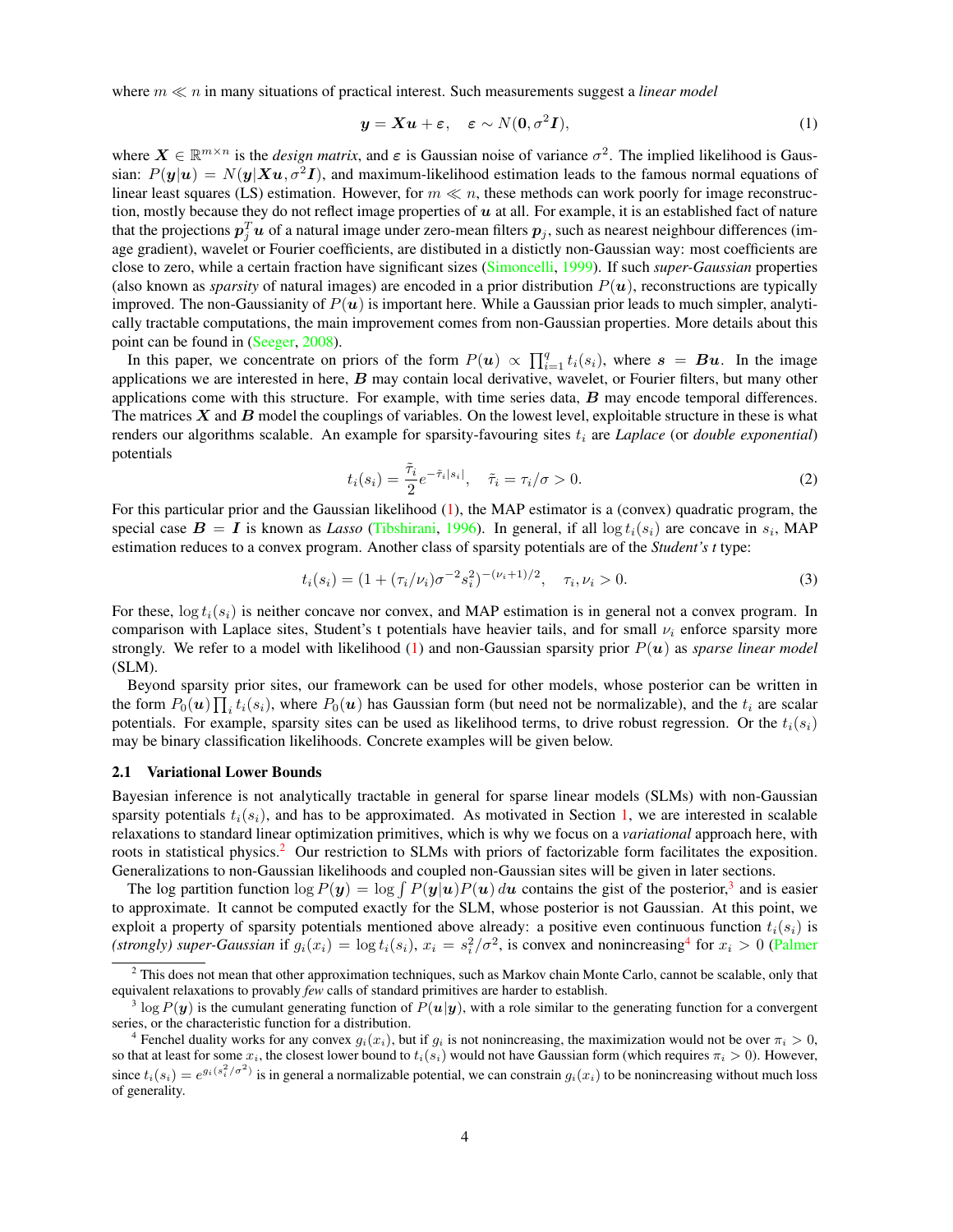[et al.,](#page-27-4) [2006\)](#page-27-4). We can represent this convex function using Fenchel<sup>[5](#page-5-0)</sup> duality [\(Rockafellar,](#page-28-8) [1970,](#page-28-8) Sect. 12):  $g_i(x_i)$  =  $\max_{\pi_i>0} -x_i\pi_i/2-g_i^*(-\pi_i/2)$ , resulting in

$$
t_i(s_i) = \max_{\pi_i > 0} e^{-\frac{1}{2}\sigma^{-2} \pi_i s_i^2} f_i(\pi_i), \quad f_i(\pi_i) = e^{-g_i^*(-\pi_i/2)}.
$$

Note that  $\log f_i(\pi_i)$  is concave, since the conjugate function  $g_i^*$  is convex just as  $g_i$ . The term "super-Gaussian" becomes clear now:  $t_i(s_i)$  has tight Gaussian-form lower bounds of all possible widths.

[Palmer et al.](#page-27-4) [\(2006\)](#page-27-4) remark several interesting facts about this "Gaussianification" step. First, there is a close relationship to scale mixture decompositions [\(Gneiting,](#page-27-6) [1997;](#page-27-6) [West,](#page-28-9) [1987\)](#page-28-9), where a non-Gaussian density  $t_i(s_i)$ is written as a mixture of zero mean Gaussians:  $t_i(s_i) = \mathbb{E}_{\pi_i}[N(s_i|0, \pi_i^{-1}\sigma^2)]$ . It is shown in [\(Palmer et al.,](#page-27-4) [2006\)](#page-27-4) that all scale mixture sites can be lower bounded as above, although  $f_i(\pi_i)$  is different from the mixture density. Moreover, they show that the variational approximation that arises from these lower bounds, to be detailed right below, is equivalent for scale mixture sites to a different variational principle, known as *variational (mean field) Bayes*. More details about these relationships are found in [\(Palmer et al.,](#page-27-4) [2006;](#page-27-4) [Seeger,](#page-28-1) [2008\)](#page-28-1), together with references to earlier work exploiting special cases of Fenchel duality lower bounds [\(Girolami,](#page-27-5) [2001;](#page-27-5) [Figueiredo,](#page-27-7) [2003;](#page-27-7) [Jaakkola,](#page-27-3) [1997;](#page-27-3) [Wipf et al.,](#page-28-10) [2004\)](#page-28-10). The lower bounds for the Laplace [\(2\)](#page-4-4) are

<span id="page-5-2"></span>
$$
e^{-\tilde{\tau}_i|s_i|} = \max_{\pi_i>0} N^U(s_i|0, \sigma^{-2}\pi_i) e^{-(\tau_i^2/2)\pi_i^{-1}}, \quad \tilde{\tau}_i = \tau_i/\sigma,
$$
\n(4)

where we define *unnormalized Gaussian* functions as

$$
N^U({\boldsymbol z}|{\boldsymbol b},{\boldsymbol P}) := \exp\left(-\frac{1}{2}{\boldsymbol z}^T{\boldsymbol P}{\boldsymbol z} + {\boldsymbol b}^T{\boldsymbol z}\right),\ {\boldsymbol P} \succeq {\boldsymbol 0}.
$$

For Student's t sites [\(3\)](#page-4-5), we obtain

<span id="page-5-4"></span>
$$
(1 + (\tau_i/\nu_i)\sigma^{-2} s_i^2)^{-(\nu_i + 1)/2} = \max_{\pi_i > 0} N^U(s_i | 0, \sigma^{-2} \pi_i) e^{-h_i(\pi_i)/2}, \tag{5}
$$

where  $h_i(\pi_i) = (\nu_i + 1)(x_i - \log(1 + x_i))I_{\{x_i \le 0\}}$  with  $x_i = (\alpha_i/(\nu_i + 1))\pi_i - 1$ ,  $\alpha_i = \nu_i/\tau_i$ . Finally, if  $t_i(s_i)$ is super-Gaussian, so is a positive mixture of the form

$$
\sum_{l} \alpha_l t_i(\beta_l s_i), \quad \alpha_l, \beta_l > 0,
$$

because the logsumexp function  $x \mapsto \log 1^T \exp(x)$  is strictly convex and increasing in each argument, and the log-mixture is the concatenation of logsumexp and  $(\log t_i(\beta_l s_i) + \log \alpha_l)_l$ , the latter being convex and nonincreasing for  $x_i > 0$  in each component [\(Boyd and Vandenberghe,](#page-26-0) [2002,](#page-26-0) Sect. 3.2.4).

The variational relaxation we use here is obtained by plugging the Gaussian-form bounds into  $P(y)$ , which results in the lower bound

<span id="page-5-1"></span>
$$
P(\boldsymbol{y}) \geq \tilde{C}_1 \int N(\boldsymbol{y}|\boldsymbol{X}\boldsymbol{u}, \sigma^2\boldsymbol{I}) N^U(\boldsymbol{u}|\boldsymbol{0}, \sigma^{-2}\boldsymbol{B}^T\boldsymbol{\Pi}\boldsymbol{B}) d\boldsymbol{u}, \quad \tilde{C}_1 = \prod_{i=1}^q f_i(\pi_i), \ \boldsymbol{\Pi} = \text{diag}\,\boldsymbol{\pi}.
$$
 (6)

The right hand side is a Gaussian integral and can be evaluated easily. The variational problem, to be addressed by our algorithms, is to maximize the lower bound w.r.t. the variational parameters  $\pi > 0$  (*i.e.*,  $\pi_i > 0$  for all  $i = 1, \ldots, q$ , with the aim of tightening the approximation to  $\log P(\mathbf{y})$ .

The idea of Gaussian-form lower bounding is not restricted to symmetric sites. For example, if  $t_i(s_i)$  =  $\tilde{t}_i(s_i)e^{\alpha_i s_i}$ , so that  $\tilde{t}_i(s_i)$  is super-Gaussian, we can bound  $\tilde{t}_i(s_i)$  as before, then multiply  $e^{\alpha_i s_i}$  back (which is just log-linear). In the following, commiting a slight abuse of nomenclature, we will refer to such  $t_i(s_i)$  as *super*-*Gaussian*. For example, Bernoulli potentials used in binary classification are

<span id="page-5-3"></span>
$$
t_i(s_i) = \left(1 + e^{-y_i s_i}\right)^{-1} = \frac{e^{y_i s_i/2}}{2 \cosh(y_i s_i/2)},\tag{7}
$$

<span id="page-5-0"></span><sup>&</sup>lt;sup>5</sup> Under some additional conditions on  $q_i(x_i)$ , Fenchel duality is equivalent to Legendre duality.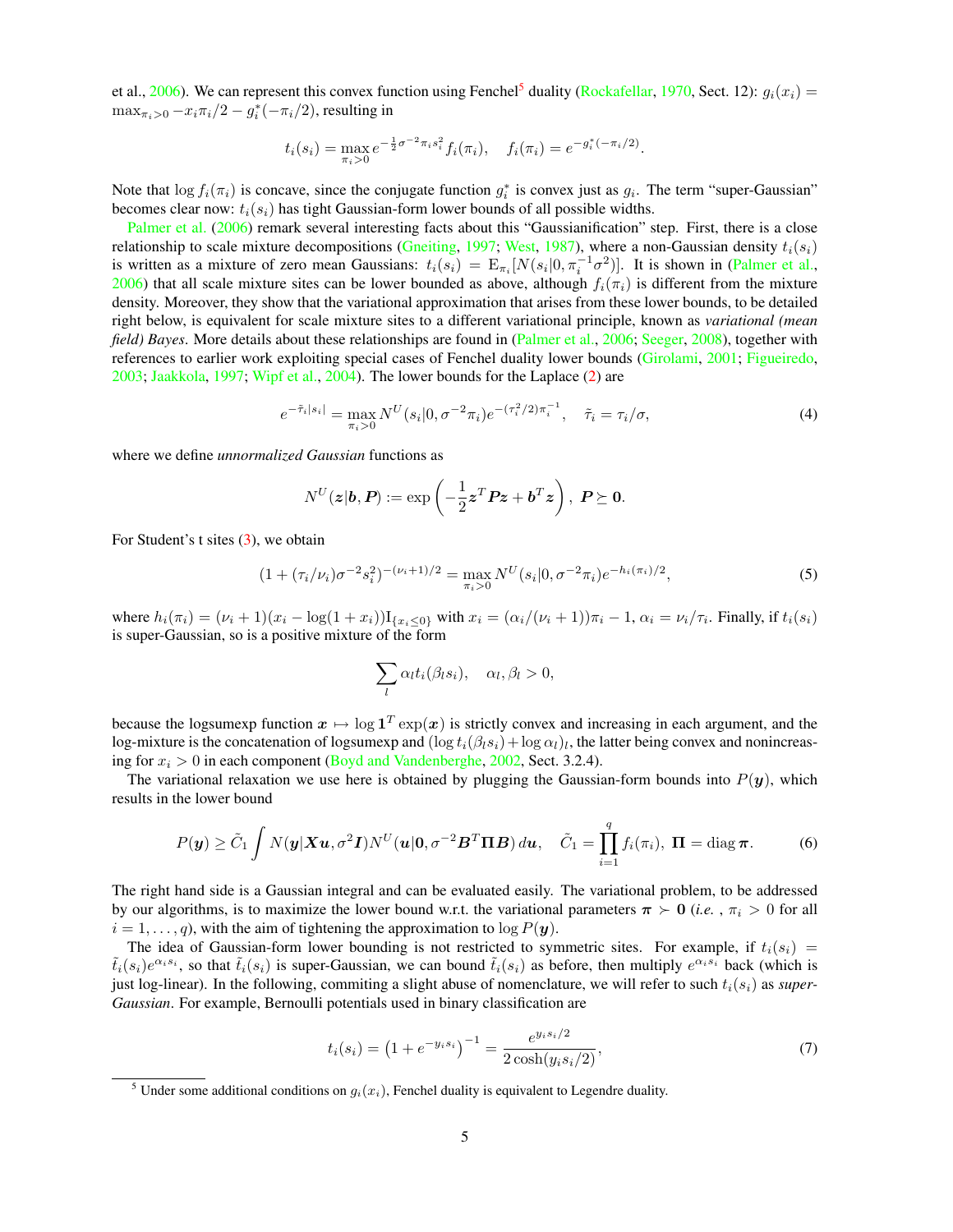and  $-\log \cosh(y_i s_i/2)$  is even and convex as function of  $s_i^2$  [\(Jaakkola,](#page-27-3) [1997,](#page-27-3) Sect. 3.B). The corresponding conjugate function is hard to compute analytically, but this is not required in our algorithms, as long as  $g_i(x_i)$  and its derivative can be computed at any point (see Section [4.3\)](#page-11-0).

In the following, we will address two major problems for this relaxation. In the next section, we will answer the question under which conditions the variational problem of maximizing the lower bound of [\(6\)](#page-5-1) is a convex optimization problem. To this end, we will derive some novel convexity results for certain log determinants. Our findings have impact on MAP estimation algorithms as well (see Section [5.2\)](#page-16-0).

However, we will see in Section [4](#page-9-0) that the variational problem even in a convex case is more difficult to solve than the corresponding MAP estimation. For the latter, gradient computations come at the cost of solving a single linear system, while computing a gradient of the variational lower bound w.r.t.  $\pi$  is much more difficult than a single system. Most previous algorithms for variational problems of this kind [\(Girolami,](#page-27-5) [2001;](#page-27-5) [Tipping,](#page-28-11) [2001;](#page-28-11) [Minka,](#page-27-8) [2001\)](#page-27-8) avoid this difficulty by following a step-wise approach, optimizing w.r.t. single components of  $\pi$  in turn, keeping all others fixed. While an informed scheduling of updates [\(Tipping and Faul,](#page-28-12) [2003;](#page-28-12) [Seeger and Nick](#page-28-3)[isch,](#page-28-3) [2008\)](#page-28-3) can render these algorithms feasible on problems of moderate size, their scalability is fundamentally limited.<sup>[6](#page-6-1)</sup> In difficult image reconstruction settings, every site approximation  $N^U(s_i|0, \sigma^{-2}\pi_i)$  has to be visited at least once (usually several times). But for large  $n$  in the hundred thousands, every single scalar update requires the equivalent of a reweighted least squares estimation. And for problems considered here, where  $q$  can be a million or more,  $O(q)$  LS estimations simply cannot be done.

Our second contribution lies in the development of novel classes of algorithms that can cope with such large scale problems, by decoupling the lower bound criterion complexity in a nested double loop fashion. These algorithms can be applied in domains where single-site updating is not an option. Also on problems of moderate size, speedups by orders of magnitude are realized. These algorithms can be applied in general, whether the variational problem is convex or not.

## <span id="page-6-0"></span>3 Convexity Properties of Variational Inference

We discussed a general variational relaxation of Bayesian inference for generalized sparse linear models in the previous section, to the maximization of the right hand side of [\(6\)](#page-5-1). In this section, we bring this optimization problem into a form more amenable to algorithmic treatment. The relaxation is a special case of variational (mean field) Bayes [\(Ghahramani and Beal,](#page-27-9) [2001;](#page-27-9) [Attias,](#page-26-1) [2000\)](#page-26-1), or of direct site bounding [\(Jordan et al.,](#page-27-10) [1997\)](#page-27-10). We answer the question under which conditions the variational problem is a convex optimization problem. To this end, we prove a number of novel convexity properties for parts of the upper bound criterion, thereby laying groundwork for our novel scalable algorithms introduced in Section [4](#page-9-0) as well.

Our problem is to maximize the right hand side of [\(6\)](#page-5-1). Assume for now that  $B<sup>T</sup> \Pi B$  is invertible. The end result remains valid even if this is not the case, as is easily seen by a continuity argument. Let  $Q(u) :=$  $C_2^{-1}N^U(u|0, \sigma^{-2}B^T\Pi B)$  and  $Q(y, u) := P(y|u)Q(u)$ . The joint distribution is Gaussian, and

<span id="page-6-3"></span>
$$
Q(\mathbf{u}|\mathbf{y}) = N(\mathbf{h}, \sigma^2 \Sigma), \quad \Sigma^{-1} = \mathbf{A} = \mathbf{X}^T \mathbf{X} + \mathbf{B}^T \mathbf{\Pi} \mathbf{B}.
$$
 (8)

We have that

<span id="page-6-4"></span>
$$
\int P(\mathbf{y}|\mathbf{u})Q(\mathbf{u}) d\mathbf{u} = Q(\mathbf{y}) = |2\pi\sigma^2 \Sigma|^{1/2} \max_{\mathbf{u}} Q(\mathbf{y})Q(\mathbf{u}|\mathbf{y}) = |2\pi\sigma^2 \Sigma|^{1/2} \max_{\mathbf{u}} P(\mathbf{y}|\mathbf{u})Q(\mathbf{u}), \quad (9)
$$

because the maximum of the Gaussian  $Q(u|y)$  is attained at the mean h. The crucial step here is that we can move from the integral over  $u$  to the maximum over  $u$  *exactly*, which is possible because  $Q$  is Gaussian. We end up with  $P(y) \ge C_1 e^{-\phi(\boldsymbol{\pi})/2}$ , where

$$
\phi(\pi) := \log |A| + h(\pi) + \sigma^{-2} \left( \min_{\mathbf{u}} \|\mathbf{y} - \mathbf{X}\mathbf{u}\|^2 + \mathbf{s}^T \mathbf{\Pi} \mathbf{s} \right),
$$
  
\n
$$
h(\pi) = \sum_{i=1}^q h_i(\pi_i) = -2 \sum_{i=1}^q \log f_i(\pi_i),
$$
\n(10)

<span id="page-6-2"></span><span id="page-6-1"></span><sup>6</sup> These comments apply to sparse Bayesian *inference*. For sparse *estimation*, forward selection schedules may well work for very large n and q, namely because many of the  $\pi_i$  are clamped to  $\infty$  and never once moved from there (see Section [5.2\)](#page-16-0).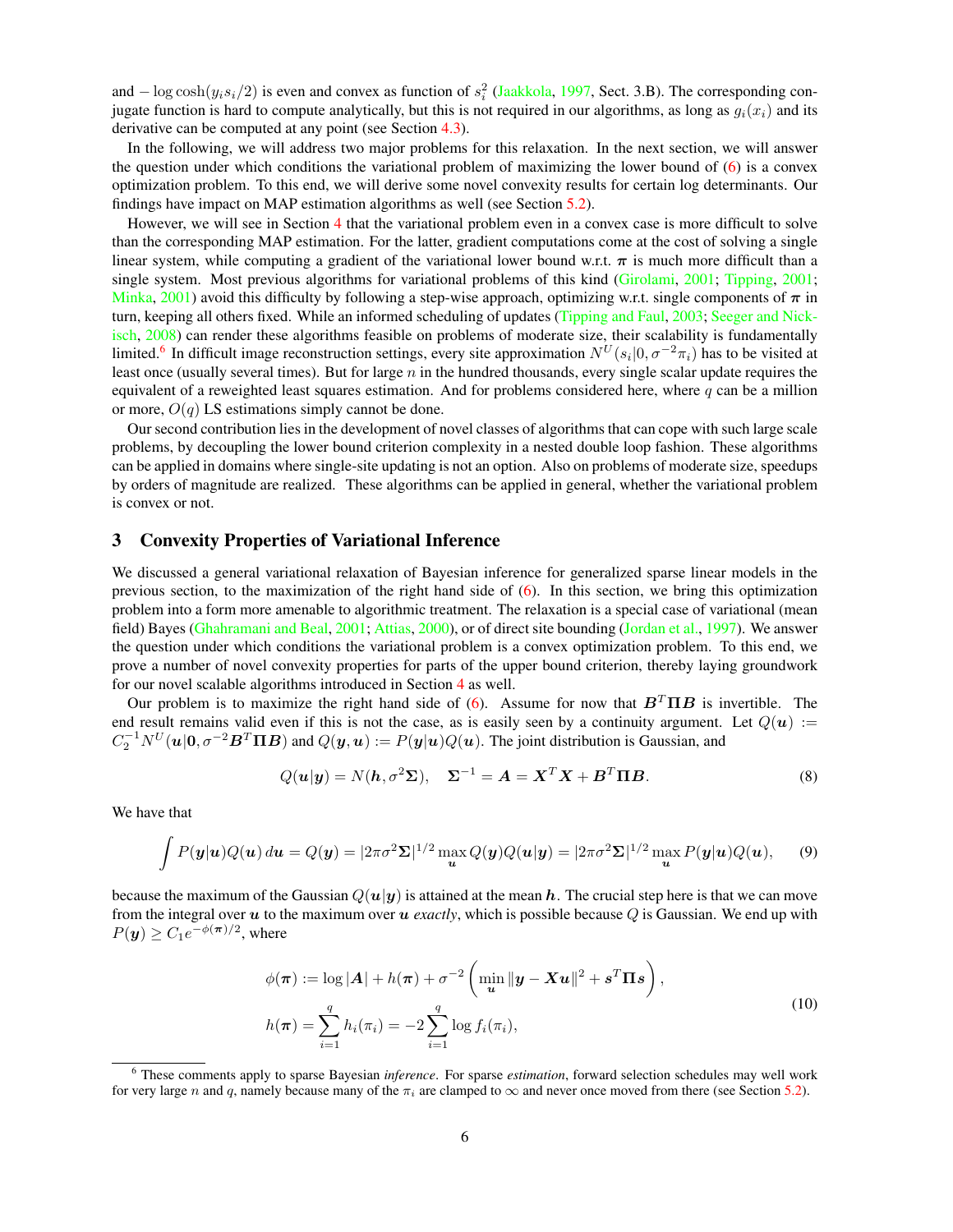and  $C_1 = (2\pi\sigma^2)^{(n-m)/2}$ . The variational problem now consists in maximizing the lower bound, or equivalently minimizing  $\phi(\pi)$ , w.r.t. the variational parameters  $\pi$ . The Gaussian posterior approximation is  $Q(\mathbf{u}|\mathbf{y})$ , with the final parameters  $\pi$  plugged in. An algorithmically beneficial side effect of using a lower *bound* on  $\log P(y)$ , rather than just an approximation (as other variational methods, such as expectation propagation [\(Minka,](#page-27-8) [2001\)](#page-27-8) do), is that we can usually devise algorithms which provably converge to a local optimum. Still,  $\phi(\pi)$  is in general a coupled, non-convex function of non-standard form, and even  $\nabla_{\pi}\phi$  is hard to compute.

#### <span id="page-7-10"></span>3.1 Some Convexity Results

In this section, we establish some convexity properties of  $\phi$  in [\(10\)](#page-6-2). A crucial term in this criterion is  $\log |A|$ , where  $\sigma^2 A^{-1}$  is the covariance matrix of the approximate posterior [\(8\)](#page-6-3). At least in hindsight, much of the computational difficulty is caused by this term (see Section [5.2](#page-16-0) for a detailed discussion). Let  $\gamma := \pi^{-1}$ ,*i.e.*  $\gamma_i = 1/\pi_i$ . It turns out that  $\log |A|$  has a number of convexity properties in terms of  $\pi$  or  $\gamma$ , which are important for obtaining scalable algorithms, or characterizations of the variational problem in the first place.

<span id="page-7-8"></span>**Theorem 1** Let  $X \in \mathbb{R}^{m \times n}$ ,  $B \in \mathbb{R}^{q \times n}$  be arbitrary matrices, so that

$$
\log |\bm{A}|, \quad \bm{A} = \bm{X}^T\bm{X} + \bm{B}^T\bm{\Pi}\bm{B}, \ \bm{\Pi} = \text{diag}\,\bm{\pi}
$$

*exists for all*  $\pi \succ 0$  *from an open set. Let*  $\gamma := \pi^{-1}$ ,  $\Gamma = \text{diag } \gamma$ *.* 

- <span id="page-7-0"></span>*1.*  $\pi \mapsto \log |A|$  *is concave.*
- <span id="page-7-2"></span>2.  $\gamma \mapsto \log |A|$  *is convex.*
- <span id="page-7-4"></span>*3.*  $\gamma \mapsto \log |A| + \log |\Gamma|$  *is concave.*
- <span id="page-7-1"></span>*4. Let*  $\rho_i(\gamma_i)$  *be concave functions into*  $\mathbb{R}_+$ *. Then,*  $\pi \mapsto \log |X^T X + B^T \rho(\Pi)B|$  *is concave, where*  $\rho(\Pi) =$  $diag(\rho_i(\pi_i))$ .
- <span id="page-7-3"></span>*5. Let*  $\rho_i(\gamma_i)$  *be twice continuously differentiable functions into*  $\mathbb{R}_+$ *, so that*

$$
\rho_i''(\gamma_i)\rho_i(\gamma_i) \ge (\rho_i'(\gamma_i))^2
$$

*for all i and*  $\gamma_i$ *. Then,*  $\boldsymbol{\gamma} \mapsto \log |\boldsymbol{X}^T\boldsymbol{X} + \boldsymbol{B}^T \rho(\boldsymbol{\Gamma}) \boldsymbol{B}|$  *is convex, where*  $\rho(\boldsymbol{\Gamma}) = \text{diag}(\rho_i(\gamma_i)).$ 

- <span id="page-7-5"></span>*6. Let*  $\rho_i(\gamma_i)$  *be concave functions into*  $\mathbb{R}_+$ *. Then,*  $\gamma \mapsto \log |\rho(\Gamma)| + \log |X^T X + B^T \rho(\Gamma)^{-1}B|$  *is concave, where*  $\rho(\Gamma) = \text{diag}(\rho_i(\gamma_i)).$
- <span id="page-7-6"></span>*7. Let*  $Q(u|y)$  *be the approximate posterior of [\(8\)](#page-6-3). Then,*

$$
\sigma^{-2} \text{Var}_{Q}[s_i | \boldsymbol{y}] = \boldsymbol{\delta}_i^T \boldsymbol{B} \boldsymbol{A}^{-1} \boldsymbol{B}^T \boldsymbol{\delta}_i \leq \gamma_i.
$$

For the proof, [\(1.](#page-7-0)) is well known [\(Boyd and Vandenberghe,](#page-26-0) [2002,](#page-26-0) Sect. 3.1.5). The generalization [\(4.](#page-7-1)) follows from [\(Boyd and Vandenberghe,](#page-26-0) [2002,](#page-26-0) Sect. 3.2.4), since  $\pi \mapsto \log|A|$  is nondecreasing in each  $\pi_i$ . [\(2.](#page-7-2)) follows from the more general [\(5.](#page-7-3)), using  $\rho_i(\gamma_i) = \gamma_i^{-1}$ , and [\(3.](#page-7-4)) follows from [\(6.](#page-7-5)), using  $\rho_i(\gamma_i) = \gamma_i$ . To our knowledge, [\(5.](#page-7-3)) and [\(6.](#page-7-5)) are novel, at least we do not know of previous appearences in machine learning. They are proved in Appendix [A.1.](#page-22-0) The proof of  $(7)$  is a part of the proof of  $(5)$ .

Note that [\(5.](#page-7-3)) is more general than what we require in the following. For example, it holds for all  $\rho_i(\gamma_i) = \gamma_i^{-\beta_i}$ ,  $\beta_i > 0$ . For  $\rho_i(\gamma_i) = e^{\gamma_i}$ , we obtain the convexity of  $\boldsymbol{\gamma} \mapsto \log |\boldsymbol{X}^T\boldsymbol{X}+\boldsymbol{B}^T\exp(\boldsymbol{\Gamma})\boldsymbol{B}|$ , generalizing the *logsumexp* function  $x \mapsto \log 1^T \exp(x)$  [\(Boyd and Vandenberghe,](#page-26-0) [2002,](#page-26-0) Sect. 3.1.5) to matrix values. The convexity of the latter is behind many properties of exponential families or of maximum-likelihood estimation in log-linear models. Note also that [\(7.](#page-7-6)) gives a precise characterization of  $\gamma_i$  as sparsity parameter regulating the variance of  $s_i$ . A similar argument shows that the size of  $E_Q[s_i|y]$  is also regulated by  $\gamma_i$ . What about the remaining terms in [\(10\)](#page-6-2)? Here and in the following, we treat  $\phi$ , h, and  $f_i$  as functions<sup>[7](#page-7-7)</sup> of  $\pi$  or  $\gamma$ . Based on Theorem [1,](#page-7-8) we show that  $\gamma \mapsto \phi(\gamma) - h(\gamma)$  is a convex function.

<span id="page-7-9"></span><span id="page-7-7"></span><sup>7</sup> In general, we adopt the physics convention of treating function values as dependent variables, invariant to reparameterizations of the variables they depend on.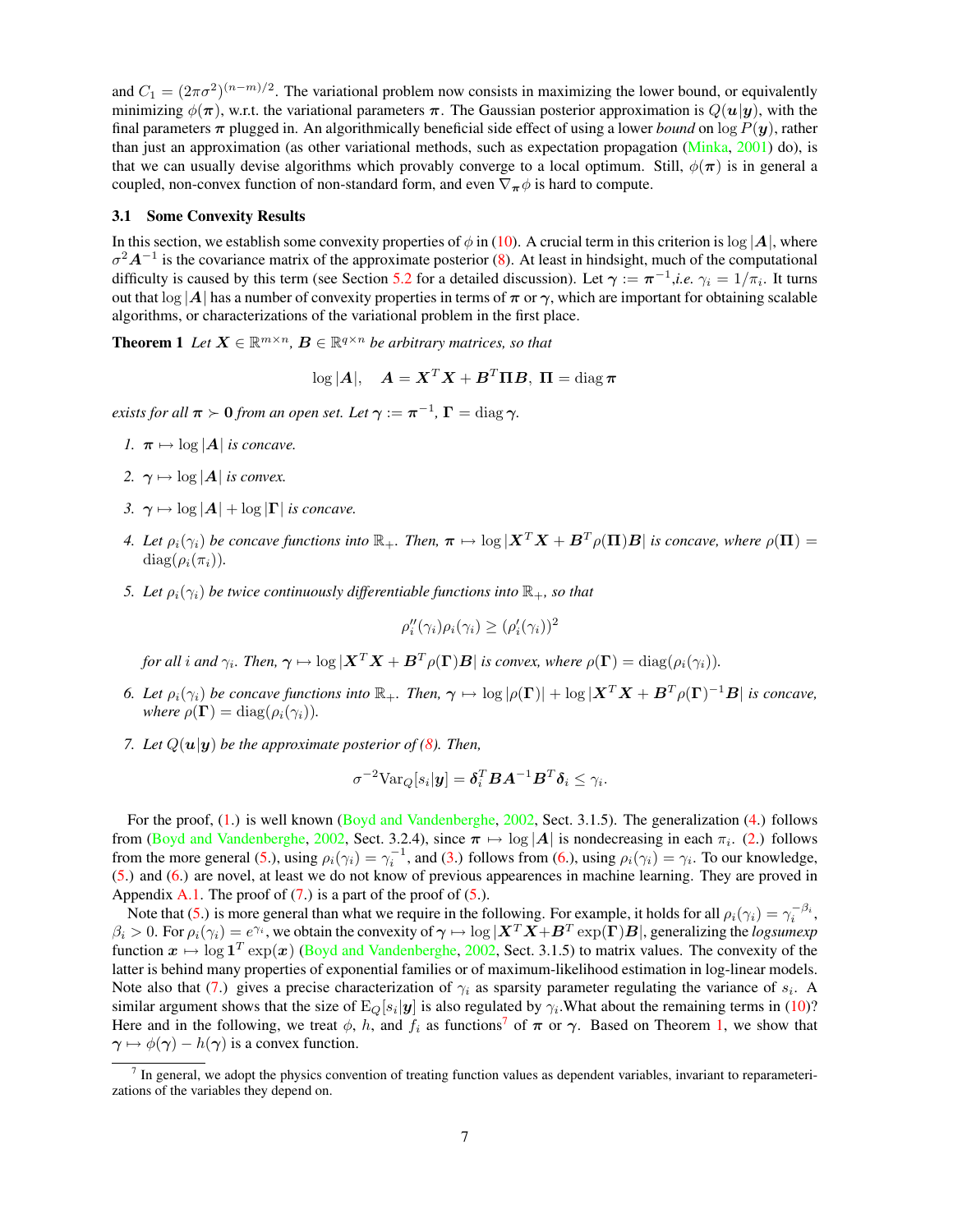**Theorem 2** *Our variational relaxation of approximate inference requires the minimization of*  $\phi(\gamma)$  *from* [\(10\)](#page-6-2)*. The function*  $\gamma \mapsto \phi(\gamma) - h(\gamma)$ *, the negative log partition function of a Gaussian, is convex for*  $\gamma \succ 0$ *.* 

The convexity of log |A| has been shown in Theorem [1,](#page-7-8) part [\(2.](#page-7-2)).  $||y - Xu||^2$  is convex in u. More interestingly,  $(u, \gamma) \mapsto s^T \Gamma^{-1} s$  is *jointly* convex, since the *quadratic-over-linear* function  $(s_i, \gamma_i) \mapsto s_i^2/\gamma_i$  is jointly convex for  $\gamma_i > 0$  [\(Boyd and Vandenberghe,](#page-26-0) [2002,](#page-26-0) Sect. 3.1.5), and  $s = Bu$  is linear in u. Now, since  $\min_{u} \kappa(u, \gamma)$  is convex if  $\kappa$  is jointly convex [\(Boyd and Vandenberghe,](#page-26-0) [2002,](#page-26-0) Sect. 3.2.5), we conclude that  $\gamma \mapsto \phi(\gamma) - h(\gamma)$  is a convex function.

To put this result into context, note that  $\phi - h$  is the negative log partition function of a Gaussian with natural parameters being linear in  $\pi$ . It is therefore well known that  $\pi \mapsto \phi - h$  is a *concave* function. However,  $\pi \mapsto h$  is convex  $(h_i(\pi_i))$  is the conjugate function for  $2g(x_i)$ ), which does not lead to insights about  $\pi \mapsto \phi$ . The *convexity* of the negative log partition function of a distribution with natural parameters linear in  $\gamma^{-1}$  seems specific to the Gaussian case, and is novel to our knowledge.

Given Theorem [2,](#page-7-9) if all  $h_i(\gamma_i)$  are convex, the whole variational problem  $\min_{\gamma>0} \phi$  is a convex minimization. In the next section, we establish properties for when this is the case.

#### 3.2 Convex Variational Inference

The statement of Theorem [2](#page-7-9) implies that whenever  $\gamma \mapsto h(\gamma)$  is convex, the whole variational problem  $\min_{\gamma>0} \phi$ of interest here is a convex problem with a unique solution. In this section, we show that whenever  $\log t_i(s_i)$  are concave functions, and  $t_i(s_i)$  are super-Gaussian (see Section [2.1\)](#page-4-6),  $h(\gamma)$  is in fact convex. Moreover, at least in general, this property is necessary for the convexity of  $h(\gamma)$ , and for the convexity of the variational problem. For notational simplicity, we do not deal with the most general case our result applies for here. For example,  $P(y|u)$ can be replaced by any factor of Gaussian form in  $u$ , and the  $t_i(s_i)$  can be likelihood sites, or depend on multiple components of s. Generalizations are given in Section [5.1.](#page-15-1)

<span id="page-8-3"></span>**Theorem 3** *Consider a model with Gaussian likelihood* [\(1\)](#page-4-0) and a prior  $P(u) \propto \prod_{i=1}^{q} t_i(s_i)$ ,  $s = Bu$ . Let each  $t_i(s_i)$  be strongly super-Gaussian, meaning that  $t_i(s_i) = e^{\alpha_i s_i} \tilde{t}_i(s_i)$ , where  $\tilde{t}_i(s_i)$  is an even function, and  $g_i(x_i) = \log \tilde{t}_i(s_i)$ ,  $x_i = s_i^2$ , is strictly<sup>[8](#page-8-0)</sup> convex and nonincreasing for  $x_i > 0$ . Moreover, suppose that  $g_i(s_i) = \log \tilde{t}_i(s_i)$  is concave<sup>[9](#page-8-1)</sup> and twice continuously differentiable for  $s_i > 0$ . Then, the variational problem of *minimizing [\(10\)](#page-6-2) over*  $\gamma > 0$  *is a convex optimization problem.* 

In general, the requirements on the  $t_i(s_i)$  are necessary for the convexity to hold. If  $g''_i(s_i) > 0$  for some  $s_i > 0$ , *then*  $h_i(\gamma_i)$  *is not convex at some*  $\gamma_i > 0$ *. For general* X*,* B*, and* y, this means that  $\phi(\gamma)$  *is not convex either.* 

The proof is given in Appendix [A.2.](#page-23-0) Our theorem provides a satisfying characterization of the variational inference relaxation of Section [2.](#page-3-0) MAP estimation (see Section [1\)](#page-1-0) is a convex problem if and only if (in general) all  $\log t_i(s_i)$  are concave. Whenever MAP estimation is convex, and the  $t_i(s_i)$  are super-Gaussian, the variational relaxation is convex as well. Loosely speaking, it is the log-concavity of the posterior that renders the variational problem convex. This property sets the relaxation used here apart from all other approximate inference methods for continuous variable models we know of: most of these can be shown to be non-convex in general, even if the log posterior is concave and has a single mode only.<sup>[10](#page-8-2)</sup>

With a view to Section [4,](#page-9-0) it is also interesting to ask under which conditions the  $h_i(\gamma_i)$  are concave functions. We do not have a complete characterization for this case, but can give some examples. If  $t_i(s_i) = e^{-\tau |s_i|^{\alpha}}$ ,  $\alpha \in (0,2]$ , then  $h_i(\gamma_i) \propto \gamma_i^{\beta}$  with  $\beta = -\alpha/(\alpha - 2)$ , which is convex iff  $\alpha \ge 1$ . In these cases,  $t_i(s_i)$  is log-concave. For  $\alpha < 1$ ,  $h_i(\gamma_i)$  is concave. Moreover, if  $t_i(s_i)$  is *log-convex* in  $s_i$ , then

$$
h_i(\gamma_i) = \max_{s_i} -\sigma^{-2} s_i^2 / \gamma_i - 2 \log t_i(s_i) = - \min_{s_i} (\sigma^{-2} s_i^2 \gamma_i + 2 \log t_i(s_i)),
$$

which is concave in  $\gamma_i$ , since the argument of  $\min_{s_i}$  is jointly convex in  $(s_i, \gamma_i)$  [\(Boyd and Vandenberghe,](#page-26-0) [2002,](#page-26-0) Sect. 3.2.5). Therefore, given that  $t_i(s_i)$  is super-Gaussian, its log-{concavity/convexity} implies convexity/concavity of  $h_i(\gamma_i)$ . The reverse is not true in general (for the second statement), as can be seen for  $t_i(s_i) = e^{-\tau |s_i|^{\alpha}}$  above.

<span id="page-8-1"></span><span id="page-8-0"></span><sup>&</sup>lt;sup>8</sup> We require a slightly stronger notion of super-Gaussianity here, in that  $g_i(x_i)$  has to be strictly convex.

<sup>&</sup>lt;sup>9</sup> Here and elsewhere, we understand function values as variables dependent on their arguments, so that  $g_i(s_i) = g_i(x_i)$ . This convention, widely used in physics, simplifies notation and should not lead to confusions.

<span id="page-8-2"></span><sup>&</sup>lt;sup>10</sup> An example is expectation propagation [\(Minka,](#page-27-8) [2001\)](#page-27-8), whose log partition function approximation is non-convex [\(Op](#page-27-11)[per and Winther,](#page-27-11) [2005\)](#page-27-11), except for trivial cases. Log-concavity of the  $t_i(s_i)$  has important consequences for the numerical properties of the EP algorithm [\(Seeger,](#page-28-1) [2008\)](#page-28-1), but they do not imply convexity of the complete problem.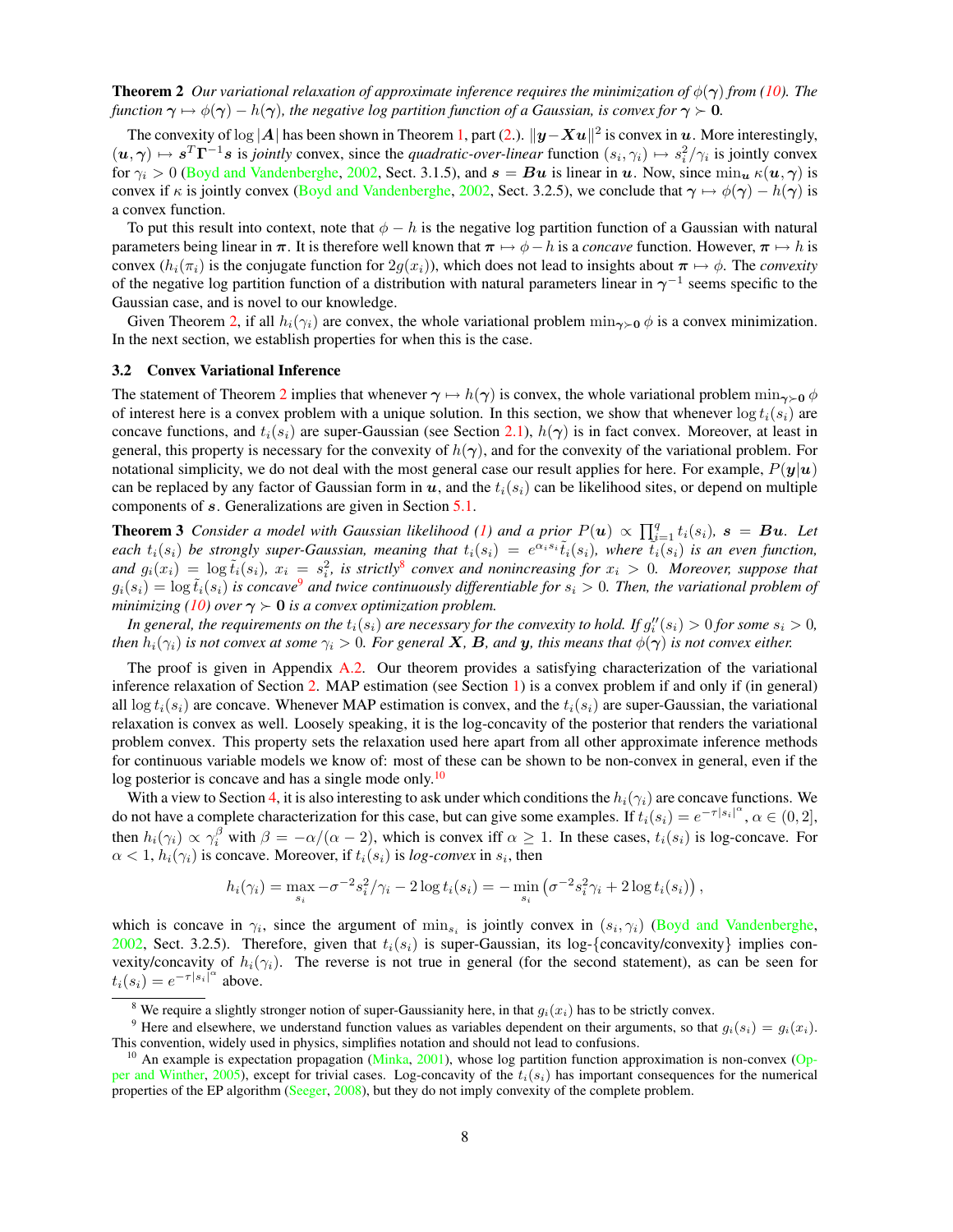We close this section with some examples. For Laplace sites  $(2)$ , the Fenchel duality is given by  $(4)$ , where  $h_i(\gamma_i) = \tau_i^2 \gamma_i$ , a convex function as predicted by our result above. For sparse linear models with Laplace sites, MAP estimation is a convex quadratic program, with the Lasso as a special case (see Section [2\)](#page-3-0). Variational inference is a convex problem as well. While the same relaxation has been used before for these SLMs [\(Girolami,](#page-27-5) [2001\)](#page-27-5), its convexity has not been established until now.

Second, binary classification Bernoulli likelihood sites [\(7\)](#page-5-3), also known as logistic potentials, are super-Gaussian (see Section [2.1\)](#page-4-6), and they are well known to be log-concave. MAP estimation for generalized linear models with these sites is known as logistic regression, a convex problem typically solved by the iteratively reweighted least squares (IRLS) algorithm (also known as Fisher scoring). Variational inference for this model is a convex problem, and our algorithms introduced in Section [4](#page-9-0) make use of IRLS as well.

However, Student's t potentials [\(3\)](#page-4-5) are not log-concave, and  $h_i(\gamma_i)$  in [\(5\)](#page-5-4) is neither convex nor concave. Neither MAP estimation nor variational approximate inference is a convex problem, when Student's t sites are used.

We have provided a satisfying characterization of a widely used class of variational approximate inference methods. For super-Gaussian sites, the variational problem is convex if and only if the search for the posterior mode is convex. This does not mean that solving the variational problem is computationally as tractable as MAP estimation (see end of Section [2.1\)](#page-4-6). For example, our posthoc result that the algorithm of [\(Girolami,](#page-27-5) [2001\)](#page-27-5) solves a convex problem, is of little value for measurement design on full-size images, where this algorithm would not converge in any reasonable amount of time. In the next section, we propose classes of algorithms that solve the variational problem in a scalable way. While they are still in general more expensive than convex MAP estimation methods, the precise relationship is clarified in Section [5.2.](#page-16-0)

## <span id="page-9-0"></span>4 The Algorithms

In this section, we develop two classes of algorithms for scalable variational inference, maximizing the lower bound of [\(6\)](#page-5-1) for SLMs, where the prior is  $P(u) \propto \prod_{i=1}^{q} t_i(s_i)$ ,  $s = Bu$ , with super-Gaussian sites. We use Fenchel concave duality in order to upper bound the variational criterion by a decoupling surrogate, which can be minimized by a standard convex optimization algorithm.

These algorithms are independent of our convexity analysis for the variational problem in Section [3.](#page-6-0) They can be applied in order to find a local minimum very efficiently in general. If the problem is convex, there is a unique global optimum, which is found by our methods.

#### <span id="page-9-1"></span>4.1 The First Class

We propose two closely related classes of scalable algorithms for minimizing  $\phi$  of [\(10\)](#page-6-2) w.r.t.  $\pi > 0$  (or equivalently, w.r.t.  $\gamma := \pi^{-1} \succ 0$ ). In this section, we introduce the first class. Whether  $\phi$  is convex in  $\gamma$  or not (see Theorem [3\)](#page-8-3), it is not obvious how to minimize  $\phi$  tractably, since even the computation of  $\nabla_{\gamma}\phi$  will be seen to be a computationally expensive problem.

We make use of a powerful general idea known as *double loop* algorithms, *concave-convex* algorithms, or *d.c. programming* (difference of convex). Special cases of such algorithms are already heavily used in machine learning and statistics: the expectation-maximization method [\(Dempster et al.,](#page-27-12) [1977\)](#page-27-12), variational (mean field) Bayesian inference [\(Attias,](#page-26-1) [2000\)](#page-26-1), or CCCP for approximate inference [\(Yuille and Rangarajan,](#page-28-13) [2003\)](#page-28-13), among many others. The idea is to write  $\phi$  as sum of a concave and a convex part. We use Fenchel-Legendre duality once more, in order to upper bound the concave part by a linear function, then minimize the convex upper bound to  $\phi$  globally. The linear upper bounding is done iteratively, in so called outer loop steps, followed by inner loop convex minimizations. If the concave part is differentiable, the linear upper bound is a tangent plane, and under mild conditions the resulting double loop algorithm can be shown to be globally convergent, meaning that it converges to a local minimum point of  $\phi$ , no matter from where we start.

In Theorem [1,](#page-7-8) part [\(3.](#page-7-4)), we show that  $\gamma \mapsto \log |A| + \log |\Gamma|$  is a concave function. Now write  $h(\gamma) - \log |\Gamma| =$  $h_{\cap}(\gamma) + h_{\cup}(\gamma)$ , where  $h_{\cap}$  is concave, and  $h_{\cup}$  is convex. Note that  $h(\gamma) - \log |\Gamma|$  decomposes as sum of scalar terms, each depending on a single  $\gamma_i$  only, and it should in general be possible to find  $h_{\Omega}$ ,  $h_{\cup}$  which decompose in the same way. A concave-convex decomposition is never unique: we can always add a concave part to  $h_{\cap}$  and subtract it from  $h_{\cup}$ . However, since we will replace the concave part by a hyperplane, it is sensible to choose a decomposition with "minimal"  $h_{\Omega}$ , as close to linear as possible. For tractability, it is also important that both parts are simple terms composed of standard functions. For example, for Student's t sites [\(3\)](#page-4-5),  $h_i(\gamma_i)$  is given in [\(5\)](#page-5-4), where  $\alpha = \nu \circ \tau^{-1}$ . A convenient decomposition is  $h_{\Omega}(\gamma) = \nu^{T}(\log \gamma)$  and  $h_{\cup,i}(\gamma_i) = \alpha_i/\gamma_i + (\nu_i + \gamma_i)/\gamma_i$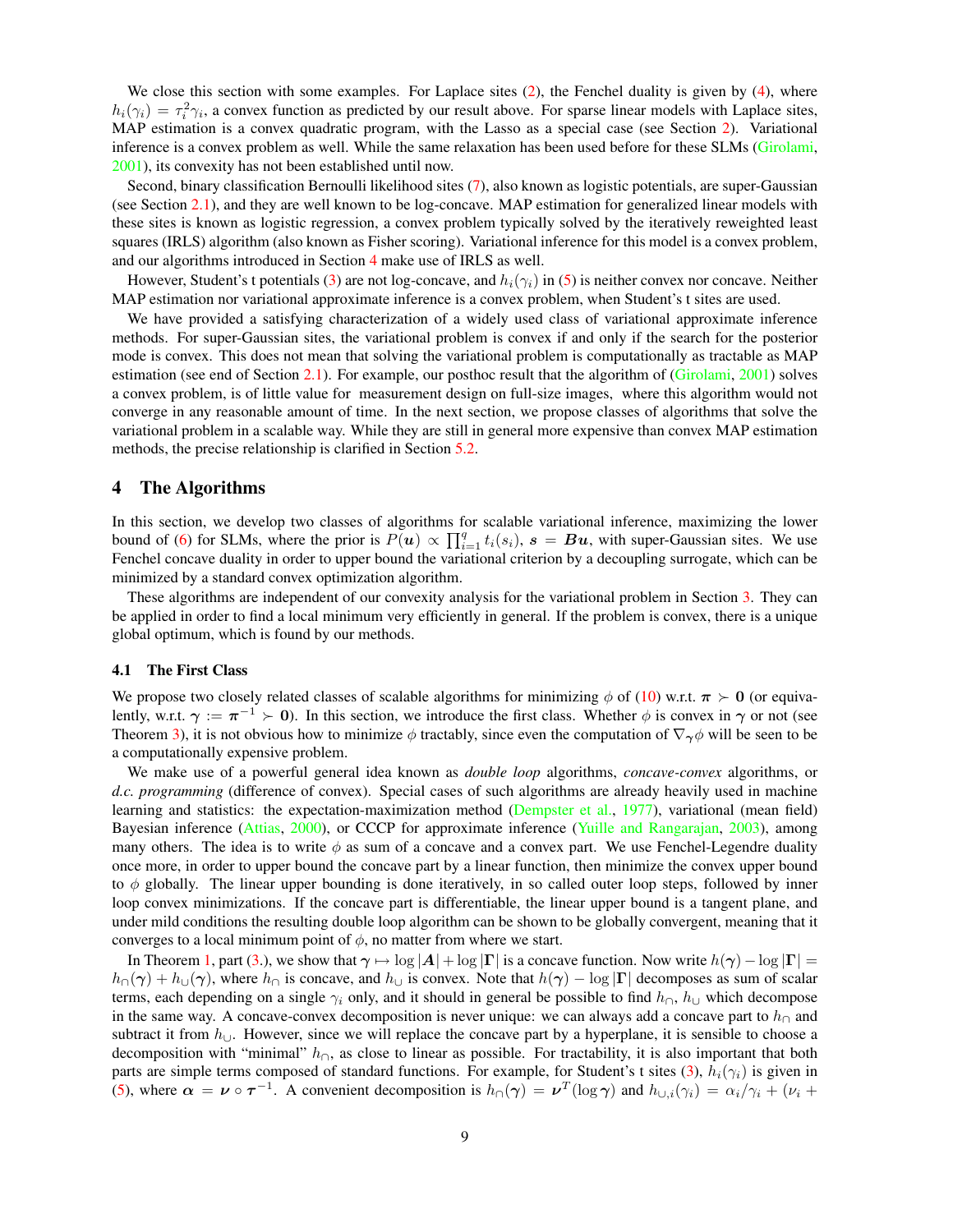$1)(\log(\nu_i+1)-\log\alpha_i-1)$  for  $\gamma_i \geq \alpha_i/(\nu_i+1)$ ,  $h_{\cup,i}(\gamma_i) = -(\nu_i+1)\log\gamma_i$  for  $\gamma_i < \alpha_i/(\nu_i+1)$ . Note that the latter is convex and twice differentiable.

Now, if  $g(\gamma) := \log |A| + \log |\Gamma| + h_0(\gamma)$ , which is concave as sum of concave functions, then

$$
\phi(\boldsymbol{\gamma}) = g(\boldsymbol{\gamma}) + \min_{\boldsymbol{u}} h_{\cup}(\boldsymbol{\gamma}) + \sigma^{-2} \left( \|\boldsymbol{y} - \boldsymbol{X} \boldsymbol{u}\|^2 + \boldsymbol{s}^T \boldsymbol{\Gamma}^{-1} \boldsymbol{s} \right).
$$

Using the conjugate representation  $g(\gamma) = \min_{z \succeq 0} z^T \gamma - g^*(z)$ , we obtain

$$
\phi(\boldsymbol{\gamma}) \leq \min_{\boldsymbol{u}} \phi_{\boldsymbol{z}}(\boldsymbol{u},\boldsymbol{\gamma}), \quad \phi_{\boldsymbol{z}}(\boldsymbol{u},\boldsymbol{\gamma}) := \boldsymbol{z}^T\boldsymbol{\gamma} + h_{\cup}(\boldsymbol{\gamma}) + \sigma^{-2} \left( \|\boldsymbol{y} - \boldsymbol{X}\boldsymbol{u}\|^2 + \boldsymbol{s}^T\boldsymbol{\Gamma}^{-1}\boldsymbol{s} \right) - g^*(\boldsymbol{z})
$$

We saw in the proof of Theorem [2](#page-7-9) that  $\phi_z$  is jointly convex. Our algorithm to minimize  $\phi$  iterates between outer loop updates of  $z \leftarrow \text{argmin} z^T \gamma - y^*(z)$  and inner loop convex minimizations of  $\phi_z$ , in order to update  $\gamma$ . As a by-product, we obtain minimum points u, and it is easy to see that at the end of an outer loop, u is the mean<sup>[11](#page-10-0)</sup> of the current posterior approximation  $Q(\cdot|\mathbf{y})$ .

The inner loop minimization of  $\phi_z$  can be done in any order of u and  $\gamma$ . If  $h_{\cup}(\gamma) = \sum_i h_{\cup,i}(\gamma_i)$ , as is the case in general, it is easiest to perform the minimization over  $\gamma$  first, since this decouples into q independent minimizations

$$
\min_{\gamma_i} z_i \gamma_i + h_{\cup,i}(\gamma_i) + \sigma^{-2} s_i^2 / \gamma_i,
$$

leading to the equations  $z_i + (dh_{\cup,i})/(d\gamma_i) - \sigma^{-2} s_i^2 \gamma_i^{-2} = 0$ . For the examples given here, these equations can be solved analytically, but in general univariate convex minimization can be used in order to solve for the required quantities (see Section [4.3\)](#page-11-0). Plugging the solutions in, we obtain convex functions  $h_{\cup,i}^*(s_i)$ . For the case of Student's t sites, we have  $h_{\cup,i}(\gamma_i) = \alpha_i/\gamma_i$ , therefore  $h_{\cup,i}^*(s_i) = 2(z_i p_i)^{1/2}$ ,  $p_i = \alpha_i + s_i^2/\sigma^2$  (recall that  $\alpha_i = \nu_i/\tau_i$ ). The remaining inner loop problem is

<span id="page-10-1"></span>
$$
\min_{\mathbf{u}} \sigma^{-2} \|\mathbf{y} - \mathbf{X}\mathbf{u}\|^2 + \sum_{i=1}^{q} h_{\cup,i}^*(s_i), \quad \mathbf{s} = \mathbf{B}\mathbf{u}.\tag{11}
$$

This problem is of standard form, and can be solved generically by the *iteratively reweighted least squares* (IRLS) algorithm, a variant of the Newton-Raphson method. This method, which is discussed in detail in Section [4.3,](#page-11-0) proceeds in Newton steps, each of which requires the solution of a single linear system with a matrix of the same form as  $A(8)$  $A(8)$ , only that  $\Pi$  is replaced by a different positive diagonal matrix, and a simple line search. Convergence is typically attained after few iterations (less than thirty), and each step is reduced to a single (reweighted) least squares problem. Therefore, the inner loop minimization fulfils our criteria of scalability.

The outer loop updates of z, given  $\gamma$ , require the minimization of  $z^T \gamma - g^*(z)$  for the concave function  $g^*(z)$ . It is not in general possible to analytically obtain  $g^*(z)$ . By duality,  $g^*(z)$  can at any point be evaluated by minimizing  $z^T \gamma - g(\gamma)$  over  $\gamma$ , which is a convex problem, but is hard in general. Fortunately, none of this is necessary. For fixed  $\gamma$ , the minimizer  $z_{opt}$  is such that

$$
\boldsymbol{z}_{opt}^T\boldsymbol{\gamma} - g(\boldsymbol{\gamma}) = g^*(\boldsymbol{z}_{opt}) = \min_{\tilde{\boldsymbol{\gamma}}} \boldsymbol{z}_{opt}^T\tilde{\boldsymbol{\gamma}} - g(\tilde{\boldsymbol{\gamma}}),
$$

so that  $\nabla_{\gamma} z_{opt}^T \gamma - g(\gamma) = z_{opt} - \nabla_{\gamma} g(\gamma) = 0$ . We just have to compute the gradient of g at  $\gamma$ . Using the fact that  $d \log |\mathbf{A}| = \text{tr} \, \mathbf{\Sigma}(d\mathbf{A}) = \text{tr} \, \mathbf{B} \mathbf{\Sigma} \mathbf{B}^T(d\mathbf{\Pi})$ , we arrive at

$$
\boldsymbol{z}_{opt} = \nabla_{\boldsymbol{\gamma}} g(\boldsymbol{\gamma}) = \boldsymbol{\pi} + \nabla_{\boldsymbol{\gamma}} h_{\cap}(\boldsymbol{\gamma}) - \boldsymbol{\pi}^2 \circ \text{diag}^{-1}\left(\boldsymbol{B} \boldsymbol{\Sigma} \boldsymbol{B}^T\right).
$$

Since  $h_{\cap}(\gamma) = \sum_i h_{\cap,i}(\gamma_i)$ , the main difficulty is the computation of the diagonal of  $B\Sigma B^T$ . A glance at [\(8\)](#page-6-3) reveals that we need to compute *Gaussian marginal variances*:  $(\text{Var}_{Q}[s_i | y])_i = \sigma^2 \text{diag}^{-1}(B \Sigma B^T)$ . This is the second primitive we require in our algorithms. As opposed to least squares estimation, this computation is not usually done in non-Bayesian applications. It is important to note that we require *all* marginal variances in parallel. A single variance could be obtained as the solution of a least squares problem, but computing  $z_{opt}$  by solving q such problems is certainly not feasible. Nevertheless, there are algorithms from numerical mathematics which can be used to estimate these variances, and they reduce to the same primitives as does least squares estimation. In

<span id="page-10-0"></span><sup>&</sup>lt;sup>11</sup> We abuse notation slightly by treating u as variable to optimize over here.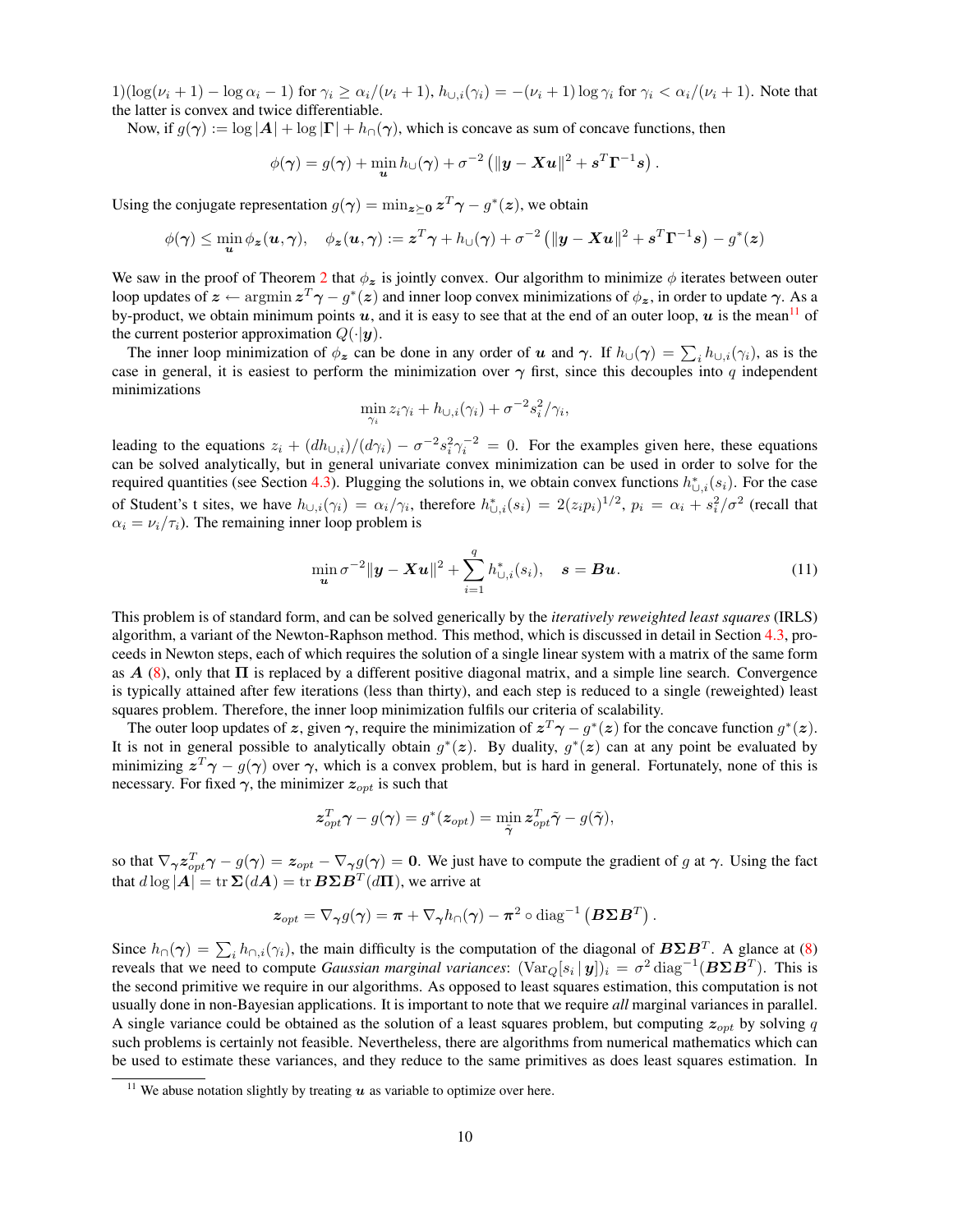practice, the number of outer loop updates required to gain convergence is small, usually five or six iterations are sufficient. The variance estimation problem is discussed in more detail in Section [4.5.](#page-13-0)

This concludes the specification of our first class of algorithms. To understand the considerable computational benefits of the double loop structure, note that a *single* gradient computation  $\nabla_{\gamma}\phi$  is as expensive as an outer loop update in our scheme: both require all q Gaussian marginal variances. By bounding the  $log|A|$  part, which causes the complexity (see Section [5.2\)](#page-16-0), we reduce the number of expensive steps required until convergence drastically, compared to standard gradient descent algorithms. We follow the double loop strategy even if  $h(\gamma)$  is convex, since the decoupled inner loop criterion is much more efficient to minimize than  $\phi$  itself. Some general characteristics of our algorithms are given in Section [4.4.](#page-12-0)

#### <span id="page-11-1"></span>4.2 The Second Class

Our second class of algorithms is closely related to the first one, but involves another twist. Again, our aim is to devise a double loop scheme. From Theorem [1,](#page-7-8) part [\(1.](#page-7-0)), we know that  $\pi \mapsto \log |A|$  is concave. We can try to decompose  $h = h_{\cap}(\pi) + h_{\cup}(\gamma)$  (recall that  $\gamma = \pi^{-1}$ ),  $h_{\cap}$  concave in  $\pi$ , and  $h_{\cup}$  convex in  $\gamma$ . For example, for Laplace sites [\(4\)](#page-5-2), we have that  $h = (\tau^2)^T \gamma$ , which is convex, so that  $h_\cup(\gamma) = (\tau^2)^T \gamma$  and  $h_\cap(\pi) = 0$ .

We can now proceed much as for the first class above, but treating  $g(\pi) := \log |A| + h_0(\pi)$  as concave function in  $\pi$ . By Fenchel's inequality [\(Rockafellar,](#page-28-8) [1970,](#page-28-8) Sect. 12):  $g(\pi) \leq z^T \pi - g^*(z)$  for  $z \succ 0$ . But this upper bound is also a convex function of  $\gamma > 0$  (since  $z_i > 0$  for all i), which is the additional observation we make use of here. We obtain the convex inner loop problem

$$
\min_{\boldsymbol{\gamma}} \min_{\boldsymbol{u}} \boldsymbol{z}^T(\boldsymbol{\gamma}^{-1}) + h_{\cup}(\boldsymbol{\gamma}) + \sigma^{-2} \left( \| \boldsymbol{y} - \boldsymbol{X} \boldsymbol{u} \|^2 + \boldsymbol{s}^T \boldsymbol{\Gamma}^{-1} \boldsymbol{s} \right) - g^*(\boldsymbol{z}),
$$

which is treated much as in Section [4.1.](#page-9-1) The independent minimizations are now  $\min_{\gamma_i} h_{\cup,i}(\gamma_i) + (z_i + \sigma^{-2} s_i^2)/\gamma_i$ . If  $p_i = z_i + \sigma^{-2} s_i^2$ , the stationary equations are  $(dh_{\cup,i})/(d\gamma_i) - p_i \gamma_i^{-2} = 0$ . Plugging the solutions in gives rise to convex functions  $h_{\cup,i}^*(s_i)$ , and the inner loop optimization is done by the IRLS algorithm. For Laplace sites,  $h_{\cup,i}(\gamma_i) = \tau_i^2 \gamma_i$ , so that  $h_{\cup,i}^*(s_i) = 2\tau_i p_i^{1/2}$ . For the outer loop update,

$$
\boldsymbol{z}_{opt} = \text{diag}^{-1} \left( \boldsymbol{B} \boldsymbol{\Sigma} \boldsymbol{B}^T \right) + \nabla_{\boldsymbol{\pi}} h_{\cap}(\boldsymbol{\pi}).
$$

If  $h_{\Omega}$  decomposes, the main effort here is again to compute the Gaussian variances of  $Q(s|y)$ .

Characteristics of the second class, as well as a comparison with the first, are given in Section [4.4.](#page-12-0) The main idea is the same as for the first class: difficult coupling terms in  $\phi$  are bounded by simple decoupling functions, so that the complexity of computing  $\nabla_{\bm{\gamma}}\phi$  is shifted into a few outer loop updates. If  $R = \sigma^{-2}\min_{\bm{u}}[||\bm{y} - \bm{X}\bm{u}||^2 +$  $s<sup>T</sup> \Gamma<sup>-1</sup> s$ , the relationship between the two classes is given by

$$
\phi_{\boldsymbol{z}}^{[1]}\geq \underbrace{\log |\boldsymbol{A}|+\log |\boldsymbol{\Gamma}|+(h-\log |\boldsymbol{\Gamma}|)}_{\boldsymbol{z}^T\boldsymbol{\gamma}-g^*(\boldsymbol{z})+h_{\omega}^{[1]}\geq}+R=\phi=\underbrace{\log |\boldsymbol{A}|+h}_{\leq \boldsymbol{z}^T(\boldsymbol{\gamma}^{-1})-g^*(\boldsymbol{z})+h_{\omega}^{[2]}}+R\leq \phi_{\boldsymbol{z}}^{[2]}.
$$

The superscripts distinguishing the two classes will be dropped in the sequel, where it will always be clear from the context which class is used.

#### Hybrid Variant

The coupling term  $\log |A|$  is bounded in either of our classes, making use of Fenchel's inequality for concave functions. In cases where the second class does not apply, the following hybrid variant can be used. Suppose that  $h(\gamma) = h_{\cap}(\gamma) + h_{\cup}(\gamma)$ , where  $h_{\cap}$  is concave,  $h_{\cup}$  is convex. We can upper bound  $\log |A| \leq z^{T}(\gamma^{-1}) - g^{*}(z)$ and  $h_\cap(\gamma) \leq z_\cap^T \gamma - g_\cap^*(z_\cap)$ . Since  $h_\cap(\gamma)$  decouples,  $z_\cap$  and  $g_\cap^*(z_\cap)$  are easy to compute. In the inner loop,  $\gamma_i$  is eliminated by  $\min_{\gamma_i} h_{\cup,i}(\gamma_i) + p_i/\gamma_i + z_{\cap,i}\gamma_i$ , where  $p_i = z_i + \sigma^{-2}s_i^2$ . For Student's t sites (see Section [4.1\)](#page-9-1), we have that  $h_{\cup,i}^*(s_i) = 2(z_{\cap,i}(\alpha_i + p_i))^{1/2}$ , and finally  $\gamma_i' = ((\alpha_i + p_i')/z_{\cap,i})^{1/2}$ . Moreover, the outer loop update is  $z_{\cap} = (\nu + 1) \circ \pi.$ 

#### <span id="page-11-0"></span>4.3 The Inner Loop Optimization

In this section, we show how to efficiently solve the inner loop problem [\(11\)](#page-10-1). The structure of  $\phi_{\mathbf{z}}(u)$  is the sum of a least squares term and a decomposing penalty. Therefore, the Newton-Raphson algorithm reduces to a standard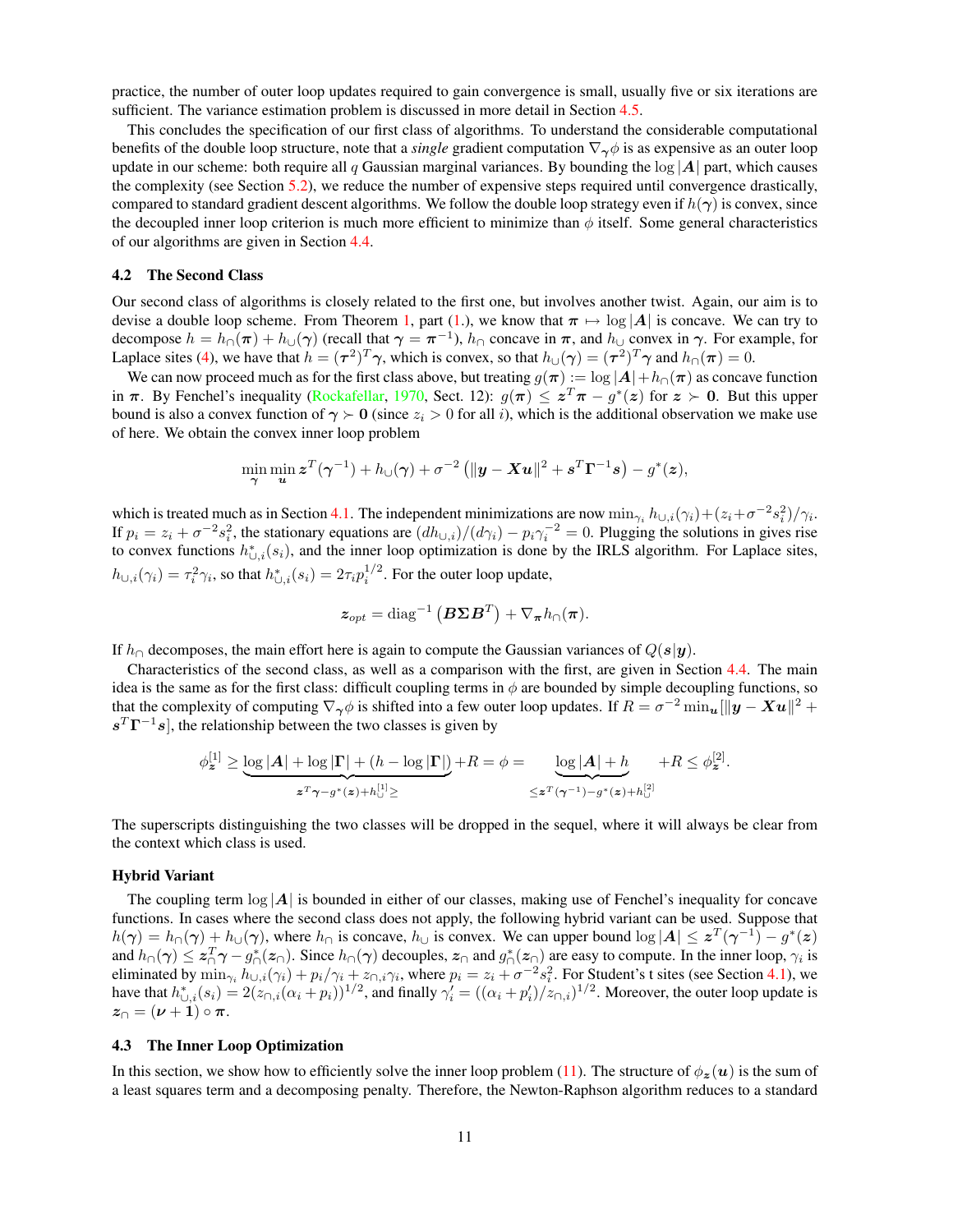method called iteratively reweighted least squares (IRLS). We describe a single Newton step here, starting from  $u$ . Let  $r := y - Xu$  denote the residual vector. Then,

$$
d\sigma^{-2}||\mathbf{r}||^2 = -2\sigma^{-2}\mathbf{r}^T\mathbf{X}(d\mathbf{u}), \quad d^2\sigma^{-2}||\mathbf{r}||^2 = 2\sigma^{-2}(d\mathbf{u})^T\mathbf{X}^T\mathbf{X}(d\mathbf{u}).
$$

If  $\theta_i := (\sigma^2/2) (dh_{\cup,i}^*) / (ds_i),$   $\rho_i := (\sigma^2/2) (d^2 h_{\cup,i}^*) / (ds_i^2),$  then

$$
g := \nabla_{\mathbf{u}} \phi_{\mathbf{z}} = -2\sigma^{-2} \left( \mathbf{X}^T \mathbf{r} - \mathbf{B}^T \boldsymbol{\theta} \right),
$$
  

$$
\mathbf{H} := \nabla \nabla_{\mathbf{u}} \phi_{\mathbf{z}} = 2\sigma^{-2} \left( \mathbf{X}^T \mathbf{X} + \mathbf{B}^T (\text{diag} \, \boldsymbol{\rho}) \mathbf{B} \right).
$$

Note that  $\rho_i \geq 0$ , by the convexity of  $h_{\cup,i}^*$ . The Newton search direction is

$$
\boldsymbol{d}:=-\boldsymbol{H}^{-1}\boldsymbol{g}=\left(\boldsymbol{X}^T\boldsymbol{X}+\boldsymbol{B}^T(\text{diag}\,\boldsymbol{\rho})\boldsymbol{B}\right)^{-1}\left(\boldsymbol{X}^T\boldsymbol{r}-\boldsymbol{B}^T\boldsymbol{\theta}\right).
$$

The computation of d requires to solve a system with the matrix  $H$ , which is of the same form as  $A$ . This is precisely the computation required for least squares estimation with the likelihood  $P(y|u)$  and the Gaussian prior  $N(s|0,(\text{diag }\rho)^{-1})$ . Such systems are generally solved approximately by the linear conjugate gradients (LCG) algorithm [\(Golub and Van Loan,](#page-27-13) [1996\)](#page-27-13). The cost per iteration of LCG is dominated by a MVM with  $H$ , which translates to single MVMs with  $X, B$ , and its transposes respectively. Our scalability requirements are therefore met.

A line search along d can be run in negligible time. If  $f(t) := (\sigma^2/2)\phi_z(\mathbf{u} + t\mathbf{d})$ , then

$$
f'(t) = -(\mathbf{X}d)^T\mathbf{r} + t\|\mathbf{X}d\|^2 + (\mathbf{B}d)^T\boldsymbol{\theta}^{(t)}.
$$

Here,  $\theta^{(t)}$  is in terms of  $s^{(t)} = s + tBd$ . If we precompute  $Xd$ ,  $(Xd)^{T}r$ ,  $||Xd||^{2}$ , and  $Bd$ ,  $f(t)$  and  $f'(t)$ can be evaluated in  $O(q)$ . No further MVMs are required during the line search. Each line search is started with  $t_0 = 1$ . Note that a line search seems essential in practice. Especially in the beginning, or after X has just been extended in a sequential design loop (see Section [6\)](#page-18-0), a full Newton step  $(t = 1)$  would lead to a large *increase* of the criterion, and significantly smaller t need to be taken. During later stages, the first choice  $t = 1$  is usually accepted, due to the self-scaling properties of the Newton method. Finally, once  $u' = \argmin \phi_{\bm{z}}(\bm{u})$  is found,  $\bm{\gamma}'$ is updated as minimizer w.r.t.  $\gamma$ , solving the scalar stationary equations once more.

For the case of Laplace sites and the second class, recall that  $h_{\cup,i}^*(s_i) = 2\tau_i p_i^{1/2}, p_i = z_i + \sigma^{-2} s_i^2$ . Therefore,  $\theta_i = \tau_i s_i p_i^{-1/2}$  and  $\rho_i = \tau_i z_i p_i^{-3/2}$ . For Student's t sites,  $h_{\cup,i}^*$  has the same form, but  $\tau_i^2$  is replaced by  $z_i$ , and  $z_i$  by  $\alpha_i = \nu_i/\tau_i$ . Finally, if  $h_{\cup,i}^*(s_i)$  cannot be determined analytically, the procedure detailed in Appendix [A.3](#page-23-1) can be used, which does not increase the computational complexity. In some cases, even  $h_i(\gamma_i)$  may not be known explicitly, or may be cumbersome to obtain analytically (see Section [2.1\)](#page-4-6). We show in Appendix [A.3](#page-23-1) how our algorithms can be run based on computations of  $g_i(x_i)$  and its derivative only.

#### <span id="page-12-0"></span>4.4 Properties of the Algorithms

In this section, we analyze characteristics of the two classes of algorithms, relating them to each other, and showing how they compare with the sparse estimation method of [\(Wipf and Nagarajan,](#page-28-5) [2008\)](#page-28-5), which inspired some of our work here. Properties of the variational problem they adress, are analyzed in Section [3.](#page-6-0)

First, the algorithms in either class can be shown to converge globally, *i.e.* to find a local minimum point from any starting point, if the outer loop updates are done exactly. This is seen just as in [\(Wipf and Nagarajan,](#page-28-5) [2008\)](#page-28-5), whose arguments apply here as well. If the variational problem itself is convex (see Section [3\)](#page-6-0), the algorithms converge to the global optimum from any starting point. In a nutshell, the argument goes as follows. The upper bound  $\phi_z$  has the same tangent plane at  $\gamma$  than  $\phi$ . Therefore, the inner loop optimization is guaranteed to decrease  $\phi$  substantially if  $\nabla_{\gamma}\phi$  is not equal to zero. Note that the convergence proof does not require the inner loop optimization to find the minimum of  $\phi_z$ . In fact, a single line search along the first Newton direction would be sufficient. On the other hand, the outer loop updates have to be done to high accuracy to retain the guarantee, which can be problematic in large scale settings. This point is discussed in more detail in Section [4.5.](#page-13-0)

Our first class of algorithms can be seen as generalization of the sparse estimation method in [\(Wipf and Nagara](#page-28-5)[jan,](#page-28-5) [2008\)](#page-28-5). While they considered the special case  $B = I$  only, their method can be generalized to any B, using the facts proved in Theorem [1.](#page-7-8) It is obtained as limit of the Student's t case in Section [4.1,](#page-9-1) setting  $\nu_i = 0$  for all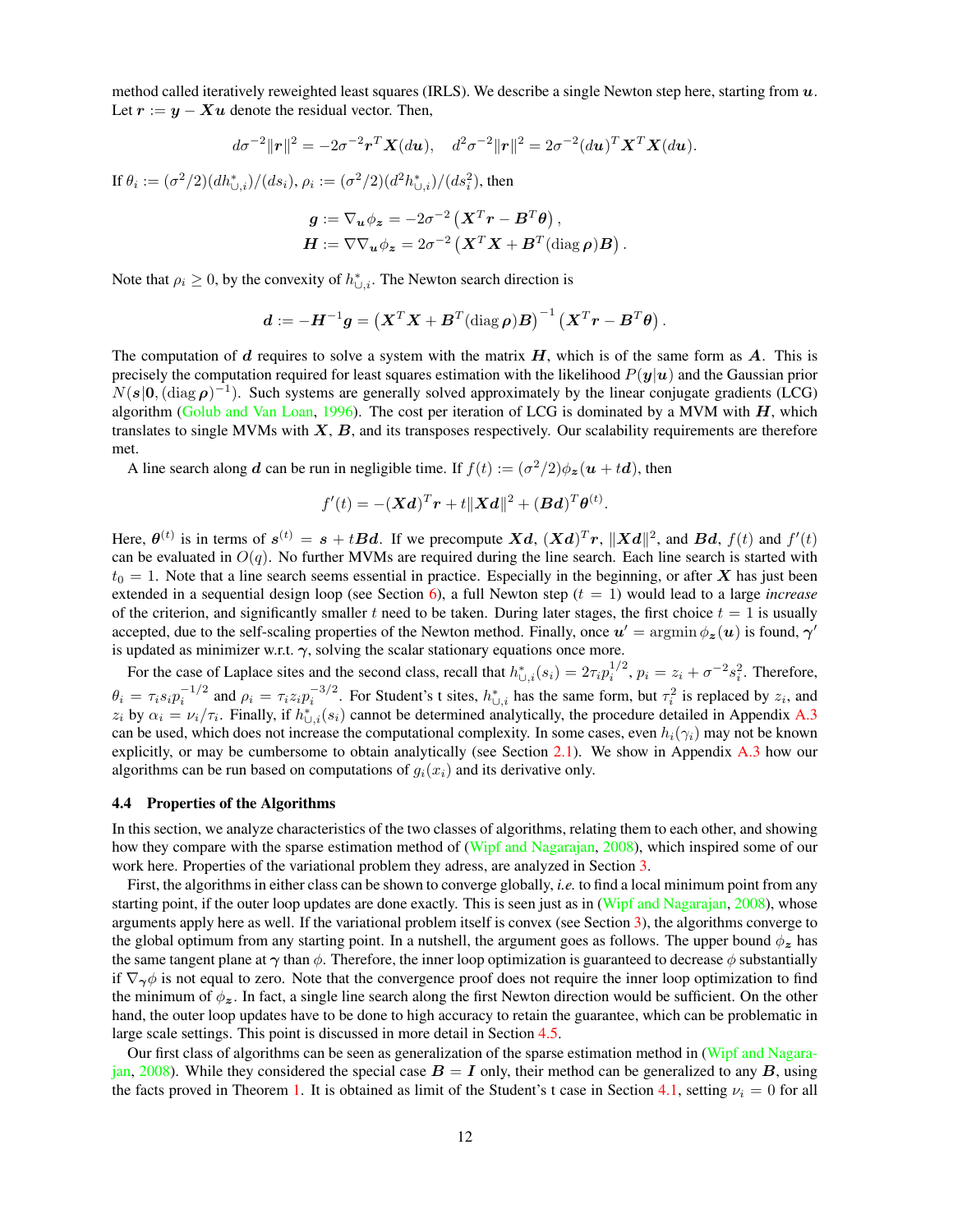i. In this case, referred to as *automatic relevance determination* (ARD), the prior sites  $t_i(s_i)$  are not normalizable. Moreover, as can be seen from Section [4.3,](#page-11-0) their inner loop criterion becomes

$$
\sigma^{-2} \|\mathbf{y} - \mathbf{Xu}\|^2 + 2\sigma^{-1} \sum_{i=1}^q z_i^{1/2} |s_i|.
$$

Solving for u is a quadratic program, whose special case for  $B = I$  is the Lasso (see Section [2\)](#page-3-0). Due to the nondifferentiable criterion, special code is required (but see Section [5.2\)](#page-16-0), while our inner loops can be implemented more easily. On the other hand, for the inner loop solution  $u'$ , many components in  $s' = Bu'$  are exactly zero, and this fact can be exploited to find  $u'$  very efficiently. Moreover, much effort is concentrated on designing fast algorithms for Lasso, at least for certain B (unfortunately the most studied case,  $B = I$ , for which very efficient soft thresholding algorithms are known, is not very useful in the context of natural images). The exact sparsity of s' is even more useful for computing outer loop updates efficiently. Namely, since  $\gamma'_i = \sigma^{-1} z_i^{-1/2} |s'_i|$ , we see that  $\gamma$  is exactly sparse just as s'. If there are d non-zeros in  $\gamma$ , the computation<sup>[12](#page-13-1)</sup> of  $z_{opt}$  can be done based on a system matrix of size  $d \times d$ . However, this computationally beneficial role of sparsity can be expected in the sparse estimation context only. This important point is discussed in more detail in Section [5.2.](#page-16-0) Variational approximate inference, with the aim of a useful uncertainty representation, is harder to do in practice than sparse estimation, and we show how the added complexity can be addressed computationally.

How generally applicable is either class of algorithms? First, we require a Gaussian-form lower bound on  $t_i(s_i)$ . If the site is super-Gaussian, Fenchel duality provides a tight lower bound. Non-symmetric sites can also be dealt with in our framework, as long as lower bounds are known (see Section [2.1](#page-4-6) for binary classification Bernoulli sites). If they make use of two parameters,*i.e.* are of the form  $t_i(s_i) \ge N^U(s_i|b_i, \pi_i) f_i(\pi_i, b_i)$ , the extension given in Appendix [A.4](#page-24-0) may be applicable.

Second, in order to apply the first class, we require a decomposition of  $h(\gamma) - \log |\Gamma|$  into a sum of concave and convex functions. Such a decomposition can always be found in principle, although we also require that the parts have a simple tractable form, and are at least differentiable. In all cases of convex  $\log t_i(\sqrt{\cdot})$  we know of, this second requirement does not limit the applicability. We have seen above that  $h_{\cup,i}^*(s_i)$  may not be differentiable, which precludes the direct usage of IRLS for solving the inner loop problems. However, ARD above is the only case we know of where this happens, and the ARD sites  $t_i(s_i)$  do not correspond to normalizable priors.

On the other hand, in order to apply the second class of algorithms,  $h(\gamma)$  has to be decomposed as  $h_{\cap}(\pi)$  +  $h_{\text{U}}(\gamma)$ . This is simple if  $h(\gamma)$  is convex itself, since  $h_{\text{O}}(\pi) = 0$  then. Laplace sites [\(2\)](#page-4-4) and Bernoulli potentials [\(7\)](#page-5-3), as well as all super-Gaussian, log-concave potentials, can be treated this way. However, a simple decomposition does not seem to exist in many other cases.

Note that whenever  $h(\gamma)$  is convex, the first class of algorithms can be applied as well, using  $h_{\cup}(\gamma) = h(\gamma) \log |\Gamma|$ . However, in this case, the second class seems to be the more direct approach. For Laplace potentials, the inner loop criterion for the second class is more sparsity-enforcing than for the first.

The SLM can be configured with different sparsity prior sites. In this paper, Laplace and Student's t sites are treated explicitly. For the former, variational inference is convex. For the latter, the posterior is multi-modal, and our algorithms search for a local optimum. The choice of sparsity potentials should depend on the problem addressed.

How are the algorithms initialized? In practice, we found it useful to start with  $z = \varepsilon \mathbf{1}$  for some  $\varepsilon > 0$  (say: 1/20), and with  $u = 0$ . We also explored the alternative of setting  $\pi \propto 1$ ,  $u = 0$ , and start with an update of z, but this led to less stable behaviour and required more running time.

#### <span id="page-13-0"></span>4.5 Estimation of Gaussian Variances

Recall from Section [4.1](#page-9-1) that the outer loop steps in our algorithms require the estimation of Gaussian variances  $\tilde{z}$  =  $\text{diag}^{-1}(B\Sigma B^T) = \sigma^{-2}(\text{Var}_Q[s_i|y])_i$ , which would also be required for the gradient computation  $\nabla_{\gamma}\phi$ . Variance computations are not usually required in the context of sparse MAP estimation (see Section [5.2\)](#page-16-0). Certainly, the vector  $\tilde{z}$  cannot be estimated by solving a single or few linear systems. In this section, we discuss a generic way of estimating these variances en bulk, using the Lanczos algorithm from numerical mathematics. Further details

<span id="page-13-1"></span><sup>&</sup>lt;sup>12</sup> The computation of  $z_{opt}$  is slightly complicated if some  $\gamma_i = 0$ . From Section [4.1,](#page-9-1) we have that  $z_i = \pi_i(1-\pi_i\tilde{z}_i)$ , where  $\tilde{z}_i = 0$ , and  $\pi_i = \infty$ . If the subscripts "0" ("1") denote the part of  $\gamma$  which is zero (non-zero), and  $A_1 = X^T X + B_1^T \Gamma_1^{-1} B_1$ , a careful computation shows that  $z_0 = \text{diag}^{-1}([B_0 A_1^{-1} B_0^T]^{-1})$ . The  $z_i$  do not in general become zero.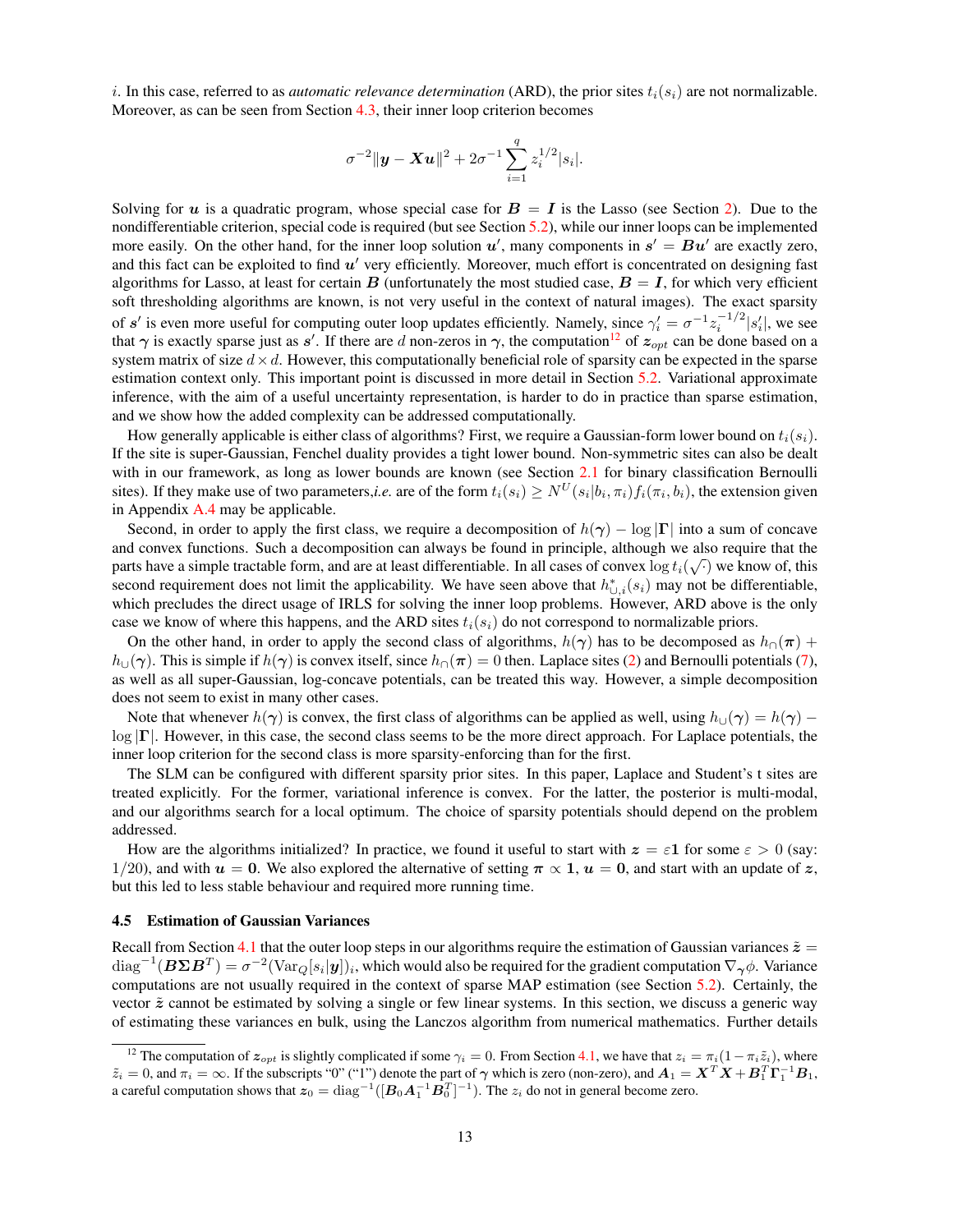are given in Appendix [B.](#page-24-1) This section is technically more difficult than the others, and can be skipped in a first reading.

If the precision matrix A of the Gaussian posterior approximation  $Q(u|y)$  is sparse, the variances can be estimated in some cases using Gaussian belief propagation. For example, the algorithm in [\(Wainwright et al.,](#page-28-14) [2001\)](#page-28-14) can be used, which works by embedding a sequence of spanning trees, then does Gaussian propagation on these trees. Another interesting approach for Gaussian Markov random fields is given in [\(Malioutov et al.,](#page-27-14) [2006a\)](#page-27-14). However, A is neither sparse nor has graphical model structure<sup>[13](#page-14-0)</sup> in general. In [\(Schneider and Willsky,](#page-28-15) [2001\)](#page-28-15), the Lanczos algorithm [\(Golub and Van Loan,](#page-27-13) [1996\)](#page-27-13) is used in order to estimate Gaussian posterior variances. The connection can be understood by noting that a single marginal variance can be estimated by running linear conjugate gradients (LCG) for the system  $Av = B^T \delta_i$ , then  $\tilde{z}_i = \delta_i^T B v$ . One way to regard the Lanczos algorithm is that it explicitly builds up a low rank representation of A, which allows to solve *many* linear systems in parallel with the same matrix  $A$ , but different right hand sides. More specifically,  $k$  iterations of Lanczos produce  $Q^{(k)} = (q^{(1)} \dots q^{(k)}) \in \mathbb{R}^{n \times k}$  with orthonormal columns, and  $T^{(k)} \in \mathbb{R}^{k \times k}$  tridiagonal, such that  $Q^{(k)T}AQ^{(k)} = T^{(k)}$ . The extremal eigenvectors of  $A$  can be well approximated in the column span of  $Q^{(k)}$  even for small  $k$ , and the convergence of such eigenvector estimates can be efficiently monitored within the Lanczos recursion. A Lanczos iteration requires a single MVM with  $\vec{A}$ , thus the same effort in principle than a single LCG iteration.

We obtain a Lanczos estimator for  $\tilde{z}$  by replacing  $\Sigma$  in the exact expression by  $Q^{(k)}T^{(k)-1}Q^{(k)T}$ , resulting in  $\tilde{\boldsymbol{z}}^{(k)} := \text{diag}^{-1}(\boldsymbol{B}\boldsymbol{Q}^{(k)}\boldsymbol{T}^{(k)-1}\boldsymbol{Q}^{(k)T}\boldsymbol{B}^{T})$  $\tilde{\boldsymbol{z}}^{(k)} := \text{diag}^{-1}(\boldsymbol{B}\boldsymbol{Q}^{(k)}\boldsymbol{T}^{(k)-1}\boldsymbol{Q}^{(k)T}\boldsymbol{B}^{T})$  $\tilde{\boldsymbol{z}}^{(k)} := \text{diag}^{-1}(\boldsymbol{B}\boldsymbol{Q}^{(k)}\boldsymbol{T}^{(k)-1}\boldsymbol{Q}^{(k)T}\boldsymbol{B}^{T})$ . It is shown in Appendix B that  $\tilde{\boldsymbol{z}}^{(k)} = \tilde{\boldsymbol{z}}^{(k-1)} + \boldsymbol{v}^{(k)} \circ \boldsymbol{v}^{(k)}$ , where  $v^{(k)}$  obeys the recursion  $v^{(k)} = e_k^{-1} (Bq^{(k)} - d_{k-1}v^{(k-1)})$ . Therefore,  $\tilde{z}^{(k)}$  converges against  $\tilde{z}$  *monotonically from below*<sup>[14](#page-14-1)</sup> in every component. We can also estimate  $\log |A|$ , featuring in the criterion part  $g^*(z)$ , by  $\log |T^{(k)}|$ , although the latter value is not critically required in order to run our methods. While other estimators could be derived from the Lanczos method, the monotonicity of  $\tilde{z}^{(k)}$  would be lost (see end of this section). Moreover, the components of  $\tilde{\bm{z}}^{(k)}$  correspond to the best estimate after  $k$  iterations of LCG for the systems  $\bm{A} \bm{v} = \bm{B}^T \bm{\delta}_i,$  if the same starting vector is used for all of them.

While the basic recurrence of the Lanczos algorithm is easy to describe, this apparent simplicity is treacherous. Useful Lanczos implementations involve a lot of extra technology, and in general they require  $O(n k)$  memory (details are given in Appendix [B\)](#page-24-1).

In general, a Lanczos estimate is good if the full expression dominantly depends on the extremal eigenvalues and eigenvectors, which tend to converge rapidly. An ideal case, for which most Lanczos codes seem to be optimized, is given by a matrix  $A$  with a geometrically decaying spectrum bounded away from zero. This implies a geometric decay of the spectrum of  $\Sigma$  as well, so that  $\tilde{z}^{(k)}$  converges to  $\tilde{z}$  rapidly. In applications with a geometric spectral decay of the A matrices, modern Lanczos codes, such as  $ARPACK<sup>15</sup>$  $ARPACK<sup>15</sup>$  $ARPACK<sup>15</sup>$ , can be used. Unfortunately, for problems of our interest here (high-quality image reconstruction from non-local measurements), the system matrices  $A$  often exhibit a spectral decay which is roughly *linear* (with the possible exception of beginning and end). In such cases,  $\|\tilde{z}^{(k)} - \tilde{z}\|/\|\tilde{z}\|$  converges approximately linearly, and a close approximation of  $\tilde{z}$  requires  $k \approx n$  iterations of Lanczos, which is not tractable. Moreover, since the Lanczos iteration delivers optimal approximations of eigenvalues and eigenvectors, given that  $k$  MVMs with  $\boldsymbol{A}$  can be used, there may be no better generic method to approximate  $\tilde{z}$ , if no additional knowledge about  $\tilde{A}$  is used. To be clear, the problem in these cases is *not* that A is ill-conditioned, but that the dependence of  $\tilde{z}$  on the eigendecomposition of A is spread across much of the spectrum. In other words, A does not have *any* low rank approximation which is close in the spectral norm. In numerical mathematics, structural knowledge about the system matrix is used in order to precondition the Lanczos algorithm, which can in principle be used to improve its spectral properties. Such preconditioning strategies are not in the scope of this paper, but remain an important topic for further investigations.

To conclude so far, we have seen that the Lanczos estimator  $\tilde{\mathbf{z}}^{(k)}$  for  $\tilde{\mathbf{z}}$  can be computed using k MVMs with A. On the other hand, for certain system matrices  $\vec{A}$  arising in practice (in problems of image reconstruction),  $\tilde{z}^{(k)}$  will not be very close to  $\tilde{z}$  in many components. This creates a problem for the global convergence proof of Section [4.4,](#page-12-0) which relies on *exact* computations of  $\tilde{z}$ . In these situations, we cannot claim that our method is provably globally convergent in practice. Moreover, since the  $g^*(z)$  term in  $\phi_z$  cannot be computed exactly, we cannot check for sure whether an outer loop step improved the criterion. From our experience on such problems,

<span id="page-14-0"></span><sup>&</sup>lt;sup>13</sup> To be precise, A would be the precision matrix of the Gaussian graphical model  $Q(u|y)$ , and its sparsity pattern encodes graph structure. In cases where such an interpretation applies, this structure is normally independent of the value of  $\pi$ .

<span id="page-14-1"></span><sup>&</sup>lt;sup>14</sup> From Theorem [1,](#page-7-8) [\(7.](#page-7-6)), we know that  $\tilde{z}_i \in [z_i^{(k)}, \gamma_i]$  for any i and k.

<span id="page-14-2"></span><sup>15</sup> Available at http://www.caam.rice.edu/software/ARPACK/.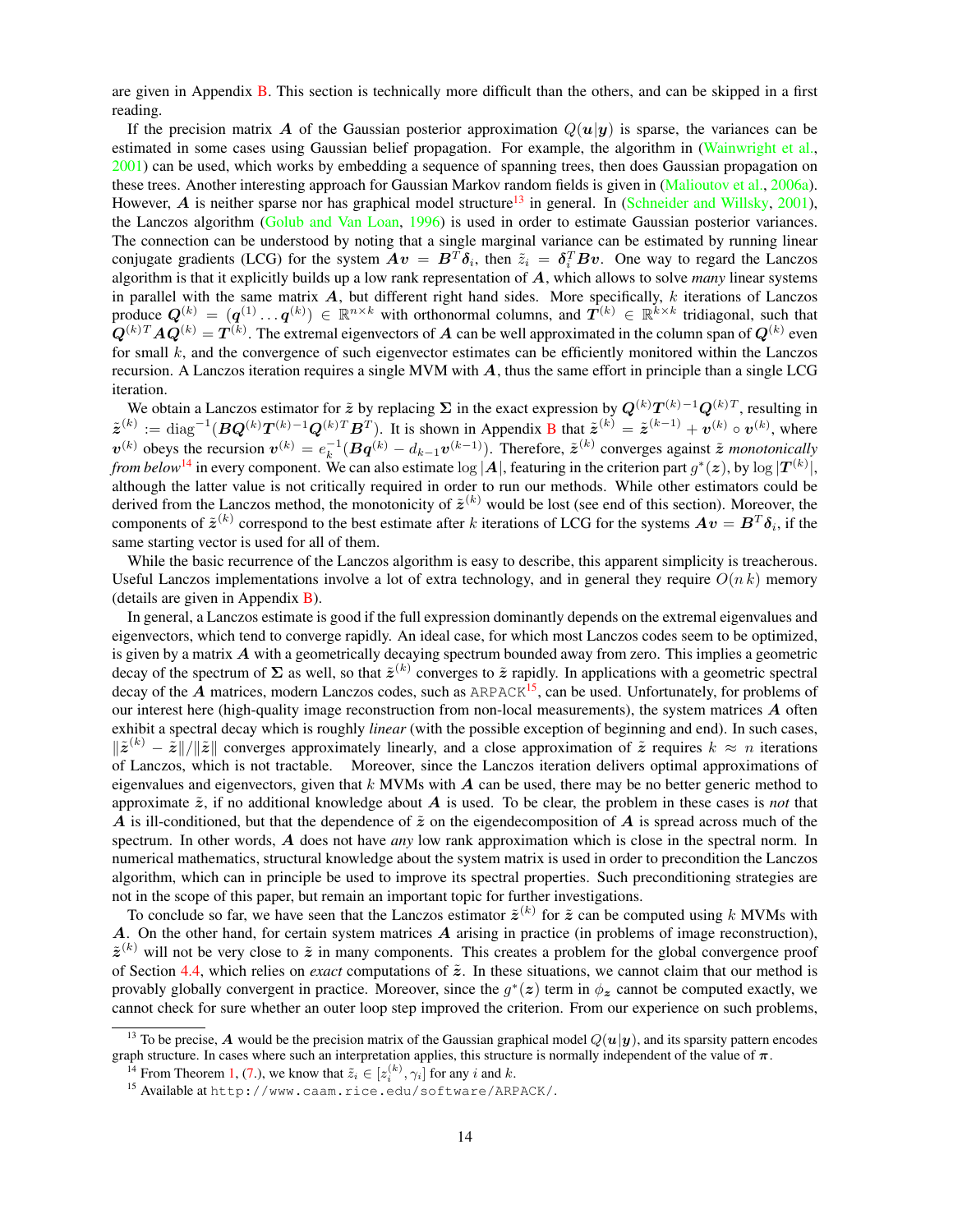the algorithm is well behaved, in that the approximate  $\phi_z$  rapidly decreases, then jitters slightly around a value and can be stopped. Since even  $\nabla_{\gamma}\phi$  cannot be computed reliably, it is questionable whether a generic precise stopping rule can be found. Establishing such rules in particular cases of interest remains an open problem for future work.

The estimation of  $\tilde{z}$  is the most difficult computation required in our class of methods. It is done only once in each outer loop iteration, and typically only few iterations are needed at all. Recall from Section [4.1](#page-9-1) that for a gradient descent method,  $\tilde{z}$  would have to be estimated in every single step. In Section [5.2,](#page-16-0) we compare our variational inference methods to certain MAP estimation algorithms on the same model, showing that on a purely computational level, they *mainly* differ in the computation of  $\tilde{z}$  (required for inference, but not for MAP estimation). It goes without saying that if Gaussian models with precision matrix A (under arbitrary positive  $\pi$ ) admit a better specific estimator for  $(\text{Var}_Q[s_i|\bm{y}])_i$ , this should be preferred over our generic Lanczos solution here. Or the Lanczos method could be run with preconditioning, based on system knowledge. For example, if A has a sparse graphical model structure, Gaussian belief propagation on modified graphs is used to precondition LCG [\(Malioutov et al.,](#page-27-15) [2006b\)](#page-27-15), and these ideas could be used to precondition the Lanczos algorithm as well.

Surprisingly, in our experiments of main interest here, the bad relative accuracy of our estimator of  $\tilde{z}$  does *not* seem to have a major impact at all. Although the spectral decay of  $\vec{A}$  is linear, and the variance estimates have significant errors, the  $L_2$  reconstruction errors are often slightly better for smaller numbers of Lanczos iterations k than for exact computations. Here is an idea why this might be the case. Importantly,  $\tilde{z}^{(k)}$  approaches  $\tilde{z}$ componentwise from below, so we generally use *underestimates*. Moreover, the inner loop sparsity penalty for Laplace sites is  $2\sum_i \tau_i(z_i+s_i^2/\sigma^2)^{1/2}$  (see Section [4.2;](#page-11-1) recall that  $z_i = \tilde{z}_i$  in this case), which is stronger for smaller  $z_i$ . An underestimate of  $z_i$  leads to a stonger sparsity penalty on  $s_i$  in the subsequent inner loop, and this amplification happens mostly on those  $s_i$ , whose true  $z_i$  values would be moderately small. More sparsity is implied for s than what is specified by the prior. While this effect could be self-amplifying, it seems to be benign or even slightly beneficial in our applications, maybe because the Laplace sparsity potentials are not strong enough in the first place.

One may not be this lucky in other applications, or with other models. Indeed, it would be preferable to work with proper estimators, and adjust the model and its potentials for the right degree of sparsity. Certainly, finding better Gaussian variance estimators is an important point for future work.<sup>[16](#page-15-2)</sup>

## <span id="page-15-0"></span>5 Extensions

In this section, we collect a number of extensions of the approximate inference algorithms described in Section [4.](#page-9-0) Moreover, we discuss the precise relationship to closely related sparse MAP estimation methods, pinning down the added complexity of variational inference. In this context, we also comment on compressed sensing for natural images, and on the misguided advice to measure natural or medical images with randomly drawn designs.

#### <span id="page-15-1"></span>5.1 Direct Generalizations

It should be obvious that our framework is not limited to sparse linear models with factorizing Gaussian likelihood. It can be applied whenever the posterior can be written as the normalized product of univariate sites, whose arguments are linear combinations of  $u$ , and if each of the sites has Gaussian-form lower bounds. For example, Laplace or Student's t sites can be used as *likelihood* terms for robust regression [\(Tipping and Lawrence,](#page-28-16) [2005\)](#page-28-16). Binary classification with Bernoulli sites is discussed in Section [2.1.](#page-4-6) We can also deal with multivariate non-Gaussian sites, as long as corresponding multivariate lower bounds are given.<sup>[17](#page-15-3)</sup>  $\Pi$  and  $\Gamma$  become block-diagonal in such a setting. All convexity properties discussed in Section [3.1,](#page-7-10) as well as Theorem [3,](#page-8-3) remain valid if positivity requirements on scalars are replaced by requirements of positive definiteness on square blocks. The sites can have overlapping supports, since our methods can certainly deal with matrices  $B$  that do not have full rank.

We can also in principle accommodate fully coupled sites, as long as they are Gaussian. For example, the likelihood  $P(y|u)$  may come with a general covariance matrix  $\Pi^{(0)-1}$ . This case is accommodated by replacing

<span id="page-15-2"></span><sup>&</sup>lt;sup>16</sup> However, in the absence of such, or of a different approximate inference method as scalable as ours, the only alternative seems to not do Bayesian experimental design on a large scale at all. Fortunately, this narrow "fundamentalist" view on anything vaguely Bayesian (often ignoring real-world aspects such as running time or user-friendlyness) does not hamper work in machine learning.

<span id="page-15-3"></span> $17$  For example, Fenchel bounds may be generalized to multivariate scale mixtures. The latter are useful to specify correlations in non-Gaussian priors. In the context of natural images, certain filter responses in s are known to be typically correlated, and multivariate scale mixture priors have been used in this context [\(Portilla et al.,](#page-28-17) [2003\)](#page-28-17).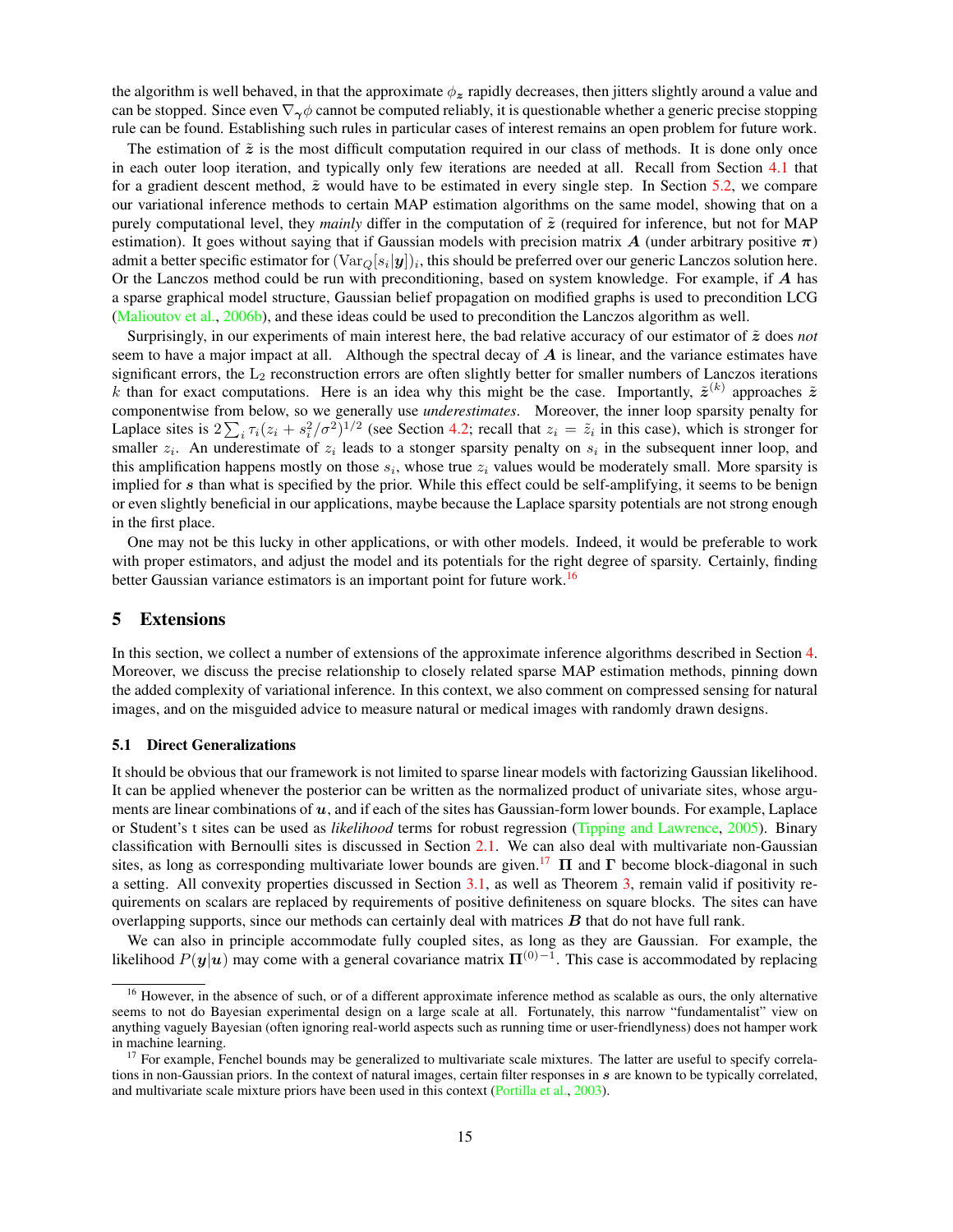$\sigma^{-2}||y-Xu||^2$  above by  $(y-Xu)^T\Pi^{(0)}(y-Xu)$ , and  $\sigma^{-2}X^TX$  by  $X^T\Pi^{(0)}X$  in the system matrices. In this case, MVMs with  $\Pi^{(0)}$  (the inverse covariance matrix) have to be computed inside LCG and Lanczos iterations.

In this paper, our interest in scalable approximate Bayesian inference is mainly driven by experimental design applications to improve linear measurement architectures for images (see Section [6\)](#page-18-0). Bayesian inference has many other applications, and while we do not pursue any of them in detail here, we close this section with some remarks about how our algorithms could be employed. First, the partition function  $P(y)$  of Section [2.1](#page-4-6) is an important concept on its own, besides being a favourable target for variational relaxations. It is the *marginal likelihood* of the data, where the unknown parameters u have been integrated out. Bayes factors [\(Kaas and Raftery,](#page-27-16) [1995\)](#page-27-16) are differences of log partition functions for different models of the same data, and they are routinely used for model selection (they are the Bayesian equivalent to likelihood ratio statistics). The variational relaxation we employ results in a bound on the log partition function, and our algorithms can be used to evaluate these bounds rapidly.<sup>[18](#page-16-1)</sup> Moreover, a powerful method for adjusting free hyperparameters, such as the  $\tau_i$  scale parameters in [\(2\)](#page-4-4), consists of maximizing the marginal likelihood  $P(y)$  of the data. This is implemented easily within our variational framework, by just maximizing the lower bound to  $\log P(y)$  instead. Technically, it is equivalent to maximum likelihood learning of parameters in an undirected graphical model, and the derivatives of the lower bound w.r.t. hyperparameters have the usual form of simple posterior expectations. The maximization of our bound w.r.t. the noise variance  $\sigma^2$  is a convex problem if the relaxation is convex, as will be shown elsewhere. However, in general, hyperparameter optimization by marginal likelihood techniques is a non-convex problem.

#### <span id="page-16-0"></span>5.2 Relationship to MAP Estimation. Added Complexity of Variational Inference

Our variational approximate inference methods are, from a purely computational viewpoint, closely related to MAP estimation algorithms for the same underlying posterior. A related point is made in [\(Wipf and Nagarajan,](#page-28-5) [2008\)](#page-28-5), where they compare convex MAP with non-convex sparsity estimators. In this section, we will see that it is precisely the step from MAP estimation to variational inference which makes the outer loop updates hard. The added complexity of variational inference versus MAP estimation can be quantified precisely in this case. With this analogy in mind, we can give weight to the core messages of this paper, towards the end of this section.

The problem of *maximum a posteriori* (MAP) estimation for the sparse linear model is

$$
\max_{\boldsymbol{u}} N(\boldsymbol{y}|\boldsymbol{X}\boldsymbol{u}, \sigma^2\boldsymbol{I}) \prod_i t_i(s_i).
$$

It is convex if the  $t_i(s_i)$  are log-concave functions. Given that the  $t_i(s_i)$  are super-Gaussian, as we assume in the rest of this section, Theorem [3](#page-8-3) states that the variational inference approximation we employ, is convex as well. In fact, it is closely related to particular MAP estimation techniques. A key step in Section [3](#page-6-0) is [\(9\)](#page-6-4), where  $\int (\dots) du$ is replaced by  $|2\pi\sigma^2\bm{\Sigma}|^{1/2}\max_{\bm{u}}(\dots)$ , an equality for Gaussian integrals. This implies that the MAP problem can be written in much the same form as the approximate inference problem, only that the  $log|A|$  term vanishes. For the general case, the MAP estimation problem is equivalent to

$$
\min_{\mathbf{u}} \min_{\mathbf{\gamma}} h(\mathbf{\gamma}) + \sigma^{-2} \|\mathbf{y} - \mathbf{X} \mathbf{u}\|^2 + \sigma^{-2} \mathbf{s}^T \mathbf{\Gamma}^{-1} \mathbf{s}, \quad h(\mathbf{\gamma}) = -2 \sum_{i=1}^q \log f_i(1/\gamma_i).
$$

By Theorem [3,](#page-8-3)  $h(\gamma)$  is convex, therefore the whole criterion is jointly convex in  $(u, \gamma)$ , which allows us to interchange the ordering of  $\min_{\gamma}$  and  $\min_{\gamma}$ , and we can solve the MAP problem by iteratively updating u and  $\gamma$ . This algorithm has been proposed in [\(Figueiredo,](#page-27-7) [2003\)](#page-27-7) for the case of Laplace sites. Our Theorem [3](#page-8-3) implies that the same algorithmic recipe can be applied to other models as well, for example (sparse) logistic regression.[19](#page-16-2)

In general, for sites that may not be log-concave,  $h(\gamma) = h_0(\gamma) + h_0(\gamma)$ . The concave part  $h_0(\gamma)$  is upper bounded by Fenchel's inequality, whence we repeatedly need to solve inner loop convex problems of the form

$$
\min_{\mathbf{u}} \min_{\mathbf{\gamma}} \mathbf{z}^T \mathbf{\gamma} + h_{\cup}(\mathbf{\gamma}) + \sigma^{-2} \|\mathbf{y} - \mathbf{X} \mathbf{u}\|^2 + \sigma^{-2} \mathbf{s}^T \mathbf{\Pi} \mathbf{s}.
$$

<span id="page-16-2"></span><span id="page-16-1"></span><sup>&</sup>lt;sup>18</sup> Some caution is necessary here, due to the problems noted in Section [4.5.](#page-13-0)

<sup>&</sup>lt;sup>19</sup> These MAP estimation algorithms may not be globally convergent for sparsity-enforcing sites, at least no proof has been given in [\(Figueiredo,](#page-27-7) [2003\)](#page-27-7). The problem is that many  $\gamma_i$  have to become exactly zero eventually, since the MAP estimator for sparse linear models is provably sparse. However, if the algorithm attends some u such that  $s_i = 0$  for  $s = Bu$ , then  $\gamma_i$  and  $s_i$  remain clamped at zero ever after. A global convergence proof for these MAP estimation methods is complete only if it is shown that only such  $s_i$  become zero, which are in fact zero at the true solution (assuming, of course, that all  $s_i \neq 0$  initially). This problem does not occur for variational inference applications, since no  $\gamma_i$  can ever become zero there.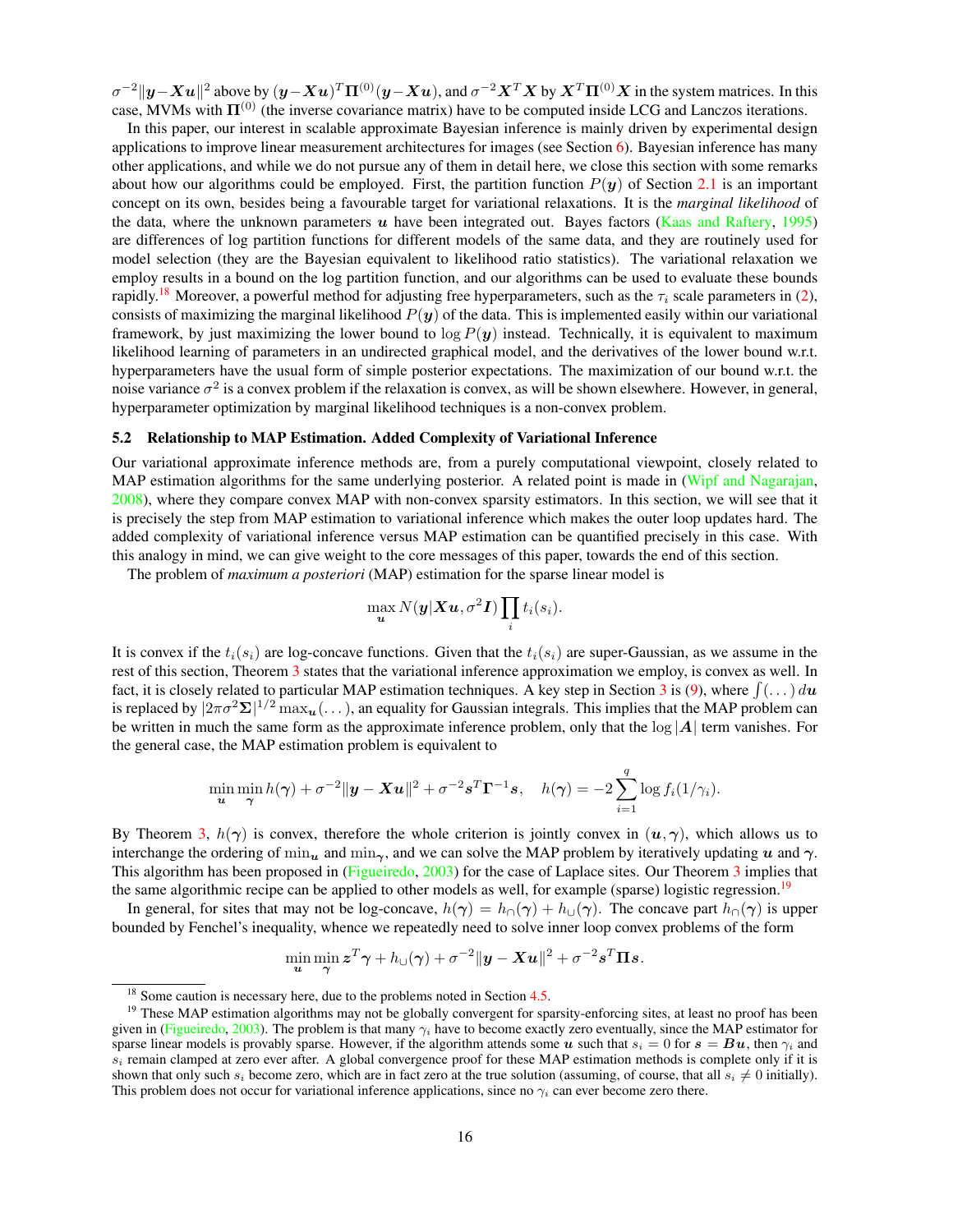These inner loop steps are exactly the same as for the approximate inference method discussed in Section [4.1.](#page-9-1) However, the outer loop updates of z are different:  $z_{opt} = \nabla_{\gamma} h_{\cap}(\gamma)$ . Since  $h_{\cap}$  typically decouples, these updates are simple. The  $\log |A|$  term, coupling the sites, is not present in the MAP estimation context. For example, for Student's t sites [\(3\)](#page-4-5), we have that  $z_{opt} = (\nu + 1) \circ \pi$ .

Our observations here are related to [\(Wipf and Nagarajan,](#page-28-5) [2008,](#page-28-5) Sect. 3). Recall from Section [4.4](#page-12-0) that their method is useful for sparse estimation, yet does not compute the MAP estimator for the underlying model with Student's t sites, but also features a  $\log |A|$  coupling term. In their context, the coupling term helps to be very aggressively sparse. Our goal is not sparsity feature selection, but rather a faithful approximation of posterior covariances. As shown below, explicit sparsity destroys such covariance information. Since the MAP estimator for the sparse linear model exhibits exact sparsity in general, as does the method of [\(Wipf and Nagarajan,](#page-28-5) [2008\)](#page-28-5), neither is useful for our purposes. The added complexities of obtaining meaningful uncertainty estimates required for Bayesian experimental design (see Section [6\)](#page-18-0) are precisely the outer loop computations, which consist of bulk marginal variance estimations. As shown in Section [4.5,](#page-13-0) this added complexity is considerable, at least in terms of technology required. While the algorithm of [\(Wipf and Nagarajan,](#page-28-5) [2008\)](#page-28-5) features a  $\log |A|$  term as well, its role is to *enhance* the degree of sparsity (*i.e.*, the number of  $\gamma_i = 0$ ) beyond convex MAP estimation. The high degree of exact sparsity in  $\gamma$  helps them in turn to compute the marginal variances more efficiently (see Section [4.4\)](#page-12-0).

We have seen that if  $\gamma$  becomes exactly sparse to a high degree, it is easy to implement algorithms such as ours efficiently, because the coupling matrices A are effectively only as large as the number of non-zeros in  $\gamma$ . In sparse estimation,  $\gamma$  has many zeros at the final solution, and in most algorithms,  $\gamma$  is sparse from the beginning. In this setting, single-site updating algorithms (see Section [2.1\)](#page-4-6) can be applicable to large problems, since single updates are cheap due to the sparsity, and the true sparse optimum may be found in a moderate number of steps. However, when the goal is approximate inference for estimating uncertainties such as posterior variances or covariances, exact sparsity of  $\gamma$  cannot be expected. By Theorem [1,](#page-7-8) [\(7.](#page-7-6)), the posterior variance estimate  $Var_Q[s_i|y]$  is upper bounded by  $\sigma^2\gamma_i$ . If  $\gamma_i=0$ , the method asserts that there is *no* posterior variance in  $s_i$  at all. By setting  $\gamma_i=0$ ,  $s_i$ is fixed to zero exactly, with absolute posterior certainty. This means that also the estimated correlation between  $s_i$  and any other  $s_j$  is zero. Since computational savings through exact sparsity can only be expected if *most*  $\gamma_i$  are set to zero, this means that in the corresponding posterior  $Q(u|y)$ , there is no uncertainty about the large majority of the  $s_i$ , and no correlations between these and the few coefficients that survive. Basically, most coefficients are just eliminated.  $Q(u|y)$  exists on the hyperplane corresponding to the few surviving coefficients only. The very sensible and important question about *how sure* the method is in switching any of the  $s_i$  off, cannot be answered, not even a ranking among the eliminated coefficients can be extracted. In our opinion, it makes little sense to approximate Bayesian inference with such drastic side conditions, which do not come from the model or the data, but are nothing but artefacts due to the overly sparse approximation technique.

One of the main messages of our paper is that sparsity is an important statistical principle, not only for point estimation, but also if data analysis with meaningful uncertainty estimates is the goal. However, in this case, the common practice of clamping many variables to zero exactly, which is successfully used in sparse estimation, to all of our knowledge cannot be used. The goal of faithful posterior approximations has to be reached *without relying on exact sparsity*, and other large scale numerical techniques have to be used. The algorithms we use here, such as Lanczos or LCG, do not require exact sparsity in the variables to scale to very large problems. They are fast, because structure in the model matrices  $X$  and  $B$  is exploited for efficient MVMs. This structure may be sparsity (in the matrices, not in  $\gamma$  or s), but does not have to be. For example, if an image is to be reconstructed from Fourier samples, MVMs with  $X$  can make use of the Fast Fourier Transform and related signal processing code. At the moment, the dominating interest in sparsity in machine learning and statistics, both in theory and in practice, seems to be to obtain ever sparser estimators, as close as possible to the most extreme case of all:  $L_0$  regularization.<sup>[20](#page-17-0)</sup> In some settings, such as some applications of sparse estimation, this may be the real goal (although by far the most experiments in sparse estimation papers we have seen, work with artificially generated data). But in others, certainly of at least equal importance in practice, it is not. Uncertainty estimates are basically destroyed by overly aggressive sparsification. Beyond experimental design, uncertainty estimates are acknowledged to be important in optimal decision theory. Decision-making systems based on aggressive sparse estimation may run fast, but also run the risk of getting it wrong with absolute confidence.

<span id="page-17-0"></span> $20$  The NP-hardness of this problem helps to understand some part of the apparent attractiveness of aggressive sparsification. But coming ever closer to a computationally hard problem with efficient relaxations does not automatically mean that real-world problems are solved better.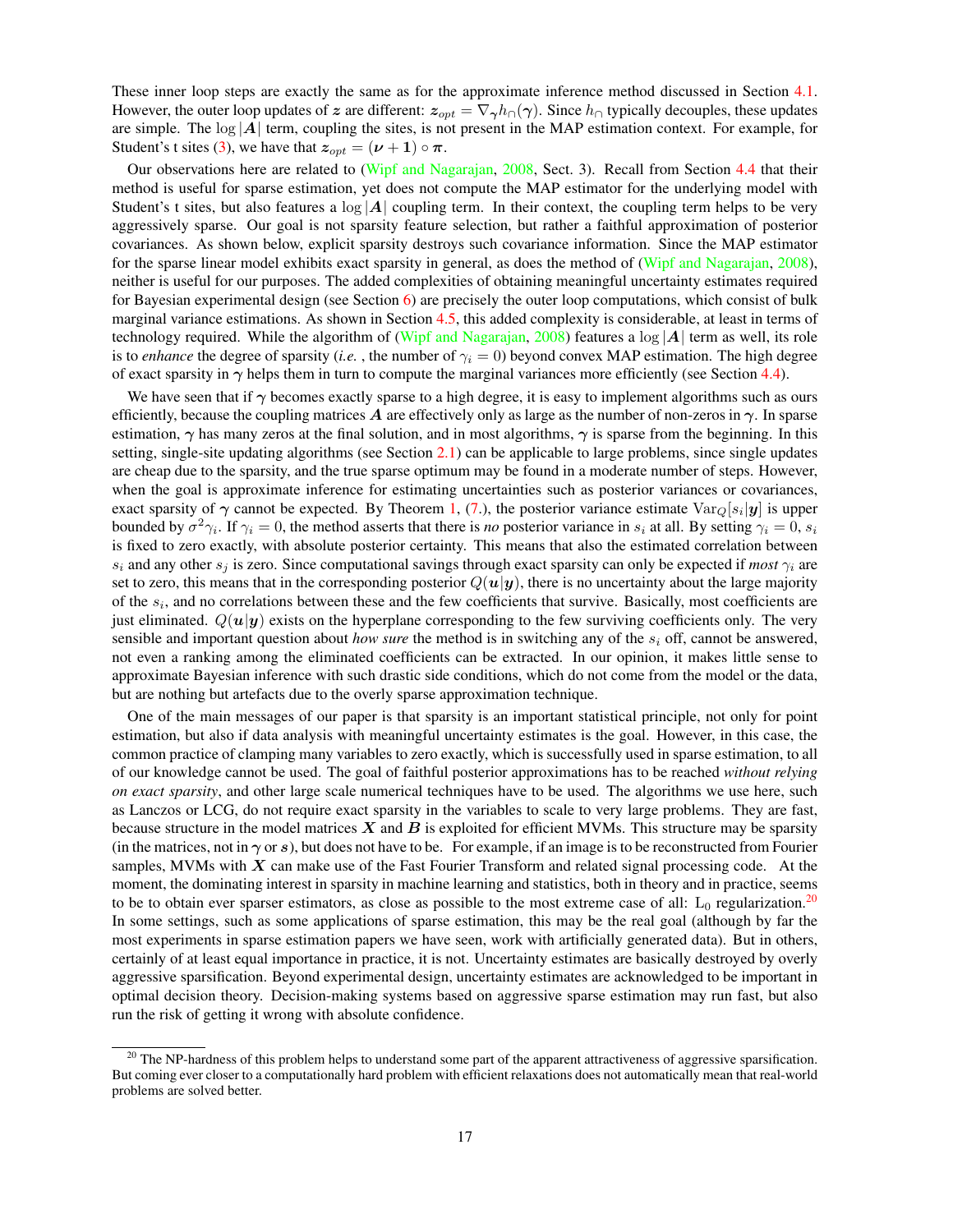## Compressed Sensing of Natural Images

Our experimental design method is about compressed sensing of real-world signals, and we close this section with a comment about compressed sensing and sparse estimation, which is in line with the core message of our paper. Natural images are approximately sparse in transform domains, such as wavelet or Fourier: the filter responses follow a power law, with a concentration close to zero (see Section [2\)](#page-3-0). But for non-synthetic images, they are *never* exactly zero, not even in single coefficients, and certainly the dominating coefficients are not distributed uniformly at random. To see this, just transform an image, permute the wavelet coefficients randomly, and transform back: you will never retrieve anything like an image. In (Candès and Romberg, [2006,](#page-26-2) Sect. 2.2), a natural image is artificially sparsified by setting small wavelet coefficients to zero, and this latter signal (which is not a natural image) is then reconstructed from random measurements. It goes without saying that such a pre-sparsifying oracle is not something you can buy for your camera or your MR scanner: it is not realizable, and examples like this cannot tell us much about how MAP reconstruction from random measurements performs on real natural images.

Comprehensive studies on natural images can do that. The results in [\(Seeger and Nickisch,](#page-28-3) [2008\)](#page-28-3) indicate that random measurements perform poorly on natural images, and some theoretical arguments for why this might the case, have been given in [\(Weiss et al.,](#page-28-4) [2007\)](#page-28-4). They show that for signals with a spectral decay (power as a function of spatial frequency) exhibited by natural images, the signal-to-noise ratio (SNR) of random measurements tends to zero rapidly. But the full story is likely to be even more interesting. In results to be reported elsewhere, we compare different ways of sampling 2d Fourier coefficients, which have the *same* density of samples as a function of distance from the Fourier space origin, so should give rise to the same SNR, according to the arguments of [\(Weiss et al.,](#page-28-4) [2007\)](#page-28-4). However, there is a large spread in reconstruction errors from these designs, and again, randomized designs work worst.

The problem of optimizing designs for image measurement devices is of high importance in practice, in computational photography, and even more so in medical imaging, or with cameras operating beyond the visible wavelenghts. It is a fascinating one to study, owing to the complexity of natural images, and the constraints and error sources coming with the devices. But to all of our present knowledge, it is *not solved by uniformly randomizing the measurement design*. We hope that our work here, which allows to optimize measurement designs for full images, will help along the recognition that compressed sensing is a problem about real-world signals, not about truly sparse, unstructered random vectors, and that more work than uniform random sampling is needed in order to solve it adequately.

## <span id="page-18-0"></span>6 Bayesian Experimental Design

In this paper, the main motivation for our scalable approximate inference method, which can maintain posteriors over entire images, is that this allows us to optimize the image measurement design  $X$  through Bayesian sequential design. This method is developed in the present section, where we also show how many large candidates for a design extension can be scored efficiently.

The framework we use here has been described in detail in [\(Seeger et al.,](#page-28-18) [2007;](#page-28-18) [Seeger,](#page-28-1) [2008\)](#page-28-1), and its usefulness for optimizing image measurement architectures has been demonstrated in [\(Seeger and Nickisch,](#page-28-3) [2008\)](#page-28-3). A clear outcome from the latter study was that while significant reductions in reconstruction error are realized by switching from linear to sparse MAP reconstruction, it is the optimization of the measurement design specifically for sparse MAP estimation that allows for much larger gains. In fact, once good designs are used, the differences in reconstruction errors between MAP and least squares reconstruction can be minor. In previous work, images of moderate size (such as  $64 \times 64$ ) were dealt with, but the inference methods used there are not scalable. Our novel variational algorithms can be used for significantly larger images, and for the model used in these references (SLM with Laplace prior sites) solves a convex problem. In this section, we demonstrate how the design score computations can be scaled up accordingly, making use of the Lanczos algorithm once more.

#### 6.1 Sequential Design Score Computation

In sequential experimental design<sup>[21](#page-18-1)</sup> [\(Chaudhuri and Mykland,](#page-27-17) [1993;](#page-27-17) [Fedorov,](#page-27-18) [1972\)](#page-27-18),  $X$  is built up through several rounds. In each round, a set of candidates  $X_* \in \mathbb{R}^{d \times n}$  of equal size is scored, and the winner (maximizing the

<span id="page-18-1"></span><sup>&</sup>lt;sup>21</sup> We use the term "experimental design" in a narrow sense, compared to what readers from statistics may be familiar with. We wish to quantify amounts of information in parts of experiments, and to exploit this inference to optimize the measurements automatically, where the sole aim is to obtain faithful reconstructions faster or at a lower cost. Classical ED (in our sense) concentrates on the Fisher information matrix of an estimator. For sparse MAP estimation, this matrix is not well defined, due to the shrinkage-to-zero properties (see also Section [5.2\)](#page-16-0). Bayesian ED is not plagued by these problems.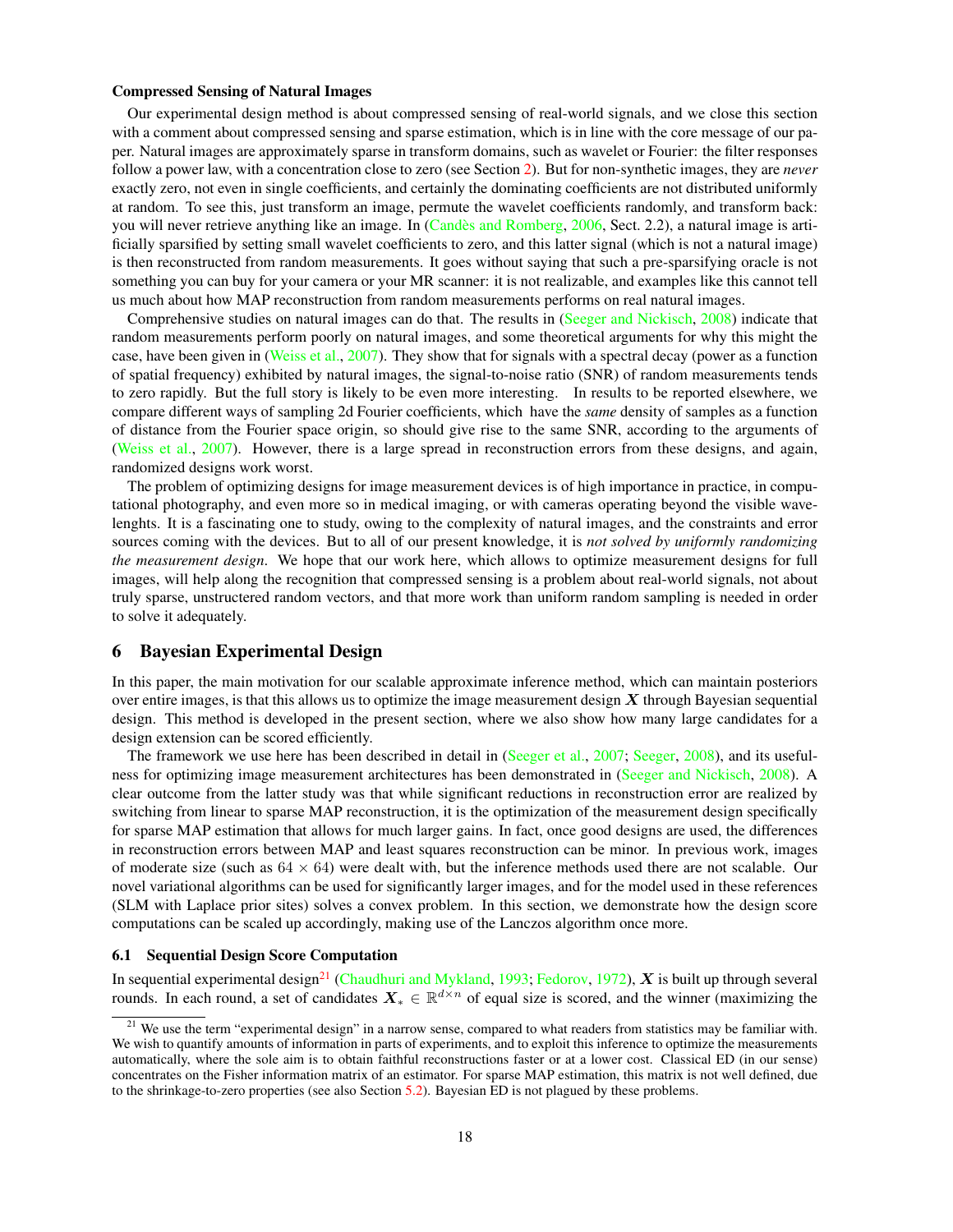score) is appended to  $X$ . A candidate scores highly if its measurements are deemed to reveal as much novel information about  $u$  as possible, given what is already known at the beginning of the round. In the following, we discuss the scoring for a single round, starting from  $(X, y)$  and  $P(u|y)$ . We employ the entropy difference score here,

$$
\text{H}[P(\boldsymbol{u}|\boldsymbol{y})]-\text{E}_{P(\boldsymbol{y}_*|\boldsymbol{y})}\left[\text{H}[P(\boldsymbol{u}|\boldsymbol{y},\boldsymbol{y}_*)]\right],
$$

which quantifies the reduction in posterior uncertainty [\(Seeger,](#page-28-1) [2008\)](#page-28-1). Note that reduction in uncertainty is scored globally over all of  $u$ . Importantly, the posterior correlations are fully contained in this score, setting it apart from scores based purely on marginals of  $u$ . As discussed in [\(Seeger,](#page-28-1) [2008\)](#page-28-1), its maximizer depends on the full posterior covariance matrix.

If  $Q(u|y) = N(h, \sigma^2\Sigma)$  is the approximation [\(8\)](#page-6-3) to the current posterior  $P(u|y)$ , we approximate this score by

<span id="page-19-0"></span>
$$
\Delta(\boldsymbol{X}_*) := \log |\boldsymbol{\Sigma}| + \log |\boldsymbol{\Sigma}^{-1} + \boldsymbol{X}_*^T \boldsymbol{X}_*| = \log |\boldsymbol{I} + \boldsymbol{X}_* \boldsymbol{\Sigma} \boldsymbol{X}_*^T|,\tag{12}
$$

the entropy difference between  $Q(u|y)$  and an updated Gaussian, where  $X_*$  is appended to  $X$ , and  $y_* \sim Q(y_*|y)$ to y. This is an approximation, because we do not adapt the variational parameters  $\pi$  of  $Q(u|y)$  to the new data, but keep them at their old values. This approximation is mainly done for efficiency reasons, since our aim is to score many candidates in each round. Note that no integration over  $y_*$  is required for the  $\Delta(X_*)$  computation. Details are given in [\(Seeger,](#page-28-1) [2008\)](#page-28-1).

Suppose there are N candidates of d rows each. The computation of  $(12)$  for these requires the solution of  $N d$  linear systems with  $A$ , but different right hand sides, which is not feasible to do with LCG in applications of our interest. We came across a related problem in Section [4.5](#page-13-0) already, and our approach once more involves the Lanczos algorithm. Recalling the notation there, if  $T^{(k)} = L^{(k)} L^{(k)T}$  (Cholesky decomposition;  $L^{(k)}$  is bidiagonal) and  $\tilde{\boldsymbol{Q}}^{(k)} := \boldsymbol{Q}^{(k)} \boldsymbol{L}^{(k)-T}$  (this computation is  $O(n \, k)$  only), then

$$
\boldsymbol{I} + \boldsymbol{X}_* \boldsymbol{\Sigma} \boldsymbol{X}_*^T \approx \boldsymbol{I} + \boldsymbol{V}_*^T \boldsymbol{V}_*, \quad \boldsymbol{V}_* := \tilde{\boldsymbol{Q}}^{(k)T} \boldsymbol{X}_*^T,
$$

if  $\Sigma$  is replaced by its Lanczos low rank approximation. Finally, the score is computed using a Cholesky decomposition of this  $d \times d$  matrix, or of  $I + V_* V_*^T$  (which has the same determinant) if  $k < d$ . In the applications we are interested in, MVMs with large  $X$  matrices are efficient, so the  $V_*$  for the different candidates are best computed en bulk, given sufficient memory. On the other hand, these score computations can directly be parallelized, given  $\tilde{\bm{Q}}^{(k)}.$ 

The approximation described here manifests the role of the Lanczos matrices  $Q^{(k)}$ ,  $T^{(k)}$  of A as principal representation of the approximate posterior itself. Once these are computed, they can be used to answer rather arbitrary posterior queries, such as marginal variances of  $s = Bu$  (in Section [4.5\)](#page-13-0) or entropy difference design scores.

#### 6.2 Other Design Setups. Relation to Classical Design

In the previous section, we showed how to compute the design score  $(12)$  for many unrelated candidates. In this section, we consider some other optimization settings for  $\Delta(\mathbf{X}_*)$ .

First, consider  $d = 1$ , so  $\Delta(x_*) = \log(1 + x_*^T \Sigma x_*)$ . As noted in [\(Seeger and Nickisch,](#page-28-3) [2008\)](#page-28-3), the global maximizer of  $\Delta(x_*)$  among all unit-norm vectors  $x_*$  is the eigenvector corresponding to the largest eigenvalue of  $\Sigma$  [\(Horn and Johnson,](#page-27-19) [1985,](#page-27-19) Sect. 4.2). This makes sense intuitively, since the uncertainty in  $x_*^T u$  is largest for this direction.<sup>[22](#page-19-1)</sup> It should be clear now that finding optimal extensions of  $X$  with Bayesian experimental design needs an estimate of the *whole* posterior covariance matrix: its single node marginals are not enough. We can use the Lanczos algorithm (see Section [4.5\)](#page-13-0) in order to find the optimal direction. In fact, finding extremal eigenvectors is typically the main application of this algorithm. Recalling the discussion of convergence properties in Section [4.5,](#page-13-0) we note that if Lanczos is applied to  $A$  with a geometrically decaying spectrum, its minimal eigenvector (the maximal eigenvector of  $\Sigma = A^{-1}$ ) comes out last. In such a situation, packages like ARPACK run Lanczos on  $A^{-1}$  instead, which requires LCG in each iteration. However, for applications of our interest here, the linear spectral decay of  $A$  means that eigenvectors from both ends of the spectrum converge rapidly, so we can just run Lanczos on A, until the minimal eigenvector converges.

<span id="page-19-1"></span><sup>&</sup>lt;sup>22</sup> However, our simplifying assumption leading to [\(12\)](#page-19-0) is also witnessed here, in that the outcome of a measurement  $x^*$ is assumed to mainly reduce the uncertainty in  $x_*^T u$  alone, while any further non-Gaussian "spread" of uncertainty reduction (which could happen, if  $\pi$  was updated for the score computation) is ignored.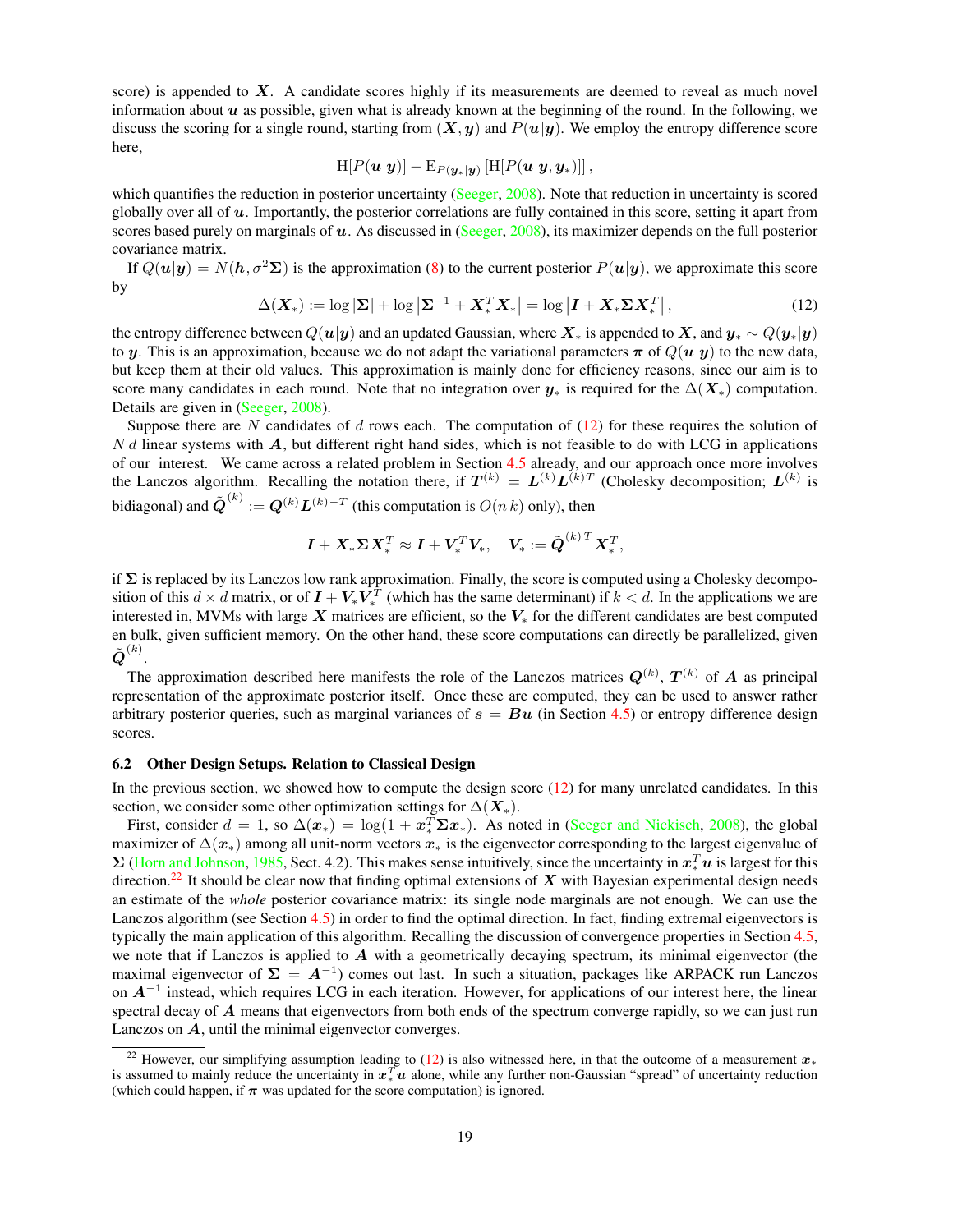It is also possible to compute  $\partial \Delta(\mathbf{X}_{*})/(\partial \alpha)$  if  $\partial \mathbf{X}_{*}/(\partial \alpha)$  is known. If  $\mathbf{M} = \mathbf{I} + \mathbf{X}_{*} \Sigma \mathbf{X}_{*}^{T}$  and  $\mathbf{W}_{*} =$  $\tilde{\bm{Q}}^{(k)\,T}(\partial \bm{X}_*/(\partial \alpha))^T$ , then

$$
\partial\Delta(\boldsymbol{X}_*)/(\partial\alpha) = \mathrm{tr}\,\boldsymbol{M}^{-1}\left(\boldsymbol{W}_*^T\boldsymbol{V}_* + \boldsymbol{V}_*^T\boldsymbol{W}_*\right).
$$

If  $k < d$ , we can work with  $\boldsymbol{I} + \boldsymbol{V}_* \boldsymbol{V}_*^T$  instead.

How difficult is the optimization of  $\Delta(X_*)$  in general, over infinitely many candidates  $X_*$ ? For the case  $d = 1$ , we have to maximize the convex quadratic  $x_*^T \Sigma x_*$ , which is easy if the feasible set of  $x_*$  is a Euclidean ball or ellipse: the solution is a generalized eigenproblem. However, in general, convex quadratic *maximization* is a hard problem, even for linear constraints on  $x_{\ast}$ . This is not surprising, since finding the optimal design in a Gaussian linear model is already a hard problem in principle, at least for large  $n$  and  $q$ .

From a purely computational viewpoint, our optimization of  $\Delta(X_*)$  is related to classical sequential D-optimal design, or its Bayesian analogue for Gaussian linear models [\(Chaloner and Verdinelli,](#page-27-20) [1995\)](#page-27-20), with the important difference that the Fisher information matrix (which would be  $X^TX$  for the Gaussian linear model) is replaced by the posterior precision matrix  $\vec{A}$  here. Therefore, the work referenced in [\(Chaudhuri and Mykland,](#page-27-17) [1993\)](#page-27-17) can be used in our framework as well. In the nomenclature of [\(Chaloner and Verdinelli,](#page-27-20) [1995\)](#page-27-20), our sparse Bayesian design framework is *nonlinear*. While they note that  $P(u|y)$  is often approximated by a Gaussian, none of the methods they refer to uses a modern variational approximation. With smooth non-Gaussian sites, the Laplace approximation is typically employed in statistics to obtain a Gaussian posterior approximation. However, in the case of sparse linear models, the log posterior is strongly singular at its mode, so that the Laplace approximation is not well defined. Moreover, the fact  $m \ll n$  invalidates the typical justification for this approximation, as well as all asymptotic results about it we know of. Classical D-optimal design, as well as its Bayesian variant for Gaussian linear models, are *linear* techniques, meaning that the design score to optimize does not depend on the observations  $y$ . The design optimization is done without ever looking at any real data. In the applications of our interest, while the linearity of the measurements and the sparsity properties of the signal  $u$  can be motivated well, the model setup certainly does not perfectly represent the true data-generating process. The dependence of design decisions on data gathered along the process is an important feature of the our method, rendering it robust against model mismatch, which is surely present. Nonlinear sequential design based on maximum likelihood estimation has been analyzed in [\(Chaudhuri and Mykland,](#page-27-17) [1993\)](#page-27-17), and an interesting point for future research would be to extend their analysis to settings such as ours, where modern variational approximations of the posterior covariance matrix are used in place of the inverse Fisher information matrix, and MAP or posterior mean estimators replace maximum likelihood techniques.

## 7 Discussion

Many modern applications of statistical inference and estimation come with a large number of latent variables, often many more than the number of independent datapoints. While a recent surge of activity has established efficient convex methods for sparse point estimation from such data, little work has been done on higher-order problems for sparsity-favouring models, such as estimating confidences and dependencies, or optimizing measurement architectures. These problems can be addressed by Bayesian inference, but the commonly used standard approaches, such as Laplace approximation or Markov chain Monte Carlo, either do not apply (the Hessian is strongly singular at the mode; see also Section [5.2\)](#page-16-0) or do not run fast enough for many real-world setups. Variational approximations to Bayesian inference have been applied to sparse linear models [\(Tipping,](#page-28-11) [2001;](#page-28-11) [Girolami,](#page-27-5) [2001;](#page-27-5) [Figueiredo,](#page-27-7) [2003;](#page-27-7) [Wipf et al.,](#page-28-10) [2004\)](#page-28-10), but the algorithms known so far scale up to large problems only if the main objective is sparse *estimation* once more. Moreover, the variational relaxations as well as the algorithms for solving them, have not been given satisfying characterizations.

In this paper, we concentrate on a widely used general variational relaxation based on Gaussian-form lower bounds [\(Jaakkola,](#page-27-3) [1997;](#page-27-3) [Palmer et al.,](#page-27-4) [2006;](#page-27-4) [Girolami,](#page-27-5) [2001\)](#page-27-5), which for a range of models is equivalent to the variational (mean field) Bayes technique. We settle a long-standing question for this approximation, by showing that the variational problem is a convex minimization if and only if the search for the posterior mode is. Moreover, and probably of more importance in practice, we provide the first truly scalable algorithms for solving this minimization (whether convex or not) on large scale models. Scalability is achieved, just as in many convex sparse estimation algorithms, by reducing the dominating efforts to problems of standard form, with very well developed solutions in numerical mathematics: least squares estimation, and variance estimation in Gaussian random fields. If code for these primitives is in place, the implementation of our methods is straightforward. Our setup is generic and can be configured with little effort to models featuring sparsity potentials (Laplace, Student's t; see [\(Palmer](#page-27-4)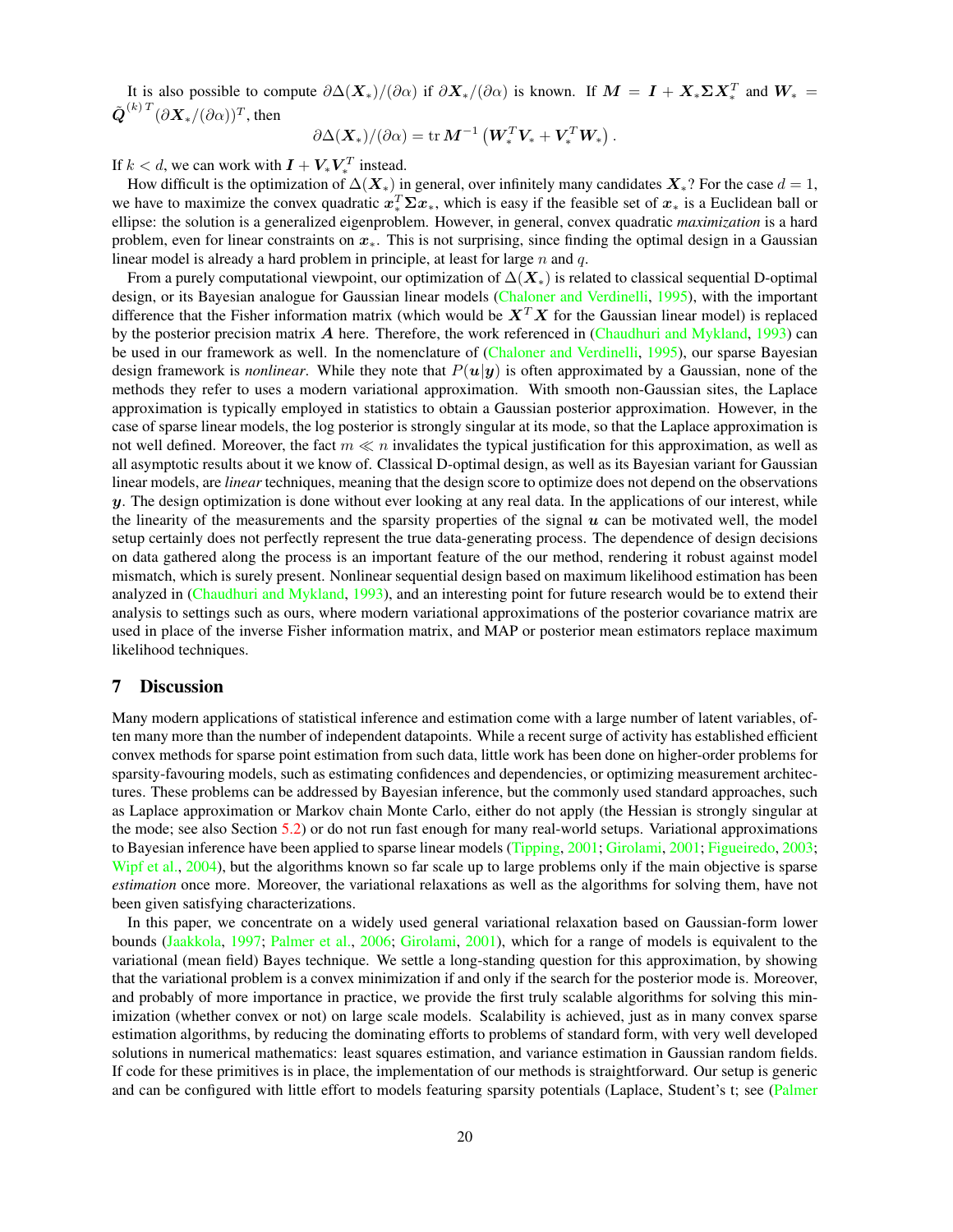[et al.,](#page-27-4) [2006\)](#page-27-4) for further super-Gaussian potentials), binary classification likelihoods, or many other exponential family sites. Since the dominating computations are spent in standard primitives, no additional heuristics have to be tuned. Moreover, structure in the model coupling matrices (measurement design, prior filters) can be exploited very effectively.

Our main interest in this paper is Bayesian experimental design, with the aim of optimizing measurement architectures for natural images. Uniform random sampling is not enough to find useful measurement designs for real-world signals (this point is discussed in more detail at the end of Section [5.2\)](#page-16-0). The ability of estimating posterior covariances is crucial for finding good designs, and methods for aggressive sparse estimation cannot in general be used towards this end (they are important for reconstruction, once a good design has been found). Moreover, the queries required to improve a design can be approximated using the same primitives our inference algorithms rely on.

Our algorithms are of the double loop, or difference of convex type, which holds much promise for many problems in machine learning. The idea is to decouple a criterion  $\phi$ , for which even the gradient is hard to compute, by upper bounding a critical part, so that the resulting bound  $\phi_z$  can be minimized efficiently. This decoupling is successful if much of the criterion structure is still contained in the bound, so that only a few outer loop steps (re-fits of the bound) are required until convergence. This may not happen for all instances of our algorithms. If strong couplings are eliminated by the bounding step, the inner loop optimization tends to converge rapidly without much progress in  $\phi$ , and many outer loop steps are required. Since double loop algorithms are increasingly used in machine learning and statistics (EM algorithm, CCCP, variational Bayes), it is an important point for further research to understand under which conditions they work well, and what can be done if they do not.<sup>[23](#page-21-0)</sup>

The algorithms proposed here have been shown to work well on challenging large scale medical imaging problems, but are certainly useful in many other applications as well. In time series, filtering, or tracking problems, large state spaces could be endowed with sparsity priors, involving potentials between subsequent time points. Systems biology applications create datasets with very many latent variables, and experimental design can be used there to save on expensive experiments [\(Steinke et al.,](#page-28-2) [2007\)](#page-28-2). Sparsity models can also be used to analyze data from neural cell recordings, allowing for sharper predictions than traditional second order correlation analysis [\(Gerwinn et al.,](#page-27-21) [2008\)](#page-27-21). Our methods should be especially interesting for low-level computer vision applications, since sparsity-enforcing models represent natural image statistics much better than purely Gaussian ones, yet our methods draw exclusively on primitives such as mean and variance estimation in *Gaussian* Markov random fields, for which recently very efficient algorithms have been proposed [\(Malioutov et al.,](#page-27-14) [2006a](#page-27-14)[,b\)](#page-27-15). In this sense, our algorithms reduce inference for certain non-Gaussian MRFs to (repeated) computations in Gaussian MRFs. The SLMs we employ in this paper, are already used for problems such as image denoising or super-resolution, by way of sparse estimation. Beyond these applications close to machine learning, our techniques can be imported rather easily into application fields, where least squares estimation or lower-level signal processing techniques are dominatingly used, simply because our methods are configured solely in terms of such well-studied computational primitives.

Finally, we hope that our work here contributes to the wider recognition of scalable Bayesian approximations in computational application fields. It should become clear from our results that maximum a posteriori (MAP) estimation is not Bayesian inference (see Section [5.2](#page-16-0) for a discussion), although even in machine learning or computer vision, Bayesian techniques are often equated with MAP throughout. Bayesian inference is about integration, while MAP is about optimization towards a single point estimate. While MAP estimates of the unknowns themselves can often be computed by convex programming, covariances between variables or other uncertainty queries cannot properly be estimated this way. Variational approximations reduce Bayesian integration to optimization problems, and although by far the most work in this field is done on discrete graphical models, similar principles apply to continuous variable models as well. In fact, our work shows that resulting algorithms can fit in seemlessly, running on the same computational primitives than MAP or least squares estimation, and thereby deal with longrange couplings and strongly non-local measurements in a way that is not currently possible for discrete random fields methods.

<span id="page-21-0"></span><sup>&</sup>lt;sup>23</sup> Some hints may come from loopy belief propagation for discrete graphical models, where double loop methods like CCCP [\(Yuille and Rangarajan,](#page-28-13) [2003\)](#page-28-13) have been proposed, yet are much too slow to be practical.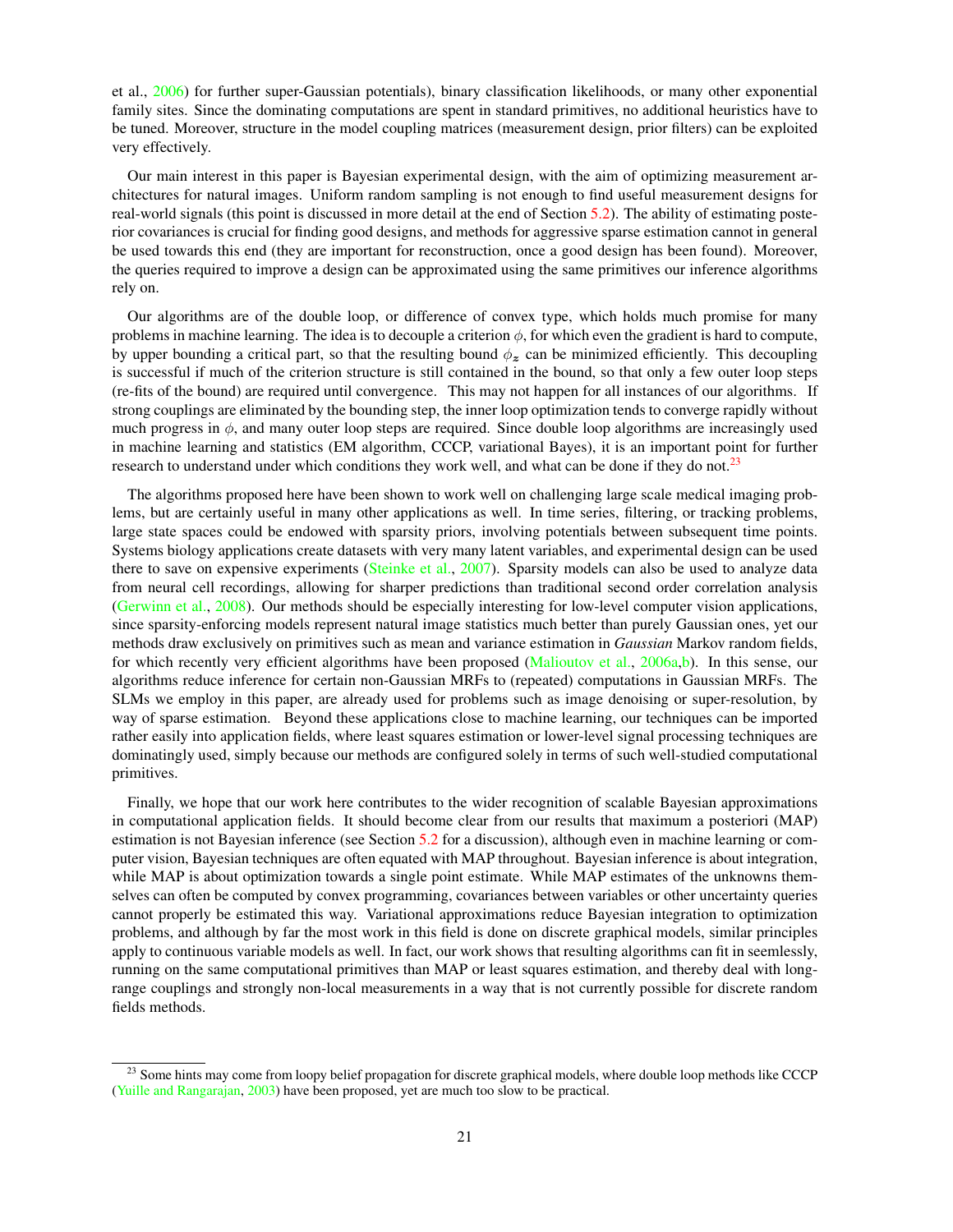#### Acknowledgments

We thank Rolf Pohmann, Bernhard Schölkopf, Florian Steinke, and David Wipf for helpful discussions and input. Supported in part by the IST Programme of the European Community, under the PASCAL Network of Excellence, IST-2002-506778.

## A Further Details

In this section, we collect details of arguments which have been ommitted in the text.

#### <span id="page-22-0"></span>A.1 Proof of Theorem [1](#page-7-8)

In this section, we provide the proof of Theorem [1.](#page-7-8) We begin with [\(5.](#page-7-3)). Define  $A = X^T X + B^T \rho(\Gamma) B$  for now, where  $\rho_i(\gamma_i) > 0$  for all i, and  $\psi_1 = \log|A|$ . We have that  $d\psi_1 = \text{tr} SD$  with  $S = BA^{-1}B^T$  and  $\mathbf{D} = \rho'(\Gamma)(d\Gamma)$ . Now, since  $d\mathbf{A}^{-1} = -\mathbf{A}^{-1}(d\mathbf{A})\mathbf{A}^{-1}$ , we have that

$$
d^2\psi_1 = -\operatorname{tr} SDSD + \operatorname{tr} S\rho''(\Gamma)(d\Gamma)^2 = \operatorname{tr} DSD(g(\Gamma) - S),
$$

where  $g_i(\gamma_i) = \rho_i''(\gamma_i)/(\rho_i'(\gamma_i))^2$ . Since  $S \succeq 0$  (positive semi-definite) we can write  $S = VV^T$  with some matrix V, and  $d^2\psi_1 = \text{tr}(\mathbf{D}\mathbf{V})^T(g(\mathbf{\Gamma}) - \mathbf{S})\mathbf{D}\mathbf{V}$ . If we can show that  $g(\mathbf{\Gamma}) - \mathbf{S} \succeq \mathbf{0}$ , then for  $\boldsymbol{\gamma}^{(t)} = \boldsymbol{\gamma} + t(\Delta \boldsymbol{\gamma})$ , we have that  $\psi_1''(0)=\text{tr}\,\bm{M}^T(g(\bm{\Gamma})- \bm{S})\bm{M}\geq 0$  for all small  $\Delta\bm{\gamma},$  where  $\bm{M}=\rho'(\bm{\Gamma})(\Delta\bm{\Gamma})\bm{V}.$  This implies convexity of  $\psi_1$ .

Next, we show that  $\rho(\Gamma)^{-1} - S \succeq 0$ . Our proof employs the identity

<span id="page-22-1"></span>
$$
\boldsymbol{r}^T \boldsymbol{M}^{-1} \boldsymbol{r} = \max_{\boldsymbol{x}} 2\boldsymbol{r}^T \boldsymbol{x} - \boldsymbol{x}^T \boldsymbol{M} \boldsymbol{x},\tag{13}
$$

which holds whenever  $M \succ 0$  (positive definite). For any vector  $r \in \mathbb{R}^q$ , we have that

$$
\boldsymbol{r}^T\boldsymbol{B}\boldsymbol{A}^{-1}\boldsymbol{B}^T\boldsymbol{r} = \max_{\boldsymbol{x}} 2\boldsymbol{r}^T\boldsymbol{B}\boldsymbol{x} - \boldsymbol{x}^T\left(\boldsymbol{X}^T\boldsymbol{X} + \boldsymbol{B}^T\rho(\boldsymbol{\Gamma})\boldsymbol{B}\right)\boldsymbol{x} \leq \max_{\boldsymbol{k} = \boldsymbol{B}\boldsymbol{x}} 2\boldsymbol{r}^T\boldsymbol{k} - \boldsymbol{k}^T\rho(\boldsymbol{\Gamma})\boldsymbol{k},
$$

using [\(13\)](#page-22-1) and  $x^T X^T X x = \|Xx\|^2 \ge 0$ . Now, if the maximum is taken over *all*  $k \in \mathbb{R}^q$ , the expression cannot become smaller, so

$$
\boldsymbol{r}^T\boldsymbol{S}\boldsymbol{r} \leq \max_{\boldsymbol{k}} 2\boldsymbol{r}^T\boldsymbol{k} - \boldsymbol{k}^T\rho(\boldsymbol{\Gamma})\boldsymbol{k} = \boldsymbol{r}^T\rho(\boldsymbol{\Gamma})^{-1}\boldsymbol{r},
$$

using [\(13\)](#page-22-1) once more. Therefore,  $\rho(\Gamma)^{-1} - S \succeq 0$ . Note that this argument, applied to  $\rho_i(\gamma_i) = \gamma_i^{-1}$  and  $r = \delta_i$ , proves  $(7)$ .

Collecting all parts, the convexity of  $\gamma \mapsto \psi_1$  is implied by  $g(\Gamma) - \rho(\Gamma)^{-1} \succeq 0$ . An elementary computation shows that the latter is implied by  $\rho_i(\gamma_i) \rho''_i(\gamma_i) \geq (\rho'_i(\gamma_i))^2$  for all  $\gamma_i$ . This completes the proof of [\(5.](#page-7-3)).

We continue with [\(6.](#page-7-5)). Define  $A = X^T X + B^T \rho(\Gamma)^{-1} B$ , and  $\psi_2 = \log |A| + \log |\rho(\Gamma)|$ . The concavity of  $\gamma \mapsto \psi_2$  is shown by induction on q, the number of rows of B. Assume for now that  $X^T X$  is nonsingular. First, let  $q = 1$ , and  $\mathbf{b} = \mathbf{B}^T$ . Then,

$$
\log \rho_1(\gamma_1) + \log \left| \boldsymbol{X}^T \boldsymbol{X} + \rho_1(\gamma_1)^{-1} \boldsymbol{b} \boldsymbol{b}^T \right| = \log \left| \boldsymbol{X}^T \boldsymbol{X} \right| + \log \left( \rho_1(\gamma_1) + \boldsymbol{b}^T (\boldsymbol{X}^T \boldsymbol{X})^{-1} \boldsymbol{b} \right).
$$

Now,  $log(\cdot)$  is concave and nondecreasing, so the concavity for  $q = 1$  follows from [\(Boyd and Vandenberghe,](#page-26-0) [2002,](#page-26-0) Sect. 3.2.4). If  $q > 1$ , let  $\mathbf{B} = (\mathbf{B}_{\leq q}^T \mathbf{b})^T$  and  $\mathbf{A}_{\leq q} = \mathbf{X}^T \mathbf{X} + \mathbf{B}_{\leq q}^T \rho (\mathbf{\Gamma}_{\leq q})^{-1} \mathbf{B}_{\leq q}$ . Then,

$$
\psi_2 = \log |\rho(\mathbf{\Gamma})| + \log |\mathbf{A}_{\leq q} + \rho_q(\gamma_q)^{-1} \mathbf{b} \mathbf{b}^T| = \log |\rho(\mathbf{\Gamma}_{\leq q})| + \log |\mathbf{A}_{\leq q}| + \log ( \rho_q(\gamma_q) + \mathbf{b}^T \mathbf{A}_{\leq q}^{-1} \mathbf{b} ).
$$

The sum of the first two terms is concave by assumption. Since  $log(\cdot)$  is concave and nondecreasing, the concavity of the final term follows from the concavity of  $\gamma \mapsto b^T A_{\leq q}^{-1} b$  [\(Boyd and Vandenberghe,](#page-26-0) [2002,](#page-26-0) Sect. 3.2.4). Using  $(13)$ , we have

$$
\boldsymbol{b}^T \boldsymbol{A}_{\leq q}^{-1} \boldsymbol{b} = \max_{\boldsymbol{x}} 2\boldsymbol{b}^T \boldsymbol{x} - \boldsymbol{x}^T \boldsymbol{A}_{\leq q} \boldsymbol{x} = \max_{\boldsymbol{x}} Q(\boldsymbol{x}) - \boldsymbol{v}^T \rho (\boldsymbol{\Gamma}_{\leq q})^{-1} \boldsymbol{v},
$$

with  $v = B_{\leq q}x$  and  $Q(x)$  a concave quadratic. If  $\rho = \rho(\gamma_{\leq q})$ , the right hand side argument of max<sub>x</sub> is jointly concave as a function of  $(x, \rho), \rho \succ 0$  (negative *quadratic-over-linear*, see Section [3.1\)](#page-7-10), so that  $\rho \mapsto b^T A_{\leq q}^{-1} b =$  $\kappa(\rho)$  is concave for  $\rho > 0$  [\(Boyd and Vandenberghe,](#page-26-0) [2002,](#page-26-0) Sect. 3.2.5). Moreover, for any  $i \in \{1, \ldots, q\}$  and any  $\Delta > 0$ ,

$$
\kappa(\boldsymbol{\rho}+\Delta\boldsymbol{\delta}_i)=\boldsymbol{b}^T\left(\boldsymbol{A}_{\leq q}-\frac{\Delta}{\rho_i(\rho_i+\Delta)}\boldsymbol{b}_i\boldsymbol{b}_i^T\right)^{-1}\boldsymbol{b}\geq \boldsymbol{b}^T\boldsymbol{A}_{\leq q}^{-1}\boldsymbol{b}=\kappa(\boldsymbol{\rho}),
$$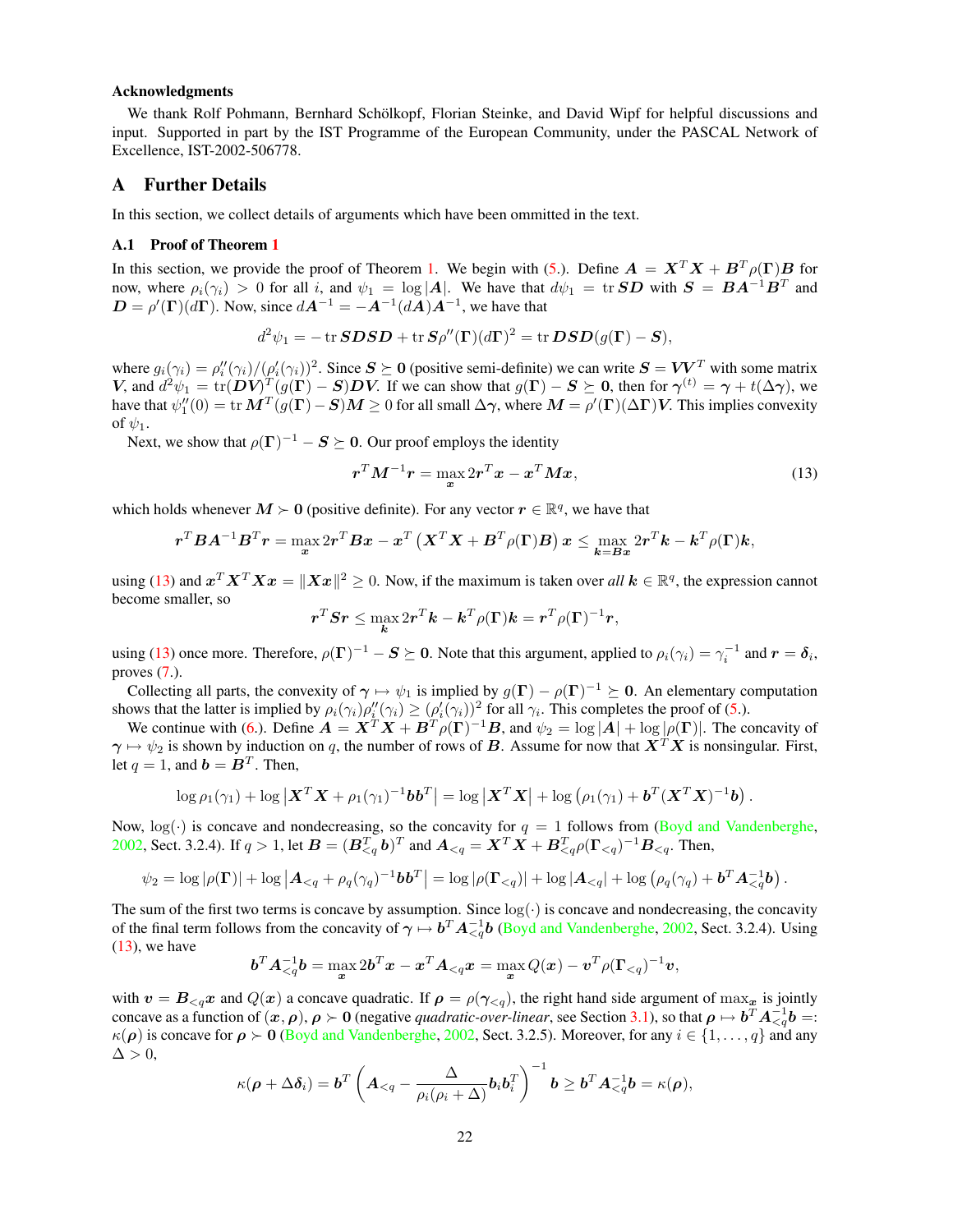so  $\kappa$  is nondecreasing in each of its arguments, and the concavity of  $\gamma \mapsto b^T A_{\leq q}^{-1} b$  follows from [\(Boyd and](#page-26-0) [Vandenberghe,](#page-26-0) [2002,](#page-26-0) Sect. 3.2.4). This concludes the proof, under the assumption that  $X^T X$  is invertible.

If  $X^TX$  is singular, define  $\psi_2^{\varepsilon}$  as above, but with  $X^TX \to X^TX + \varepsilon I$ .  $\psi_2^{\varepsilon}$  is concave for all  $\varepsilon > 0$ . For any  $\gamma \succ 0$  s.t.  $\psi_2(\gamma) > -\infty$ ,  $\psi_2^{\epsilon}$  converges uniformly to  $\psi_2$  on a closed environment of  $\gamma$  ( $\psi_2$  and all  $\psi_2^{\epsilon}$  are continuous), so that  $\psi_2$  is concave around  $\gamma$ . This completes the proof of [\(6.](#page-7-5)).

#### <span id="page-23-0"></span>A.2 Proof of Theorem [3](#page-8-3)

In this section, we prove Theorem [3.](#page-8-3) In fact, by Theorem [2,](#page-7-9) we only need to establish the convexity of  $h(\gamma)$  =  $-2\sum_i \log f_i(1/\gamma_i)$ . Recall super-Gaussianity from Section [2.1.](#page-4-6) To simplify notation, we ignore some positive scaling, they do not alter convexity properties. We also ignore additional linear terms  $\alpha_i s_i$  in  $\log t_i(s_i)$ , since they can be dealt with as noted at the end of Section [2.1,](#page-4-6) leading to an additional linear term in  $\phi(\gamma)$ . In the following, we pick an index  $i \in \{1, \ldots, q\}$ , and drop the corresponding subscript.

Let  $x = s^2$  and  $g(s) = g(x) = \log t(s)$ .  $g(s)$  is odd, and we only deal with  $s \ge 0$  in the following.  $s \mapsto g(s)$ is concave and twice continuously differentiable for  $s > 0$ , and  $x \mapsto g(x)$  is strictly convex and nonincreasing for  $x > 0$ . By Fenchel duality,

$$
h(\gamma) = g^*(-1/\gamma) = \sup_{s \ge 0} f = \sup_{x \ge 0} f, \quad f = -s^2/\gamma - g(s) = -x/\gamma - g(x).
$$

We start with a simple, general observation. Let  $0 < \gamma < \gamma'$ , so that  $-g(0) < h(\gamma)$ ,  $h(\gamma') < \infty$ . If  $s_* :=$  $\argmax_s f(s, \gamma)$  is a maximum point,<sup>[24](#page-23-2)</sup> then  $s_* > 0$ , and  $h(\gamma') \ge -s_*^2/\gamma' - g(s_*) > -s_*^2/\gamma - g(s_*) = h(\gamma)$ . Therefore, if  $\gamma_0 = \sup{\{\gamma | f(s, \gamma) \le -g(0) \,\forall s\}}$  ( $\gamma_0 = 0$  if this set is empty), then  $s_* = 0$ ,  $h(\gamma) = -g(0)$  for  $0 < \gamma \leq \gamma_0$ , and for  $\gamma > \gamma_0$ , h is strictly increasing, and  $s_* > 0$  (note that  $s_* = \infty$  is allowed). Therefore, it suffices to show that h is convex at all  $\gamma$  where  $s_* \in (0, \infty)$ .

Here and in the following,  $g' = dg/(ds)$ , *etc*. We use the notation  $f_s = \partial f/(\partial s)$ , functions are evaluated at  $(s_*, \gamma)$  if nothing else is said. Now,  $f_s = -2s_*/\gamma - g'(s_*) = 0$ , so that

<span id="page-23-3"></span>
$$
g'(s_*) = -2s_*/\gamma. \tag{14}
$$

Next,  $x \mapsto g(x)$  is twice continuously differentiable as well. We have  $x_* = s_*^2$  at  $\gamma$ .  $f_x$  is continuously differentiable, and  $g''(x) > 0$  by the strict convexity of  $g(x)$ . By the implicit function theorem,  $x_*(\cdot)$  is continuously differentiable at  $\gamma$ , and since  $h(\gamma) = f(x_*(\gamma), \gamma)$ ,  $h'(\gamma)$  exists. Moreover,  $0 = (d/d\gamma) f_x(x_*(\gamma), \gamma) =$  $f_{x,\gamma} + f_{x,x}(dx_*)/(d\gamma)$ , so that  $(dx_*)/(d\gamma) = \gamma^{-2}/g''(x_*) > 0$ , and  $x_*$  is increasing in  $\gamma$ .

From  $f_s = 0$ , we have that  $h'(\gamma) = f_\gamma = s_*^2/\gamma^2 = (g'(s_*))^2/4$  by [\(14\)](#page-23-3). Now,  $g'(s)$  is nonincreasing by the concavity of  $g(s)$ , and  $g'(s_*) < 0$  by [\(14\)](#page-23-3), which means that  $s_* \mapsto h'(\gamma)$  is nondecreasing. Since  $s_*^2$  is increasing in  $\gamma$ , so is  $s_*$ . Therefore,  $\gamma \mapsto h'(\gamma)$  is nondecreasing, thus  $h(\gamma)$  is convex for  $s_* \in (0, \infty)$ .

It remains to show necessity of the concavity of  $g(s)$ . Suppose that  $g''(\tilde{s}) > 0$  for some  $\tilde{s} > 0$ . From [\(14\)](#page-23-3) we see that  $g'(s_*) < 0$  whenever  $s_* > 0$ , and by the same equation, there exists a  $\tilde{\gamma} > 0$  so that  $s_*(\tilde{\gamma}) = \tilde{s}$ . But if  $g''(s_*) > 0$  at  $\tilde{\gamma}$ , then  $s_* \mapsto h'(\gamma)$  is decreasing at  $s_* = \tilde{s}$ , and just as above  $h'(\gamma)$  is decreasing at  $\tilde{\gamma}$ , so that  $h(\gamma)$  is not convex. Reverting to subscripts, suppose that  $h_i$  is not convex at  $\tilde{\gamma}_i > 0$ . Setting  $y = 0$  in [\(10\)](#page-6-2) leaves us with  $\phi = h(\gamma_i) + \log |A|$ , viewed as a function of  $\gamma_i$ . We can easily construct a setup so that  $\partial^2 \log |A|/(\partial \gamma_i^2) < -h''_i(\tilde{\gamma}_i)/2$  at  $\gamma_i = \tilde{\gamma}_i$ , showing that  $\phi$  is not in general convex.

## <span id="page-23-1"></span>A.3 Generic Inner Loop Criterion

Recall the inner loop criterion  $(11)$ , and its minimization by IRLS (see Section [4.3\)](#page-11-0). In this section, we show how IRLS can be run if  $h_{\cup,i}^*(\gamma_i)$  cannot be determined analytically. In this case, its value and  $\theta_i$ ,  $\rho_i$  have to be computed on demand for each  $s_i$  encountered. In the following, we fix  $i \in \{1, \ldots, q\}$  and drop the subscript.

We only treat first class inner loops, the procedure for the second class is very similar. Let  $k(s, \gamma) = z\gamma + \gamma$  $h_U(\gamma)+(s^2/\sigma^2)\gamma^{-1}$ . Then  $h_U^*(\gamma)=k(s,\gamma_*),$  where the minimizer  $\gamma_*$  is found by univariate convex minimization. Since  $k_{\gamma}(s, \gamma_*) = 0$ , we have that  $\theta = (\sigma^2/2)(2/\sigma^2)s/\gamma_* = s/\gamma_*$ . Next, because  $k_{\gamma}(s, \gamma_*) = 0$  for all s, then  $0 = (d/ds)k_{\gamma}(s, \gamma_*) = k_{s,\gamma} + k_{\gamma,\gamma} \cdot (d\gamma_*)/(ds)$  (always evaluated at  $s, \gamma_*)$ , leading to

<span id="page-23-4"></span>
$$
\frac{d\gamma_*}{ds} = \frac{s\gamma_*}{s^2 + \gamma_*\kappa}, \quad \kappa = \frac{\sigma^2}{2} \gamma_*^2 h''_{\cup}(\gamma_*). \tag{15}
$$

<span id="page-23-2"></span><sup>&</sup>lt;sup>24</sup> We do not require that  $s_*$  is unique  $(f(s_*, \gamma))$  is unique, since  $x \mapsto f(x, \gamma)$  is concave), but only that  $f(s_*, \gamma) > f(0, \gamma)$ . If the supremum is not attained at any point, then  $s_* = \infty$  (by the continuity of f, this happens only if  $\max_{s \in [0, s_0]} f(s, \gamma) < h(\gamma)$ for all  $s_0$ ).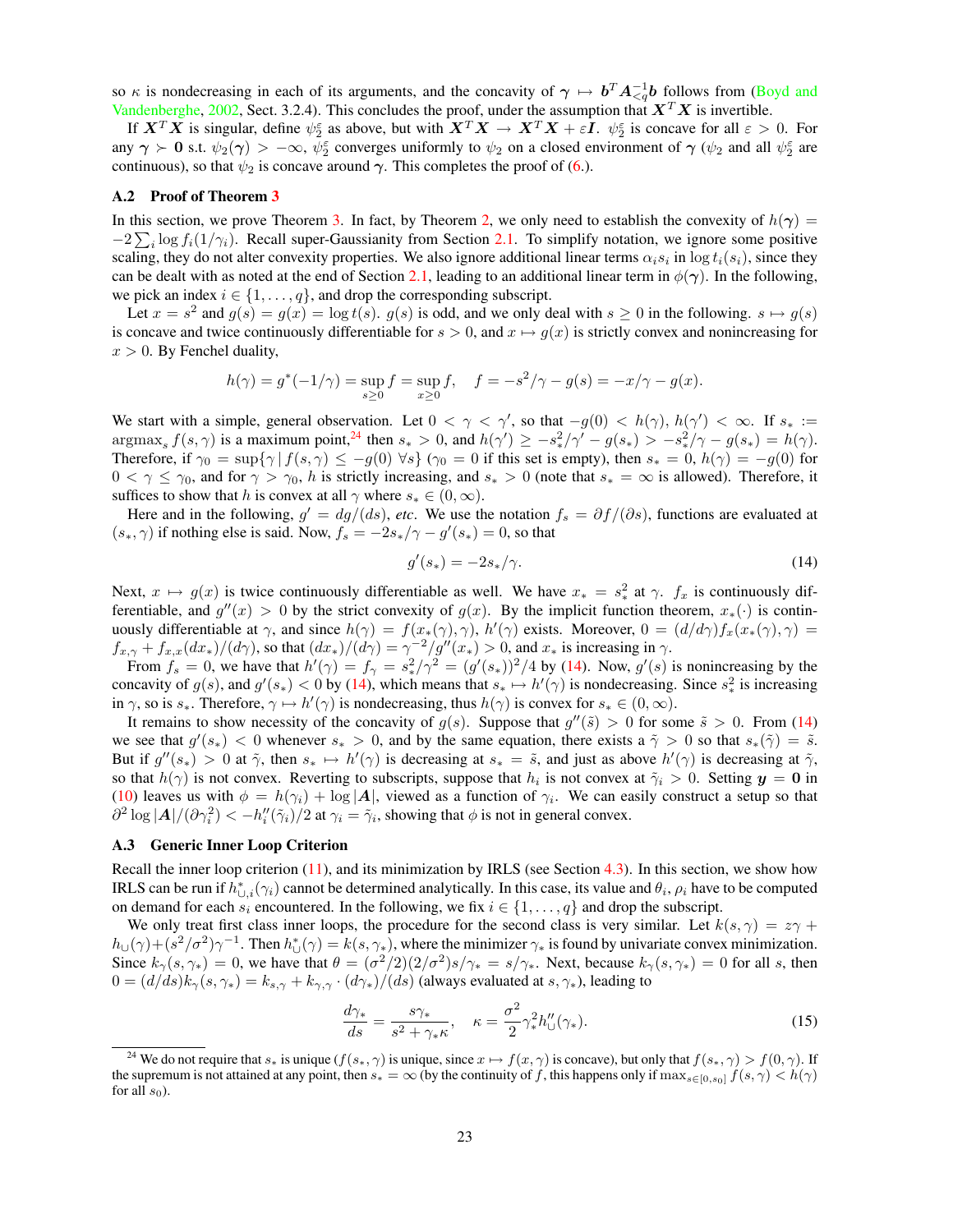Finally,  $\rho = (d\theta)/(ds) = (\gamma_*)^{-1}[1 - \theta(d\gamma_*)/(ds)] = \kappa/(s^2 + \gamma_* \kappa).$ 

Moreover, not even  $h_{\cup}(\gamma)$  needs to be known analytically. We show how to deal with the case  $h_{\cup}(\gamma) = h(\gamma)$ , other cases being similar. All we need is code in order to compute  $g(x)$  and its first and second derivative. Recall that  $g(x)$  is convex, and  $h(\gamma) = -\min_{x>0} l(x, \gamma)$ , with  $l(x, \gamma) = x/\gamma + 2g(x)$ . The procedure requires the computation of  $h(\gamma)$ ,  $h'(\gamma)$ , and  $h''(\gamma)$  on demand. First,  $h(\gamma) = -l(x_*, \gamma)$ , where  $x_*$  is found by univariate convex minimization. Since  $l_x = 0$  (all functions evaluated at  $(x_*, \gamma)$ ), we have that  $h'(\gamma) = -l_\gamma = x_*/\gamma^2$ . Moreover,  $(d/d\gamma)l_x(x_*(\gamma), \gamma) = 0$ , so that  $(dx_*)/(d\gamma) = \gamma^{-2}/(2g''(x_*))$  (recall that  $g''(x_*) > 0$ ). Therefore,  $h''(\gamma) = \gamma^{-4}((2g''(x_{*}))^{-1} - 2x_{*}\gamma)$ . The second derivative is needed in [\(15\)](#page-23-4) only, we have that

$$
\kappa = \gamma_*^{-1} \sigma^2 \left( \frac{1}{4\gamma_* g''(x_*)} - x_* \right),
$$

where  $x_* = x_*(\gamma_*).$ 

#### <span id="page-24-0"></span>A.4 Two-Parameter Gaussian Site Bounds

If  $t_i(s_i)$  is not even, the Gaussian-form lower bound may not be centered at zero, as happens in the case of Bernoulli potentials [\(7\)](#page-5-3). More generally, the Gaussian form may come with a second parameter  $\tilde{b}_i$  controlling its position. In this case,  $Q(u) = C_2^{-1} N^U(s | \sigma^{-2} \tilde{b}, \sigma^{-2} \Pi)$ . Our criterion  $\phi$  remains as in [\(10\)](#page-6-2), but  $s^T \Pi s$  is replaced by  $s^T\Pi s - 2\tilde{b}^T s$ . Let  $b := \Pi^{-1}\tilde{b}$  and  $\tilde{s} := Bu - b$ . Then,

$$
\phi(\boldsymbol{\gamma},\boldsymbol{b})=\log|\boldsymbol{A}|-\sigma^{-2}\boldsymbol{b}^T\boldsymbol{\Pi}\boldsymbol{b}+h(\boldsymbol{\gamma},\boldsymbol{b})+\sigma^{-2}\min_{\boldsymbol{u}}\left(\|\boldsymbol{y}-\boldsymbol{X}\boldsymbol{u}\|^2+\tilde{\boldsymbol{s}}^T\boldsymbol{\Pi}\tilde{\boldsymbol{s}}\right).
$$

Here,  $(u, \gamma, b) \mapsto \tilde{s}^T \Pi \tilde{s}$  is jointly convex, giving rise to an inner loop much as in Section [4.3.](#page-11-0) Moreover,  $(\gamma, b) \mapsto -b^T \Pi b$  is jointly concave, so that either of our classes of algorithms can be generalized (using bounds linear in b and  $\gamma$ ).

## <span id="page-24-1"></span>B The Lanczos Algorithm

The Lanczos algorithm [\(Golub and Van Loan,](#page-27-13) [1996\)](#page-27-13) is a standard tool of numerical mathematics. For a linear system  $Ax = c$ , where  $A \in \mathbb{R}^{n \times n}$  is positive definite, the linear conjugate gradients (LCG) algorithm [\(Golub](#page-27-13) [and Van Loan,](#page-27-13) [1996\)](#page-27-13) is a method to approximate  $x_* = A^{-1}c$ , by minimizing the convex quadratic  $q(x) :=$  $2c^T x - x^T A x$ . In each iteration, a single matrix-vector multiplication (MVM) with A is required. The sequence of Krylov subspaces is defined as  $\mathcal{K}_k := \text{span}\{\mathbf{c}, \mathbf{A}\mathbf{c}, \dots, \mathbf{A}^{k-1}\mathbf{c}\}\.$  The outcome of LCG after k iterations is the minimizer of  $q(x)$  within  $\mathcal{K}_k$ . The Lanczos algorithm is an extension of LCG. In iteration k, a unit norm vector  $q^{(k+1)}$  is generated, which is orthogonal to all previous  $q^{(j)}$ ,  $j \leq k$ , so that  $\mathcal{K}_k = \text{span}\{q^{(1)}, \ldots, q^{(k)}\}$ . In the Lanczos sequence,  $q^{(k+1)}$  is generated by a recurrence involving  $q^{(k)}$  and  $q^{(k-1)}$  only, and still only a single MVM with  $A$  per iteration is required. On finite-precision computers, a number of additional techniques are required to obtain a useful algorithm (see Appendix [B.1\)](#page-25-0). In general, the quantities of interest to be estimated by the Lanczos method do not depend on the right hand side c. We follow the custom of using randomly drawn unit norm vectors c.

The Lanczos method constructs an orthonormal  $Q^{(k)} := (q^{(1)} \dots q^{(k)})$  and a tridiagonal  $T^{(k)}$  with main diagonal  $\alpha \in \mathbb{R}^k$  and subdiagonal  $\beta \in \mathbb{R}^{k-1}$ , so that  $Q^{(k)T}AQ^{(k)} = T^{(k)}$ . Here, leading eigenvalues of A are close to leading eigenvalues of  $T^{(k)}$  rapidly, and this convergence of eigenvalues and eigenvectors can be tested within the algorithm itself [\(Parlett and Scott,](#page-27-22) [1979\)](#page-27-22). The rough idea behind Lanczos estimates of linear functions of  $\bm{A}$  or  $\Sigma = A^{-1}$  is to plug in the following low rank approximations

$$
\boldsymbol{A}\mapsto \boldsymbol{Q}^{(k)}\boldsymbol{T}^{(k)}\boldsymbol{Q}^{(k)T},\quad \boldsymbol{\Sigma}\mapsto \boldsymbol{Q}^{(k)}\boldsymbol{T}^{(k)-1}\boldsymbol{Q}^{(k)T}.
$$

If the function of interest depends on the spectrum of  $A$  only, the spectrum of  $T^{(k)}$  is used instead. For example, the Lanczos estimate of  $\tilde{z} = diag^{-1}(B\Sigma \tilde{B}^T)$  in Section [4.5](#page-13-0) is given by

$$
\tilde{\boldsymbol{z}}^{(k)}:=\text{diag}^{-1}\left(\boldsymbol{B}\boldsymbol{Q}^{(k)}\boldsymbol{T}^{(k)-1}\boldsymbol{Q}^{(k)T}\boldsymbol{B}^T\right).
$$

Since the  $T^{(k)}$  are tridiagonal and nested, it is easy to derive a recurrence for these estimates.  $T^{(k)}$  is positive definite just as A. Let  $T^{(k)} = L^{(k)} L^{(k)T}$  be its Cholesky decomposition, where  $L^{(k)}$  is lower triangular. The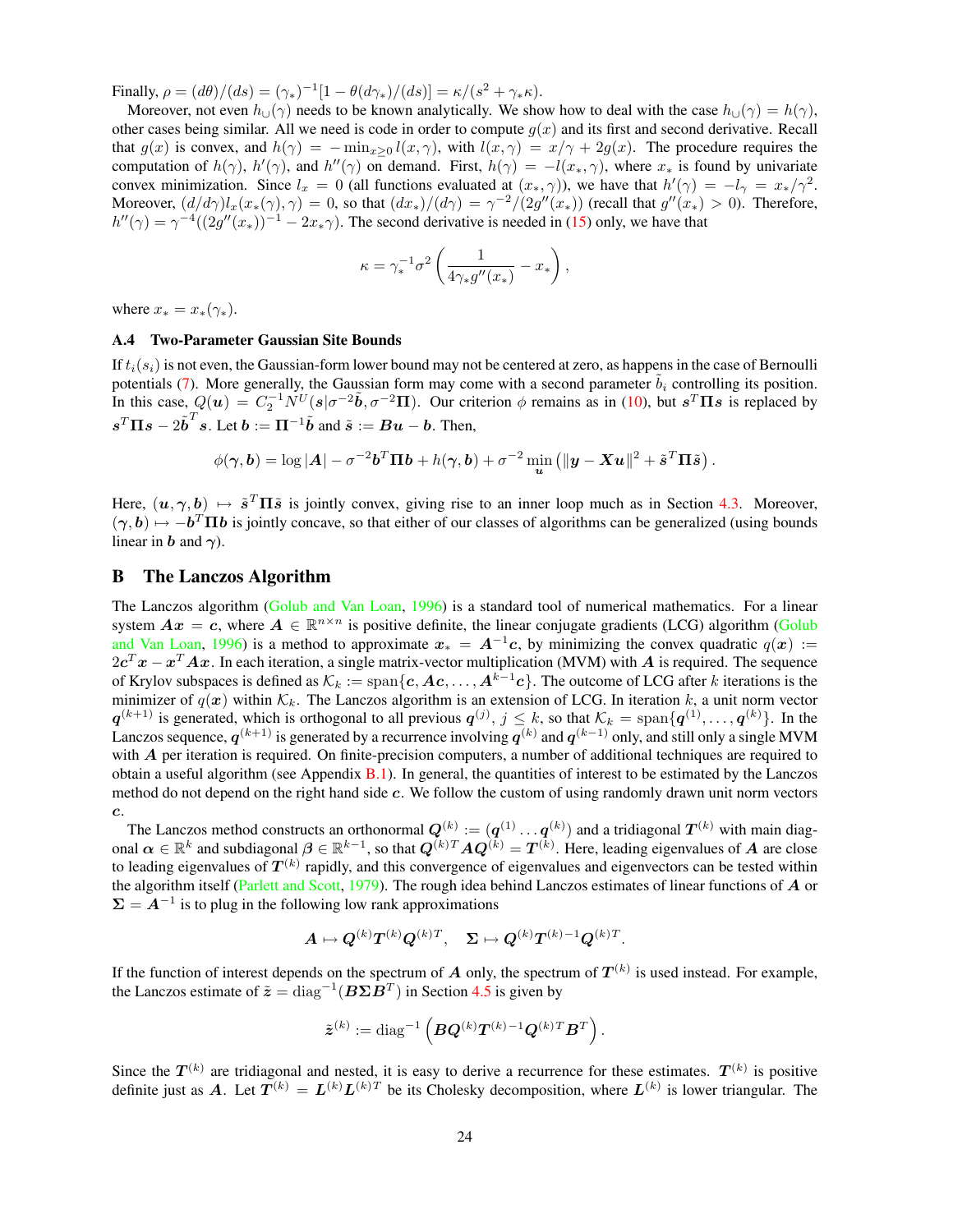factors are bidiagonal, say  $e := diag^{-1}(L^{(k)})$ , and  $d \in \mathbb{R}^{k-1}$  the subdiagonal. The following recurrence takes us from  $\mathbf{L}^{(k-1)}$  to  $\mathbf{L}^{(k)}$ :

$$
d_{k-1} = \beta_{k-1}/e_{k-1}, \quad e_k = \sqrt{\alpha_k - d_{k-1}^2}.
$$

Here,  $d_0 = 0$ . Let  $V^{(k)} := BQ^{(k)}L^{(k)-T}$ . It is easy to see that the sequence  $V^{(k)}$  is nested, so that  $V^{(k)} =$  $(v^{(1)} \dots v^{(k)})$ . Moreover, we have the recurrence

$$
\bm{v}^{(k)}=e_k^{-1}\left(\bm{B}\bm{q}^{(k)}-d_{k-1}\bm{v}^{(k-1)}\right),
$$

which depends on the last recent  $v^{(k-1)}$  only. Finally,

$$
\tilde{\pmb{z}}^{(k)} = \text{diag}^{-1}(\pmb{V}^{(k)}\pmb{V}^{(k)T}) = \pmb{z}^{(k-1)} + \pmb{v}^{(k)} \circ \pmb{v}^{(k)}.
$$

Since  $z_i^{(k)} = z_i^{(k-1)} + (v_i^{(k)})^2$ , the estimates  $\tilde{z}^{(k)}$  are nondecreasing in each component, and converge towards  $\tilde{z}$ from below. Recall from Section [4.5](#page-13-0) that this monotonicity property has important implications in practice. In our implementation, we also estimate  $\log |A|$ , required in the computation of  $g^*(z)$ , by  $\log |T^{(k)}|$  (the recurrence for  $L^{(k)}$  leads to a recurrence for these estimates), although this is not required in order to run our algorithms.

## <span id="page-25-0"></span>B.1 Lanczos Implementations

A word of warning: the Lanczos algorithm is a powerful method to approximate spectral information of very large structured matrices, but the simple three-point recurrence it is based on, hides much of the complications in practice. Without a number of additional mechanisms, significantly more difficult than the recurrence, an implementation on a finite-precision computer fails almost surely. Orthogonality is rapidly lost among the Lanczos vectors, which leads to the method getting stuck in a subspace. Ironically, this degradation is a byproduct of the recurrence being so successful: it is caused by Ritz vectors (estimates of eigenvectors of  $\vec{A}$  in Krylov subspaces  $\mathcal{K}_k$ ) converging. The full story, one of the fascinating ones in numerical mathematics, is given in [\(Parlett and Scott,](#page-27-22) [1979\)](#page-27-22). But even the three-term recurrence itself is easily done wrong, as pointed out by Paige. We use the variant approved in [\(Paige,](#page-27-23) [1976\)](#page-27-23).

We ignore preconditioning for now. Let  $A$  be the system matrix, and  $c$  be a unit norm starting vector, corresponding to the right hand side in linear conjugate gradients. The algorithm is given in Algorithm [1.](#page-25-1)

```
Algorithm 1 Lanczos algorithm
```

| <b>Require:</b> Operator A. Initial $c,   c   = 1$                            |
|-------------------------------------------------------------------------------|
| $q^{(1)} = c$ , $u^{(1)} = Aq^{(1)}$                                          |
| for $k = 1, 2, $ do                                                           |
| $\alpha_k = \boldsymbol{q}^{(k)T} \boldsymbol{u}^{(k)}$                       |
| Update estimates                                                              |
| $\boldsymbol{r}^{(k)} = \boldsymbol{u}^{(k)} - \alpha_k \boldsymbol{q}^{(k)}$ |
| Re-orthogonalize $r^{(k)}$                                                    |
| $\beta_k =   \boldsymbol{r}^{(k)}  $ . Stop if too small                      |
| ${\bm q}^{(k+1)} = {\bm r}^{(k)}/\beta_k$                                     |
| $u^{(k+1)} = Aq^{(k+1)} - \beta_k q^{(k)}$                                    |
| end for                                                                       |

From a practical viewpoint, the most important point in Algorithm [1](#page-25-1) is the re-orthogonalization step:  $r^{(k)}$  (to become the new  $q^{(k+1)}$ ) has to be orthogonalized (or deflated) against *all* previous  $q^{(j)}$ ,  $j \leq k$ . For a moderate number of iterations, this can be done naively, say by Gram-Schmidt, but we incur a cost of  $O(n k^2)$  for this strategy, which for large k dominates the running time of the whole method. More advanced techniques have been proposed, where  $r^{(k)}$  is orthogonalized only against previously converged Ritz vectors [\(Parlett and Scott,](#page-27-22) [1979\)](#page-27-22). However, they require more than the full matrix  $Q^{(k)}$  to be stored in memory, and eigendecompositions of some of the  $T^{(k)}$  have to be done. In most Lanczos applications, the spectrum of  $A$  decays geometrically, and queries of interest depend on few leading eigenvectors only. Generic codes such as ARPACK (see Section [4.5;](#page-13-0) *Matlab* eigs calls this code) seem to be tailored towards such spectral behaviour. If the system matrices  $\vec{A}$  in a variational inference application are of this sort, these standard codes can be used. Unfortunately, as discussed in Section [4.5,](#page-13-0)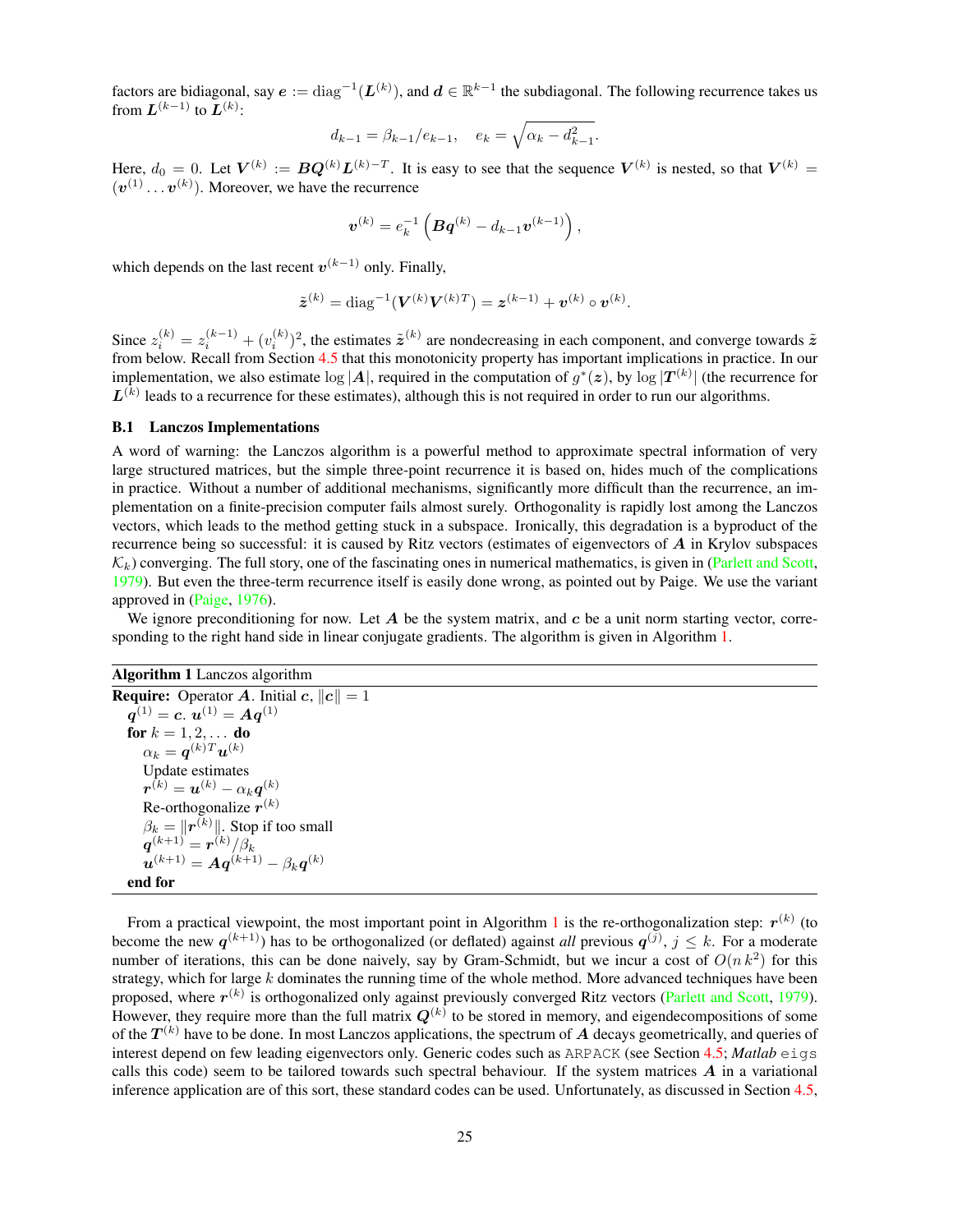the spectral behaviour of  $A$  in natural image reconstruction problems is different, and standard codes may be slow or even fail. Our strategy in such cases is described at the end of this section.

Both LCG and Lanczos can typically be improved by *preconditioning*. The idea is to design some invertible C, so that systems with C and  $C^T$  can be solved very rapidly (say, in  $O(n)$ ), and at the same time,  $\tilde{A} = C^{-1}AC^{-T}$ has better properties as system matrix than A itself. For example, even the simple choice  $C = (\text{diag } A)^{1/2}$ can lead to A being better conditioned than A. If A is sparse, C can be computed by an incomplete Cholesky decomposition with small amount of fill-in. The Lanczos algorithm of Algorithm [1](#page-25-1) can be run with a preconditioner C, by simply replacing A by  $\tilde{A}$  and c by  $C^{-1}c$  everywhere. The system matrices A in the application of our interest here are sufficiently well conditioned, and we do not use preconditioning at present. As noted in [\(Schneider](#page-28-15) [and Willsky,](#page-28-15) [2001\)](#page-28-15), preconditioning could in principle be used to improve spectral properties of  $\bm{A}$  in comparison to A. For special A coming from structured graphical models, such strategies have been proposed (see Section [4.5\)](#page-13-0). However, in the image reconstruction applications of main interest here, such structure is not present. Research in preconditioners for these setups is an important topic for future work.

#### Lanczos with Lazy Selective Orthogonalization

The dilemma of linear spectral decay of  $\vec{A}$  in applications of our interest here has been discussed in Section [4.5.](#page-13-0) The comments at the end of that section show that the resulting inaccuracy of Lanczos estimates do not invalidate reconstruction estimates or Bayesian design scores. However, other applications, or similar applications on different data, may rely more strongly on accurate posterior variance estimates.

We do not know of numerical mathematics work discussing this problem. Standard codes such as ARPACK just fail in these cases, or are very slow. Once more, the problem is not that leading eigenvectors of A are not found, but rather (ironically) that they converge rapidly. Time and memory requirements of modern Lanczos codes scale badly with the number of converged Ritz vectors. But the variance estimates we require depend significantly on a large part of the eigenspectrum of  $\tilde{A}$ : they will be accurate only once many Ritz vectors have converged. Without additional structural knowledge about  $A$ , there is probably little hope for principled improvement. But even for the specific structure of main interest here (image reconstruction from non-local Fourier measurements and local finite difference gradient potentials), which is heavily used in medical image reconstruction, we do not know of any prior analysis of LCG or Lanczos that would be helpful here.

Our present solution is to use Lanczos with complete (naive) re-orthogonalization, whenever the total running time is not dominating by the deflations. This variant is easiest to code and requires the least amount of memory. We use Gram-Schmidt deflation.<sup>[25](#page-26-3)</sup> Our implementation also contains a modification of selective reorthogonalization [\(Parlett and Scott,](#page-27-22) [1979\)](#page-27-22), which is faster than the naive approach, but not drastically so (in the image reconstruction applications). In the language of [Parlett and Scott](#page-27-22) [\(1979\)](#page-27-22), a direct implementation of their scheme pauses in almost every iteration, and the running time is (perversely!) dominated by the eigendecompositions of  $T^{(k)}$  (required to test for converged Ritz vectors), and the re-computation of these vectors. Moreover, the strategies to avoid frequent pauses given there basically do not work in our case. A closer look reveals that their bounds are approximate themselves, relying on a favourable spectral decay of A as well. Our most important modification is that at a pause, previously converged Ritz vectors are assigned to present ones, without having to re-compute them. This assignment strategy is based on the assumption that a converged Ritz vector will appear at all subsequent pauses just as well. We still have to recompute the eigendecomposition of  $T^{(k)}$  at every pause.<sup>[26](#page-26-4)</sup> Second, we do not use the heuristics of [\(Parlett and Scott,](#page-27-22) [1979\)](#page-27-22), since they are not reliable in our case, but rather allow for pauses only at every fourth (or so) iteration.

## References

- <span id="page-26-1"></span>H. Attias. A variational Bayesian framework for graphical models. In S. Solla, T. Leen, and K.-R. Muller, editors, ¨ *Advances in Neural Information Processing Systems 12*, pages 209–215. MIT Press, 2000.
- <span id="page-26-0"></span>S. Boyd and L. Vandenberghe. *Convex Optimization*. Cambridge University Press, 2002.
- <span id="page-26-2"></span>E. Candes and J. Romberg. Sparsity and incoherence in compressive sampling. ` *Inverse Problems*, 23:969–985, 2006.

<span id="page-26-3"></span><sup>&</sup>lt;sup>25</sup> Some experiments showed that Householder orthogonalization, advocated in [\(Golub and Van Loan,](#page-27-13) [1996\)](#page-27-13), is not more accurate in our case, but runs significantly slower, presumably because fast BLAS primitives can be exploited to a lesser degree.

<span id="page-26-4"></span><sup>&</sup>lt;sup>26</sup> Even though  $T^{(k)}$  is tridiagonal, this needs an iterative computation. We have a very good initial guess about this decomposition from the last recent pause, which could be used [\(Gu and Eisenstat,](#page-27-24) [1994\)](#page-27-24).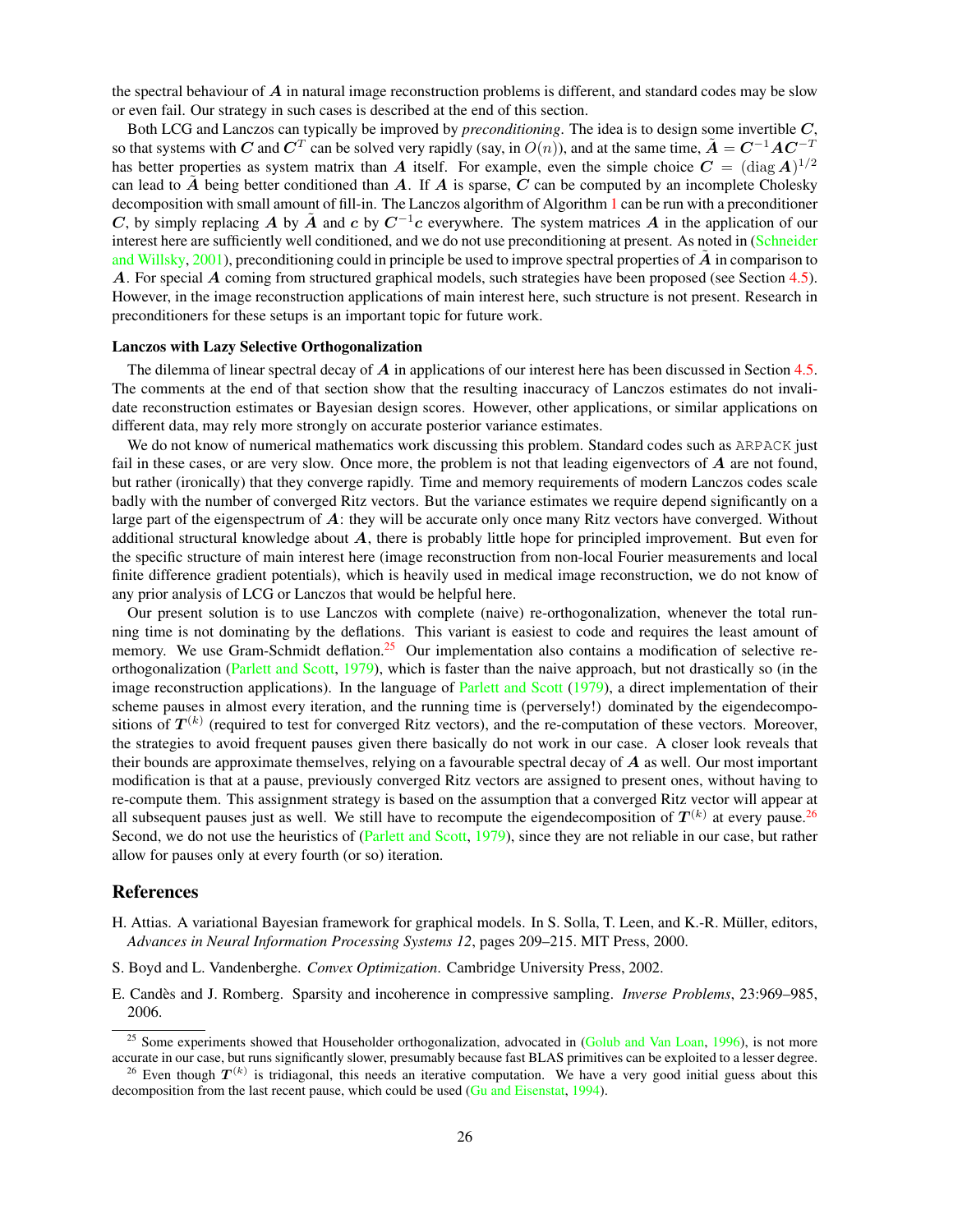- <span id="page-27-1"></span>E. Candes, J. Romberg, and T. Tao. Robust uncertainty principles: Exact signal reconstruction from highly incom- ` plete frequency information. *IEEE Transactions on Information Theory*, 52(2):489–509, 2006.
- <span id="page-27-20"></span>K. Chaloner and I. Verdinelli. Bayesian experimental design: A review. *Statistical Science*, 10(3):273–304, 1995.
- <span id="page-27-17"></span>P. Chaudhuri and P. Mykland. Nonlinear experiments: Optimal design and inference based on likelihood. *Journal of the American Statistical Association*, 88(422):538–546, 1993.
- <span id="page-27-12"></span>A. Dempster, N. Laird, and D. Rubin. Maximum likelihood from incomplete data via the EM algorithm. *Journal of Roy. Stat. Soc. B*, 39:1–38, 1977.
- <span id="page-27-0"></span>D. Donoho. Compressed sensing. *IEEE Transactions on Information Theory*, 52(4):1289–1306, 2006.
- <span id="page-27-2"></span>D. Donoho and M. Elad. Optimally sparse representation in general (nonorthogonal) dictionaries via  $l_1$  minimization. *Proc. Natl. Acad. Sci. USA*, 100:2197–2202, 2003.
- <span id="page-27-18"></span>V. Fedorov. *Theory of Optimal Experiments*. Academic Press, 1972.
- <span id="page-27-7"></span>M. Figueiredo. Adaptive sparseness for supervised learning. *IEEE Transactions on Pattern Analysis and Machine Intelligence*, 25(9):1050–1059, 2003.
- <span id="page-27-21"></span>S. Gerwinn, J. Macke, M. Seeger, and M. Bethge. Bayesian inference for spiking neuron models with a sparsity prior. In [Platt et al.](#page-28-19) [\(2008\)](#page-28-19).
- <span id="page-27-9"></span>Z. Ghahramani and M. Beal. Propagation algorithms for variational Bayesian learning. In [Leen et al.](#page-27-25) [\(2001\)](#page-27-25), pages 507–513.
- <span id="page-27-5"></span>M. Girolami. A variational method for learning sparse and overcomplete representations. *Neural Computation*, 13:2517–2532, 2001.
- <span id="page-27-6"></span>T. Gneiting. Normal scale mixtures and dual probability densities. *J. Statist. Comput. Simul.*, 59:375–384, 1997.
- <span id="page-27-13"></span>G. Golub and C. Van Loan. *Matrix Computations*. Johns Hopkins University Press, 3rd edition, 1996.
- <span id="page-27-24"></span>M. Gu and S. Eisenstat. A stable and efficient algorithm for the rank-one modification of the symmetric eigenproblem. *SIAM. J. Matrix Anal.*, 15(4):1266–1276, 1994.
- <span id="page-27-19"></span>R. Horn and C. Johnson. *Matrix Analysis*. Cambridge University Press, 1st edition, 1985.
- <span id="page-27-3"></span>T. Jaakkola. *Variational Methods for Inference and Estimation in Graphical Models*. PhD thesis, Massachusetts Institute of Technology, 1997.
- <span id="page-27-10"></span>M. Jordan, Z. Ghahramani, T. Jaakkola, and L. Saul. An introduction to variational methods in graphical models. In M. I. Jordan, editor, *Learning in Graphical Models*. Kluwer, 1997.
- <span id="page-27-16"></span>R. E. Kaas and A. E. Raftery. Bayes factors and model uncertainty. *Journal of the American Statistical Association*, 90:773–795, 1995.
- <span id="page-27-25"></span>T. Leen, T. Dietterich, and V. Tresp, editors. *Advances in Neural Information Processing Systems 13*, 2001. MIT Press.
- <span id="page-27-14"></span>D. Malioutov, J. Johnson, and A. Willsky. Low-rank variance estimation in large-scale GMRF models. In *Proceedings of ICASSP*, 2006a.
- <span id="page-27-15"></span>D. Malioutov, J. Johnson, and A. Willsky. Walk-sums and belief propagation in Gaussian graphical models. *Journal of Machine Learning Research*, 7:2031–2064, 2006b.
- <span id="page-27-8"></span>T. Minka. Expectation propagation for approximate Bayesian inference. In J. Breese and D. Koller, editors, *Uncertainty in Artificial Intelligence 17*. Morgan Kaufmann, 2001.
- <span id="page-27-11"></span>M. Opper and O. Winther. Expectation consistent approximate inference. *Journal of Machine Learning Research*, 6:2177–2204, 2005.
- <span id="page-27-23"></span>C. Paige. Error analysis of the Lanczos algorithm for tridiagonalizing a symmetric matrix. *IMA Journal of Applied Mathematics*, 18(3):341–349, 1976.
- <span id="page-27-4"></span>A. Palmer, D. Wipf, K. Kreutz-Delgado, and B. Rao. Variational EM algorithms for non-Gaussian latent variable models. In Y. Weiss, B. Schölkopf, and J. Platt, editors, *Advances in Neural Information Processing Systems 18*. MIT Press, 2006.
- <span id="page-27-22"></span>B. Parlett and D. Scott. The Lanczos algorithm with selective orthogonalization. *Mathematics of Computation*, 33 (145):217–238, 1979.